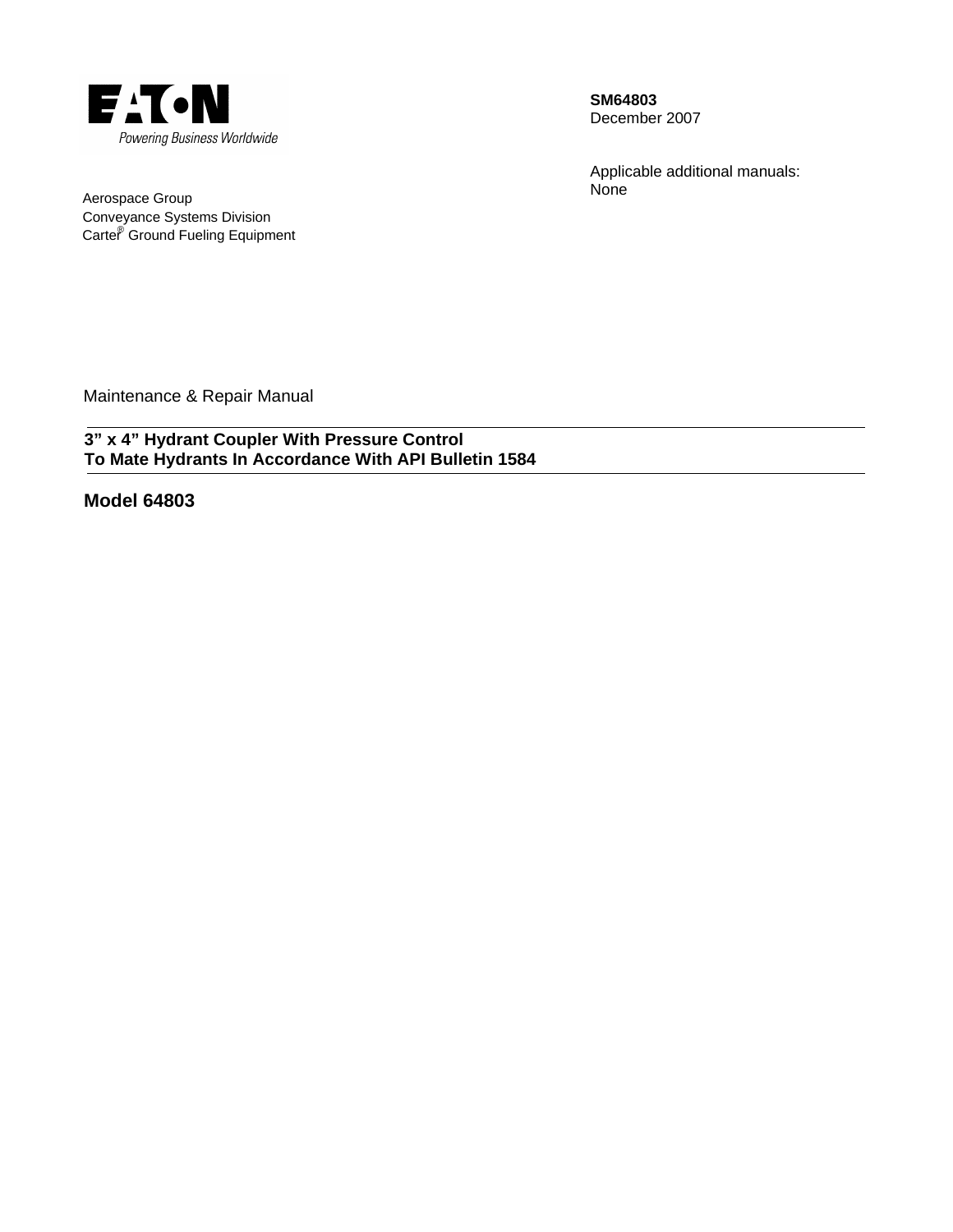# **TABLE OF CONTENTS**

|     | <b>PAGE</b> |
|-----|-------------|
| 1.0 |             |
| 2.0 |             |
| 3.0 |             |
| 4.0 |             |
| 5.0 |             |
| 6.0 |             |
| 7.0 |             |
| 8.0 |             |
| 9.0 |             |
|     |             |
|     |             |
|     |             |
|     |             |
|     |             |
|     |             |
|     |             |
|     |             |
|     |             |
|     |             |
|     |             |
|     |             |
|     |             |
|     |             |
|     |             |
|     |             |
|     |             |
|     |             |
|     |             |
|     |             |
|     |             |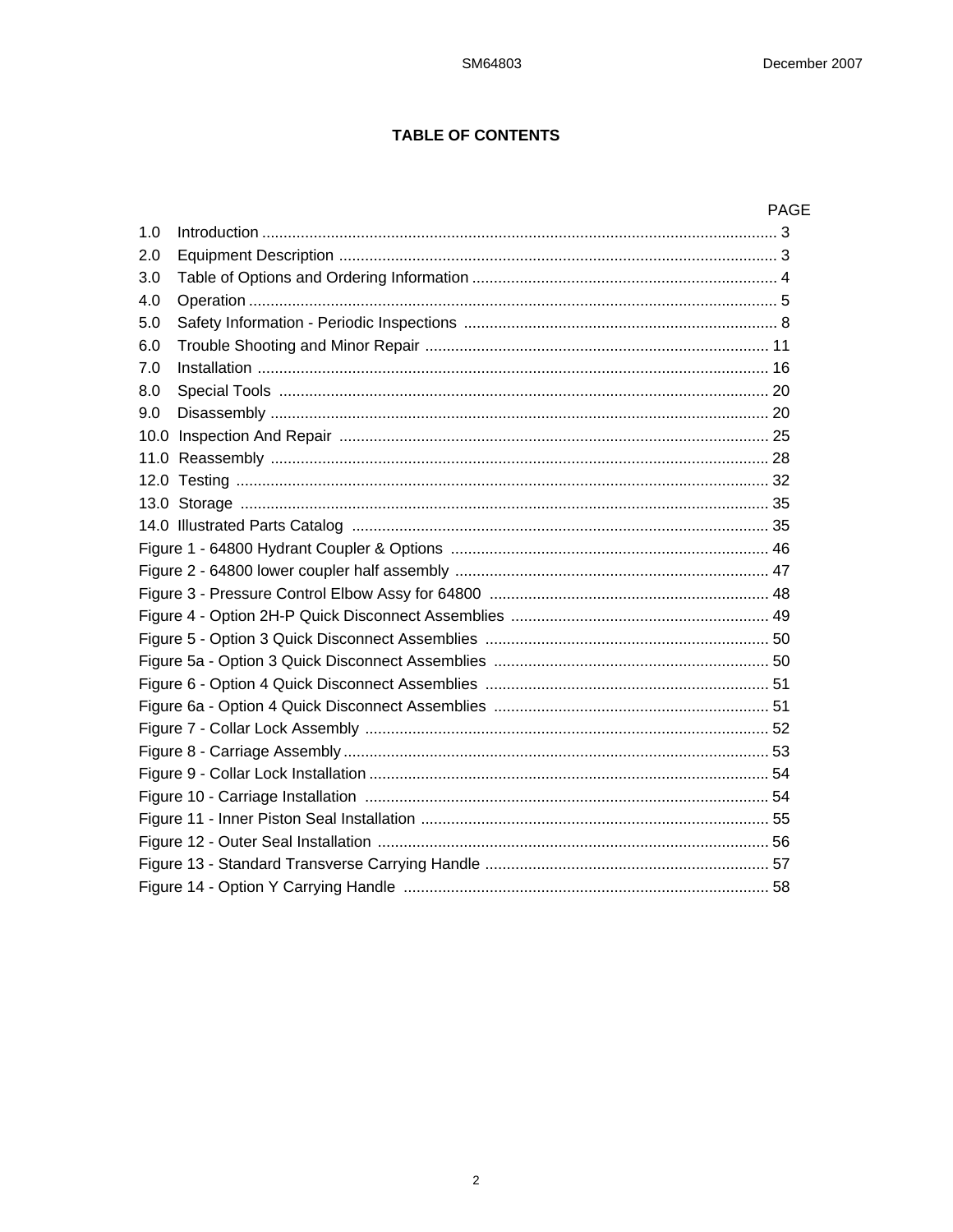# **Maintenance, Overhaul & Test Instructions**

3" x 4" Hydrant Coupler with Pressure Control To mate hydrants in accordance with API Bulletin 1584

# **Model 64803**

# **1.0 INTRODUCTION**

This manual furnishes instructions for the installation, operation, periodic inspection, trouble shooting and minor repair, as well as complete overhaul of Eaton's Carter brand Model 64803 fuel pressure control coupler designed to mate adapters and hydrant valves built in accordance with API Bulletin 1584.

Maintenance and overhaul of repairable subassemblies, including all the various options are also included.

# **2.0 EQUIPMENT DESCRIPTION**

The 64803 fuel pressure control coupler is the latest design of the 3" by 4" coupler and can be used as an alternative to the older 60700-1 and 60600 type couplers made by Carter for over 20 years.

It is designed for use with aviation turbine fuels in an operating temperature range of -40°F to 158°F (- 40° C to 70° C).

The standard Model 64803 fuel pressure control coupler consists of three basic modules; a standard dry break coupler lower half, a fuel pressure control elbow assembly, and various female disconnects. This allows for the change out of the older Carter Models 60700-1 and 60600 type couplers with minimum upgrade costs. Other options are available as explained further in the table of options.

The coupler is designed to mate with standard 4" adapters and hydrant valves that conform to API Bulletin 1584 yet the pressure control elbow has been designed for a smaller 3" size to keep weight at a minimum. This coupler should not be used for flow rates above 800 gpm.

The standard (option 2) outlet utilizes a "no-tools needed" approach to disconnecting the unit from the hose. The other two optional outlets are designed for retrofitting older Models 60700-1 and 60600 units with minimal costs. The table in paragraph 3.0 that follows tabulates the various options available with the basic unit.

The 47245 (61525) lower half coupler provides a quick means to connect to a hydrant or adapter with dry break capability. The coupler can not be accidentally opened unless it is connected to a valve; it cannot be removed from that valve unless it is in the closed position.

The unit incorporates a pressure operated relief valve that is automatically opened by the coupler when the coupler poppet is closed, to provide a vent to the downstream side of the main piston seat, relieving a hydraulic lock that would otherwise prevent coupler poppet closing. The spring-loaded relief valve also relieves automatically whenever the

The last section of this manual contains exploded view drawings and assembly drawings for identification of replaceable parts and other significant maintenance items referred to in the instructions. References in the text to various items refer to the appropriate figure for part identification.

differential pressure across the closed pressure control piston seat exceeds approximately 220 psi in the inlet to outlet direction.

The pressure control elbow assembly is a direct operated normally closed fuel pressure control and shutoff valve. Unlike most of our other hydrant couplers this unit is designed to operate with fuel reference pressure in lieu of air reference pressure. A fuel reference pressure source of approximately 15 psig (bias) greater than the desired fuel pressure is required for the 64803's operation.

For the purpose of discussion, it is good to note that the reference pressure bias differs by as much as 13 psig among our various hydrant couplers. Therefore, if a unit is changed to a different model number it will most likely be necessary to set the system reference pressure based on the new unit's bias setting.

Note: Some couplers are designed for air reference pressure, some for fuel reference pressure, and some for use with digital controls. More and more operators today have a diverse equipment fleet of varying age, design and control capabilities. Always ensure a coupler's compatibility with a servicer before installation. A coupler designed for fuel reference pressure, installed on a servicer equipped with air reference pressure, would not function properly without modifying the servicer to fuel reference pressure. Conversely, a coupler designed for air reference pressure will not function properly with a fuel reference pressure system.

On Model 64803 the application of fuel, as a reference source, overrides the piston spring, which is opposed by remote sensed fuel pressure. This holds the piston in the positions required maintaining the desired regulated pressure at the remote sensed point throughout the ranges of all normal inlet pressure and fuel flow rates. The actual bias will vary depending upon the flow rates of the system. The hydrant system inlet pressure will have some affect on the actual bias as well. The range of bias will be reduced with an increase in inlet pressure. Release of the fuel reference pressure, normally through a three-way deadman type valve,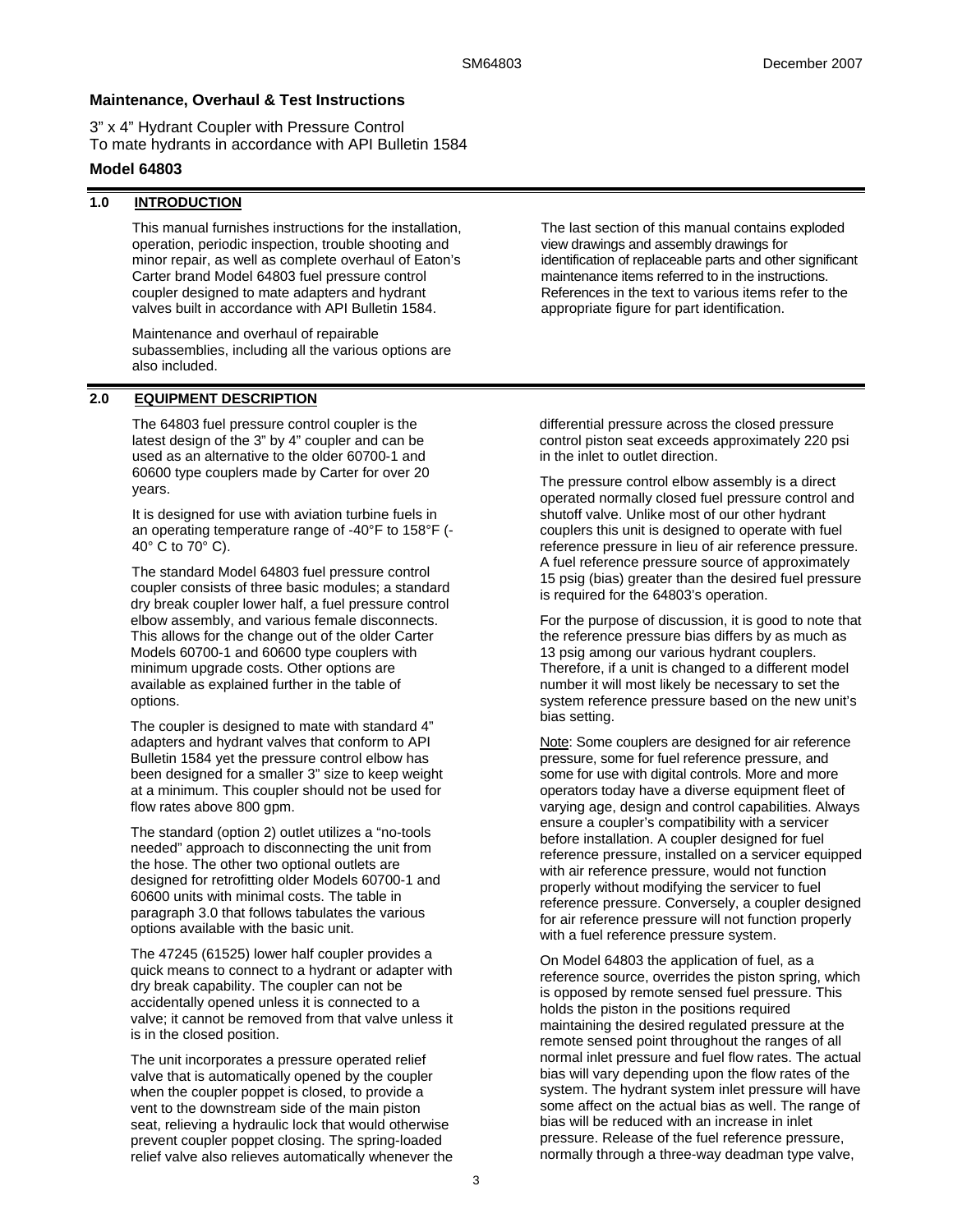results in the spring force plus the fuel sense pressure causing the main piston to close. The main piston also closes whenever the downstream flow passages are blocked, causing the fuel sense pressure transmitted back from the remote sensed location to rise above the preset limits (1.5 psi).

Unlike the air over fuel controlled hydrant couplers, the 64803 has no closing time adjustment. If a faster or slower closing time is required please contact Carter Ground Fueling.

The unit opening rate is primarily limited by a restrictor check valve, located in the fuel sense

### **3.0 TABLE OF OPTIONS AND ORDERING INFORMATION**

The basic unit, 64803 is available with a variety of options to customize it to meet specific requirements as listed in the table below. The various options, when compatible, may be

passageway that restricts fuel flow out of the inner piston chamber but that allows full flow in the piston closed direction. The area between the inner piston fuel sense and fuel reference seals is vented to atmosphere. A filter disc protects the vent from aspiration of external contaminants into the unit. Unlike an air controlled system, the unit can not have cross contamination of the air and fuel systems. As the seals seal, and later wear, some weeping of fuel may occur from the vent. At the user's option, the vent boss may be tapped with 1/4" NPT threads and plugged. Care must be given to not damage the housing unit.

combined and listed following the part number 64803 to achieve a complete unit.

The part number of a complete coupler consists of four basic parts as illustrated below:



\* Part 4 options should only be used when a female half QD is desired. When Part 4 options are specified, the supplied female half QD will match the male half QD selected in Part 3.

# **PART 2**

| <b>OPTION</b> | <b>DESCRIPTION</b>                                                                                                 |
|---------------|--------------------------------------------------------------------------------------------------------------------|
| B             | Adds folding handle assembly                                                                                       |
| C             | Adds product selection                                                                                             |
| D             | Adds lockwire to flange joints                                                                                     |
| E             | Adds API style air & fuel quick disconnect to mate Whittaker/Thiem F571                                            |
| F             | Replaces standard FNPT adapter fittings with hose barb fittings to (1/4") and (3/8") fuel ports                    |
| H             | Replaces 1/4" standard adapter in the fuel reference port with 3/8" FNPT adapter fitting.                          |
| J             | Replaces standard finpt adapter fittings with 3/8" hose barb fittings to both fuel reference & fuel<br>sense ports |
| R             | Adds $90^{\circ}$ elbow with $\frac{1}{4}$ " FNPT port to coupler for hydrant valve connection.                    |
| W             | Adds carriage assembly                                                                                             |
| X             | Adds safety clip to QD (with option 2 of part 3 only)                                                              |
| Υ             | Adds second carrying handle at outlet swivel joint (not available with option 3 of part 3)                         |
| Ζ             | Replaces standard transverse carrying handle at centerline of coupler with handle that is parallel to<br>outlet    |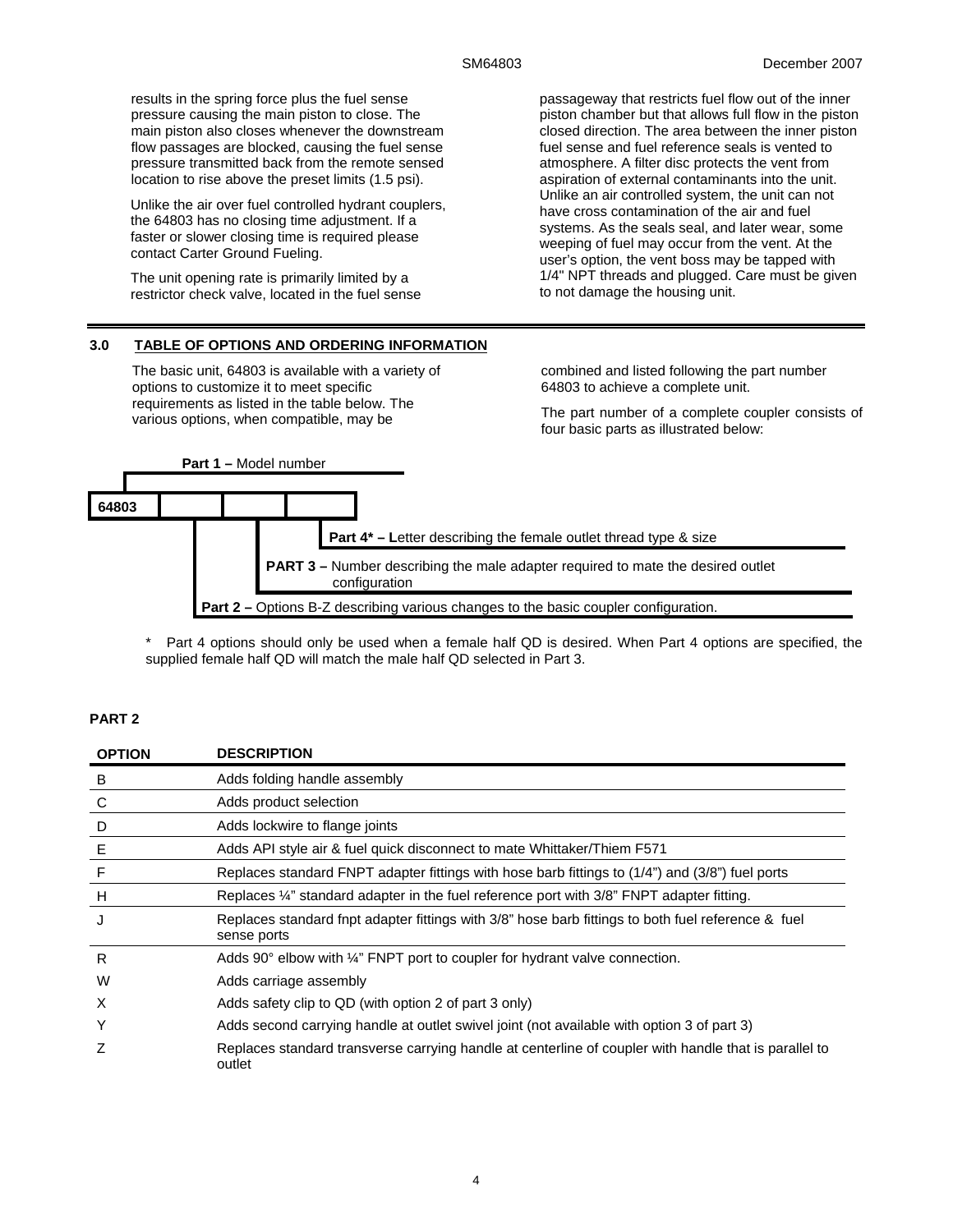# **PART 3**

| <b>OPTION</b> | <b>DESCRIPTION</b>                                                               |
|---------------|----------------------------------------------------------------------------------|
|               | Adds 3" Adapter to mate (47152) or (47292) thumb latch swivel quick disconnect   |
|               | Adds 4" Adapter to mate 60700-1 style female half QD (41730 or 60740)            |
|               | Adds 4" Adapter to mate customer furnished 60600 (except 60600 option K) type QD |

# **PART 4**

| <b>OPTION</b> | <b>DESCRIPTION</b>                                |
|---------------|---------------------------------------------------|
| H             | 2 1/2" NPT outlet (available with option 2 only)  |
| K             | 2 1/2" BSPP outlet (available with option 2 only) |
|               | 3" NPT outlet                                     |
| M             | 3" BSPP outlet                                    |
| -N            | 4" BSPP outlet                                    |
| P             | 4" NPT outlet                                     |
| Q             | 2" NPT option (available with option 2 only)      |
| R             | 4" -8 NPSC outlet (available with option 3 only)  |
| S             | 2" BSPP option (available with option 2 only)     |

Example: 64803BW2H – A coupler with a folding handle, collar stop assembly, straight FNPT fitting ports in the fuel sense ports, carriage assembly and an outlet swivel quick disconnect with 2 ½" NPT threads.

# **4.0 OPERATION**

Operation consists of:

A. Connecting the coupler to the hydrant pit valve adapter;

B. Applying fuel reference pressure to the unit by actuation of the system deadman control to open the pressure control valve;

C. Flowing fuel through the open coupler and valve for the required period:

D. Closing the pressure control valve by releasing the deadman control and

E. Disconnecting the coupler from the hydrant adapter.

Operation may also include reverse flow through the unit for off-loading or defueling purposes.

### 4.1 Coupler Connection

Connection of the coupler to the four-inch API-type adapter is simply accomplished.

Proceed as follows:

A. Remove the dust cap assembly and place the face of the coupler assembly over the pit valve adapter. Use one hand to overcome hose weight bending forces so the coupler face is centered and square to the adapter face. Normally the weight of the coupler, when properly aligned, will cause the spring loaded detent pin to be depressed by the adapter flange, permitting the collar to drop, locking the 16 lugs to the adapter. **If the unit incorporates Option C, Product Selection, it may be necessary to rotate the collar before it can drop.** 

#### **This can be done easily by rotating only the collar. It is not necessary to rotate the coupler body and the servicer outlet hose.**

B. With the collar dropped or extended, the two mating poppets may be opened by simply rotating the coupler poppet-operating handle in the open direction as permanently marked on the handle.

Note: It should be understood that the poppet operating linkage is over center with the poppet operating handle in either the full closed or full open position. This feature is required to prevent internal pressure from opening the poppet when the mechanism is in the closed position; and to prevent an external force from closing the mechanism when it is full open. Consequently, rotating the poppet operating handle to open, initially causes, the poppet to retract slightly into the coupling before moving in the poppet open direction. Further, the poppet-operating handle cannot be operated in the open direction if the collar is not extended, because of a physical interference between the handle and the collar. At the same time the collar cannot be extended unless the spring-loaded detent pin is depressed by the face of the pit valve adapter. Once extended, the collar cannot be retracted if the poppet handle is in other than the full closed position and if the Collar Stop Assy (1-31) is not depressed. Together, these features provide safety interlocks preventing a potentially hazardous or undesirable spill, by preventing the accidental opening of the unit while the coupler is disconnected, or accidental disconnection with the poppet in the open position.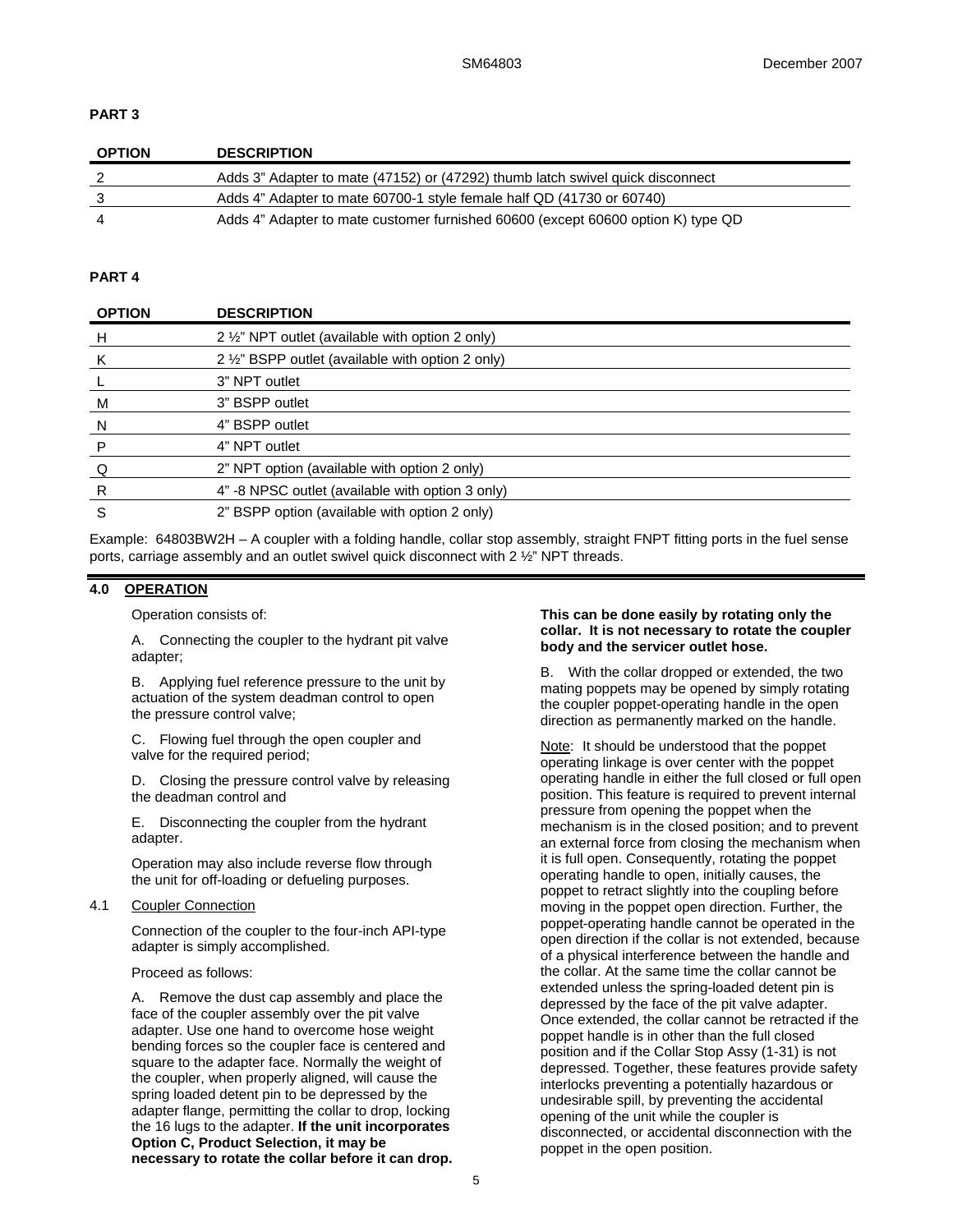C. If the adapter is pressurized by hydrant pressure at the time of poppet opening, resistance will be felt when the coupler poppet contacts the adapter poppet. The resistance will be proportional to the hydrant pressure. The force resisting the opening of a Carter hydrant valve is composed of two factors, poppet spring force plus any force created by fuel pressure in the hydrant. The normal spring force is approximately 20 pounds and the pressure force is equal to over 125 pounds for each 10-psi present. In addition to the forces attributed to the hydrant, there are forces presented by the coupler itself. The initial movement of the operating handle to get it **over center** is resisted by a stack of wave washer springs on the nose seal plus seal friction. Under even severe weather conditions, the coupler can be opened by the application of less than 30 pounds force applied to the handle. Since the adapter poppet is equipped with a pressure equalizing valve, maintain a steady, moderate force on the handle in the open direction, sufficient to hold open the adapter pressure equalizing valve until the pressure has equalized across the poppets. Then the handle can be easily moved to the full open position, permitting full communication between the hydrant adapter and the fuel pressure control valve.

It should be noted that the early release of the API Bulletin 1584 did not cover the need for a pressureequalizing valve. This resulted in the hydrant valve manufacturers having different dimensions for the location of the operating tip of the valve. There is some incompatibility between the various older hydrants and couplers if they are intermixed. The result can be either one of considerable leakage during hookup or non-function of the equalizing valve making it very difficult to achieve connection.

Note: The time required for pressure equalizing to occur is contingent on the unfilled downstream volume, the capacity of the adapter pressure equalizing valve, and the hydrant pressure. It is also affected by the amount of leakage through the hydrant piston seals. If it is consistently difficult to open the coupler the hydrant valve maybe "hot" and it should be overhauled.

#### 4.2 Fuel Pressure Control Valve Operation

#### 4.2.1 Discussion

Figure A is a schematic diagram of the Fuel Pressure Control Elbow Assembly Module (unit) on which the major functional elements are illustrated and labeled. While Figure A is schematic, the general shapes of the parts have been retained as much as possible to permit a better understanding of the actual hardware.

The inner and outer piston assemblies have been split on Figure A so that the lower half illustrates the position of the pistons when the unit is closed, either because deadman fuel reference pressure is not applied or because the fuel sense pressure and the piston spring have overpowered the fuel reference pressure, and other opening forces that might be present. The upper half of the piston assembly on Figure A illustrates the position of the

pistons when the unit is partly open and regulating fuel pressure.

Referring to Figure A while reading this section of the manual should assist you in achieving a thorough understanding of the unit's operation.

With the coupler engaged and the poppets open, hydrant pressure is available at the unit's outer piston seat. The unit's piston is held normally closed by piston spring force until fuel reference pressure is applied, usually through a normally closed 3-way valve.

In common with pilot operated pressure control valves, this direct operated unit incorporates a fuel reference pressure over regulated fuel pressure bias. In this direct operated unit, however, the bias is provided by the main piston spring, which is not adjustable.

So, it is necessary to adjust the fuel reference pressure applied to the valve to achieve the desired delivery pressure.

At any rate, if the regulated pressure at the remote sensed delivery point is considered to be too high, or too low, it is a simple matter to either increase, or decrease, the fuel reference pressure to achieve the desired delivery pressure. Of course, if the delivery pressure is low because inlet pressure is insufficient to overcome system resistance at high flow rates, then increasing the fuel reference pressure will not increase the delivery pressure (since the unit is already full open under those conditions) and will result in higher downstream pressure during normal shutoff. It should also be understood that using very high fuel reference pressure to compensate for system pressure losses will result in high shutoff and surge arrest pressures.

#### 4.2.2 Refueling

Considering the previous discussion concerning bias, assuming that the unit has been filled and properly bled of air (see paragraph 7.5) and that the fuel reference pressure is preset at the desired value, then the only action required to operate the automatic fuel pressure control valve (unit) is to activate the deadman valve to apply the fuel reference pressure to open the piston.

The main piston opening rate is limited by a restrictor check valve in the fuel sense passages that restricts displacement of fuel from the fuel control chamber as the chamber's volume decreases when the piston opens.

The piston continues to open until the pressure at the remote sensing point, transmitted back through the fuel sense line, reaches the range that is equal to the applied fuel reference pressure less the bias force of the main piston spring. At this flow rate, the main piston modulates to maintain equilibrium of forces across the inner piston and provides automatic pressure control by varying the effective flow area at the outer piston.

As the receiver aircraft tanks progressively fill and shut off, the flow reductions in each instance cause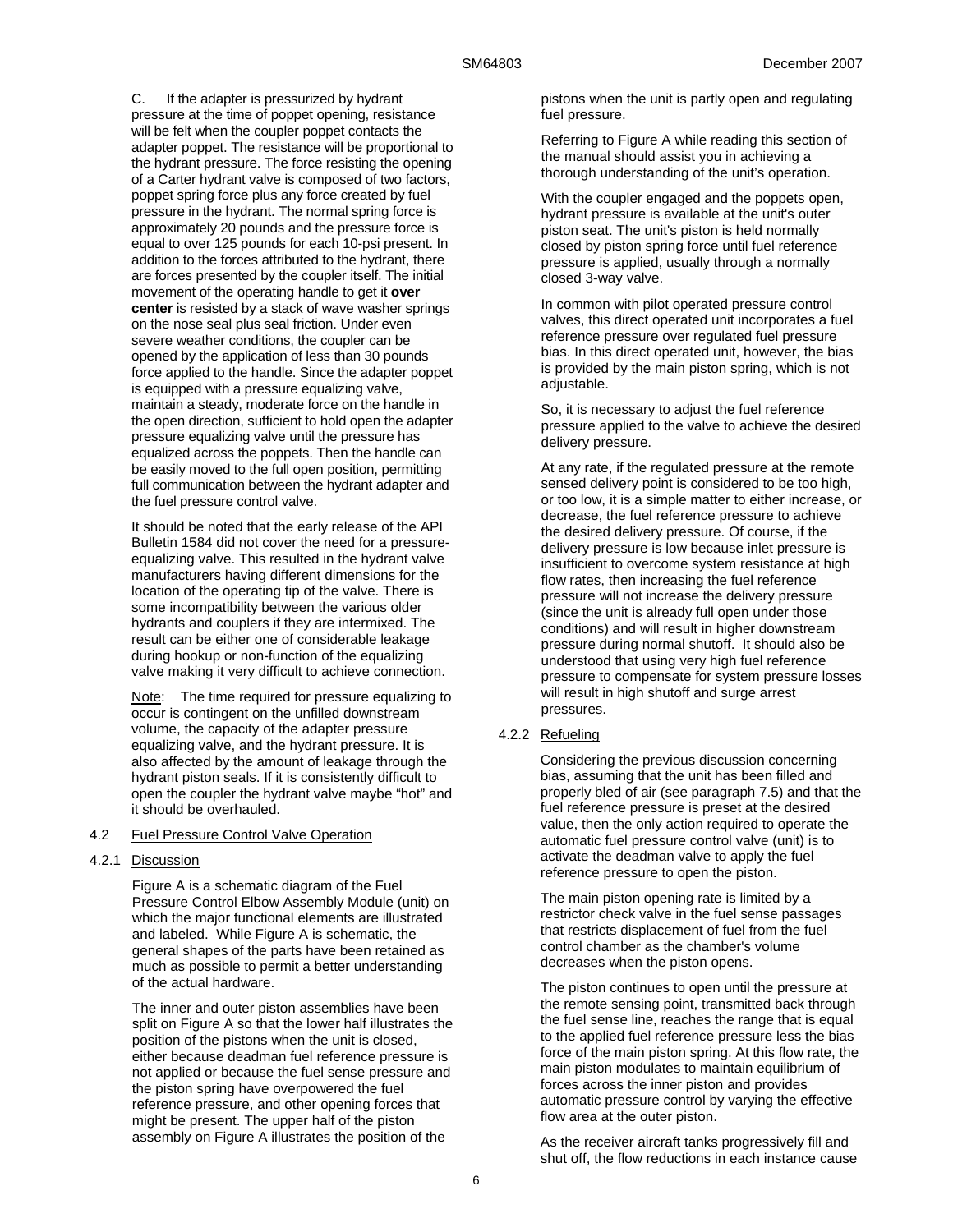the pressure to increase at the remote sensing point. These pressure increases are transmitted back though the fuel sense hose. The previously mentioned restrictor check valve is lightly spring loaded. It begins to open when the fuel sense line pressure is approximately 1.5 psig greater than the inner fuel piston chamber pressure, creating a variable orifice in parallel with the very small orifice that restricts control fuel flow in the reverse direction. The increase in fuel chamber pressure causes the piston to move in the closed direction, reducing the outlet pressure, until the fuel pressure transmitted back through the fuel sense line has established a new force equilibrium condition about which the piston modulates until the next receiver aircraft tank fills and shuts off.

When the last receiver aircraft tank has shutoff, the conditions described above cause the unit piston to fully close and block hydrant pressure, preventing high pressures from reaching the aircraft manifolds as well as the servicer delivery equipment.

The rapid response inherent in a direct acting regulator combined with the essentially free flow of control fuel into the remote fuel sense chamber makes the unit an effective automatic surge control device when fueling aircraft with fast closing (1-2 second) shutoff valves.

Releasing the fuel reference pressure at any time will cause the unit to close. The piston closing rate in this mode of operation is a function of the fuel reference hose and any restrictions in the deadman valve. (The fuel restrictor check valve does not significantly affect closing rate since it easily opens to allow fuel to enter the fuel sense chamber in this closing mode.) The bias force supplied by the piston spring causes the unit piston to be full closed by the time the fuel reference pressure has decayed to about 20 psig.

Additional information regarding the source of the fuel reference pressure can be found in Section 7.



**Figure A - Schematic Diagram Pressure Control Elbow Assy** 

# 4.2.3 Defueling

Should it become necessary, or desirable, to defuel through the automatic fuel pressure control coupler requires the application of a fuel reference pressure that is at least 30-35 psig higher than the defuel pressure, or to provide a means of blocking the fuel sense pressure and venting the unit fuel sense chamber to a vented container.

Obviously, if adequate fuel reference pressure is available, the simplest method of defueling consists of merely applying enough reference pressure to

overcome the closing forces created by the fuel sense (defuel) pressure and the piston spring.

Direct acting pressure regulators of this type may become unstable at some point in the piston stroke during reverse fuel flow. So it is mandatory that the unit is fully opened by enough fuel reference pressure (30-35 psig greater than the maximum defuel pressure) to overcome the defuel pressure and piston spring forces before start of reverse flow.

If it is necessary to defuel into a relatively highpressure hydrant system, it is reasonable to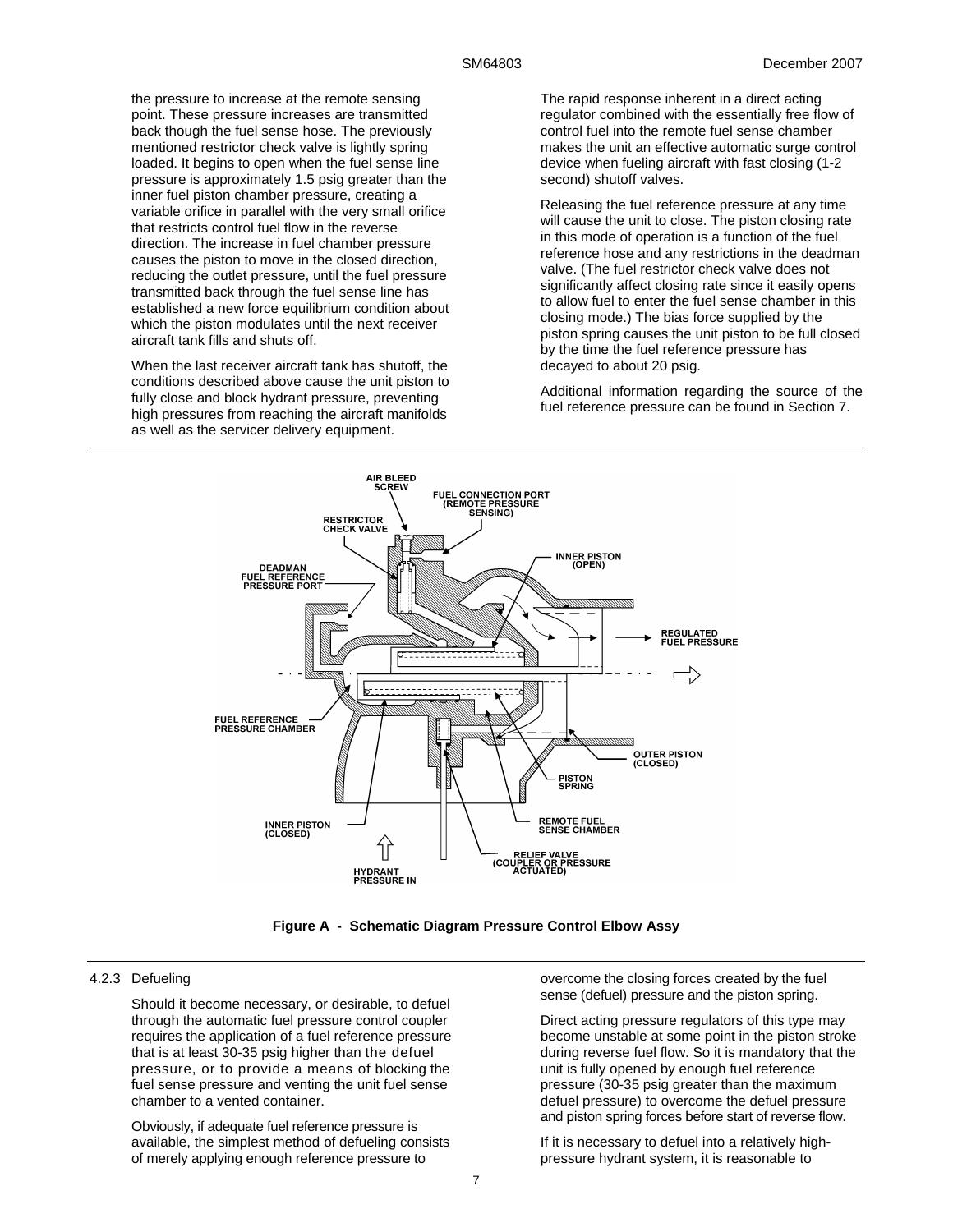assume that sufficient fuel reference pressure may not be available. The balance of this discussion is concerned with methods of venting the fuel sense chamber to permit opening of the unit with fuel reference pressure no higher than that required for normal operation.

### 4.2.3.1 Frequent Defueling Operations

If the fuel control coupler is installed on a servicer or dispenser that is frequently used for defuel operations, then it is perhaps desirable that the dispenser design include a spring-loaded, two position, three-way selector valve in the fuel sense line between the unit and the remote sensed location. Such a valve should be installed so that, with the spring holding the valve in the "normal" position, two of the valve's ports provide thorough and unrestricted transmission of the fuel sense pressure while the third port is blocked.

Manually overriding the spring and holding the valve in the "defuel" position should, in turn, block the remote sensing point port of the valve and cause the unit fuel sense connection to communicate with the selector valves' third port. This port might best be connected through a simple check valve and suitable tubing or hose to a small, vented container. The selector valve should be the spring-loaded type so that a release of the control handle will result in spring return of the valve to the "normal" position to provide fail safe deadman-type operation.

A simple check valve should be provided between the selector valve's third port and the vented container so that flow is free out of the valve, but air return is blocked. (The check valve flow arrow should point away from the selector valve.)

The vented container can be quite small, since the fuel displaced by the unit piston when it opens is on the order of one cupful. Of course, if the servicer is already equipped with a "recovery tank", then an additional container is not required.

With a servicer so equipped, defueling procedures are simplified to applying defuel pressure equal to hydrant pressure, holding the fuel sense selector in the "defuel" position, applying fuel reference pressure, and increasing the defuel pressure to the valve necessary to off load the fuel at the desired rate.

At the conclusion of defueling operations, the defuel pressure should be decreased to equal hydrant pressure, then the fuel reference pressure and fuel sense selector valve may be released to close the unit.

# **5.0 SAFETY INFORMATION - PERIODIC INSPECTIONS**

The equipment described herein is designed primarily for safe, convenient, and reliable operation under normal operating conditions. However, the more exposed parts are subject to damage, and to wear with time that can result in unreliable or unsafe operation if not detected or corrected. Consequently, it is considered mandatory that a

### 4.2.3.2 Infrequent Defueling Operations

If the unit is installed on a servicer that is used in defueling operations very infrequently, then inclusion of the design provisions discussed in 4.2.3.1 is perhaps not justifiable or warranted.

In this case, it will be necessary to disconnect the fuel sense hose at the remote sense point, and plug or cap the port at the remote sense location. The disconnected hose must be left open to atmosphere while the unit is opened and closed during the off loading operation.

It is also necessary to refill and bleed air from the fuel sense hose and inner piston fuel chamber when the fuel sense hose is reconnected following the defuel on/off loading operations.

# 4.3 Coupler Disconnection

Coupler disconnection is essentially the reverse of connection.

Proceed as follows:

A. First, the poppet must be closed by rotating the poppet handle in the direction marked closed. During the final portion of handle closing travel, a resistance will be felt as the coupler poppet enters the seal and must displace the liquid trapped within the coupler and unit.

B. Maintain a moderate steady force in the closed direction to permit the coupler poppet shaft to open the relief valve in the unit and vent some of the trapped liquid downstream of the unit outer piston seat, permitting the poppets to close.

C. With the poppet closed, the mating seal between the coupler and the adapter is broken, and a poppet leak check may be accomplished.

D. Separation is achieved by using one hand to grasp the hose and hold the coupler square to the adapter, relieving hose weight tension on the lugs locking the coupler to the adapter. Depress the collar stop assembly and lift the collar with the other hand. Then lift the coupler off the adapter. The spring-loaded detent pin will extend, locking the collar in the retracted position. With the collar lock retracted, a physical interference between the collar and the handle prevents accidental opening of the coupler poppet.

E. Following reinstallation of the dust cap, the operational cycle is complete and the unit may be returned with the hose to its normal stowage location.

brief safety inspection is accomplished periodically. The frequency of this inspection can vary depending upon the utilization; however, under no circumstances should the frequency be less than once a month. A more thorough periodic inspection should be accomplished at least once a year. Both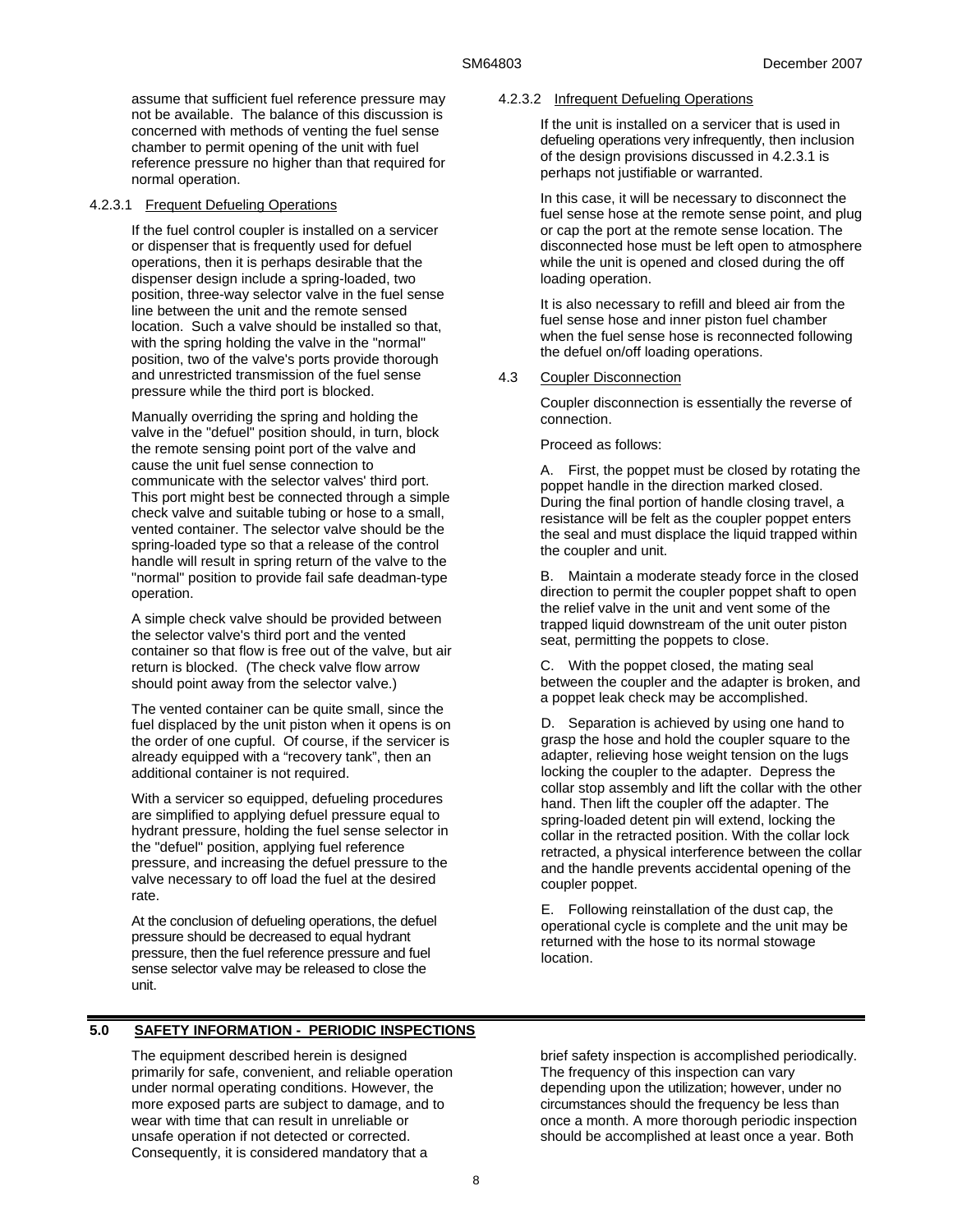inspections are discussed in the following paragraphs.

### 5.1 Interlock

The coupler incorporates an interlock feature that prevents it from being opened unless it is installed onto a hydrant or adapter. The unit may not be removed from the hydrant unless the operating handle has been moved to the closed position. An additional safety system, the collar stop assembly, has been provided to prevent the unit from being **blown off** the hydrant in the case where the hydrant valve adapter poppet fails to close. During the connection cycle, the interlock is automatically disengaged by the proper alignment of the coupler with the hydrant. During the disconnection cycle, it is necessary to manually depress the collar stop assembly to allow the collar to be moved away from the hydrant valve and complete the cycle. Should a major leakage occur after the operating handle has been closed and before unlocking the collar stop, this indicates a failure of the hydrant valve poppet. One should first re-open the coupler poppet and make sure that the hydrant valve pilot has been closed and then close the servicing valve on the hydrant valve before attempting to remove the coupler. If the leakage is still apparent, attempt to re-open the coupler to stop the leakage and then shut down the operation of the system prior to completely disconnecting the coupler to prevent a possible catastrophic spill.

### 5.2 Quick Disconnect Retention Method

The female half of the quick disconnect assembly is connected to the male half by means of 24 balls that mate with a groove in the male half and are retained there by a sleeve around the outer diameter of the female half. The sleeve maintains inward pressure on the balls to keep them in the groove of the male half. The retention of the sleeve does differ between the two styles.

A. Standard Option 2 Retention – This option is patterned after the Carter Quick Disconnect Dry-Break used on nozzles. Two standard, and an optional third method of locking the sleeve in place, are employed. First of all the sleeve is spring loaded in the locked position requiring the operator to push the sleeve to the unlocked position before the disconnect can be achieved. In addition two spring loaded thumb latches are also employed to keep the sleeve in a locked position. Hence the operator must depress both latches and move the sleeve to the unlocked position before the disconnect can be affected.

In addition to the standard locking methods Option (X) is a safety clip that may be specified to physically prevent the sleeve from being moved to the unlocked position until it has been removed.

B. Options 3 & 4 Retention – The female half of the quick disconnect assembly is connected to the male half by means of 24 balls that mate with a groove in the male half and are retained there by a sleeve around the outer diameter of the female half. The sleeve maintains inward pressure on the balls to keep them in the groove of the male half. The sleeve itself is maintained in place by a partially

circular wire-retaining ring. This ring engages coincidental grooves in the quick disconnect housing and the sleeve. The spreading of the retaining ring allows disengagement of the retaining ring from the sleeve groove and, therefore, movement of the sleeve away from the balls. A retainer plate is used to cover the retaining ring to prevent all but intentional spreading. The coupler should never be operated without the installation of this plate. A secondary locking ring is also provided to prevent the sleeve from moving away from the coupler unless it is intentional.

### 5.3 Carriage Assembly - Option W

When utilized, the Carriage Assembly incorporates a torsion spring, which can produce potential injury if the unit is not handled properly. Extending and retracting the castors of the unit should be done with care to prevent possible injury.

#### 5.4 Monthly Periodic Inspections

#### 5.4.1 Safety Inspections

Accomplish the following at least once each month: (An experienced operator should be able to accomplish these inspections in 30 to 45 seconds.)

While removing the Dust Cap (1-2) inspect the 16 Locking Lugs (2-33) to determine if any are missing, broken, bent, abnormally worn, etc. Verify that the Detent Pin (2-26) is extended and prevents collar extension. While holding the Collar (2-27) retracted, depress the Detent Pin (2-26) and release it to verify that it returns to the extended position. Examine the Collar (2-27) for excessive wear, cracks, or other damage. Verify that the Collar Stop Assembly (1-31) is in place and retains free movement.

Reason: Missing, damaged, cracked, and abnormally worn or broken lugs can result in fuel pressure ejecting the coupler off the adapter with the poppet open. A stuck or malfunctioning detent pin can permit collar extension and accidental opening of the coupler poppet with the coupler disengaged from the adapter. The collar stop prevents gross adapter poppet leakage from raising the collar and blowing the coupler off the adapter.

B. Visually inspect the closed Poppet (2-15) for signs of abnormal positioning. Visually inspect the molded rubber seal for cracks and tears.

Reason: Abnormal poppet retraction or extension indicates a compression or tension failure of portions of the internal linkage that could either result in a mid-position jam or complete separation of the linkage and accidental poppet opening. Damage to the molded seal can result in coupler connected external leakage or coupler disconnected poppet leakage.

C. If the unit incorporates Product Selection (Option C), verify that it is properly installed and that the bolt heads do not extend above the adjacent collar surface.

Reason: Improper product selection installation will, at the very least, result in an unnecessary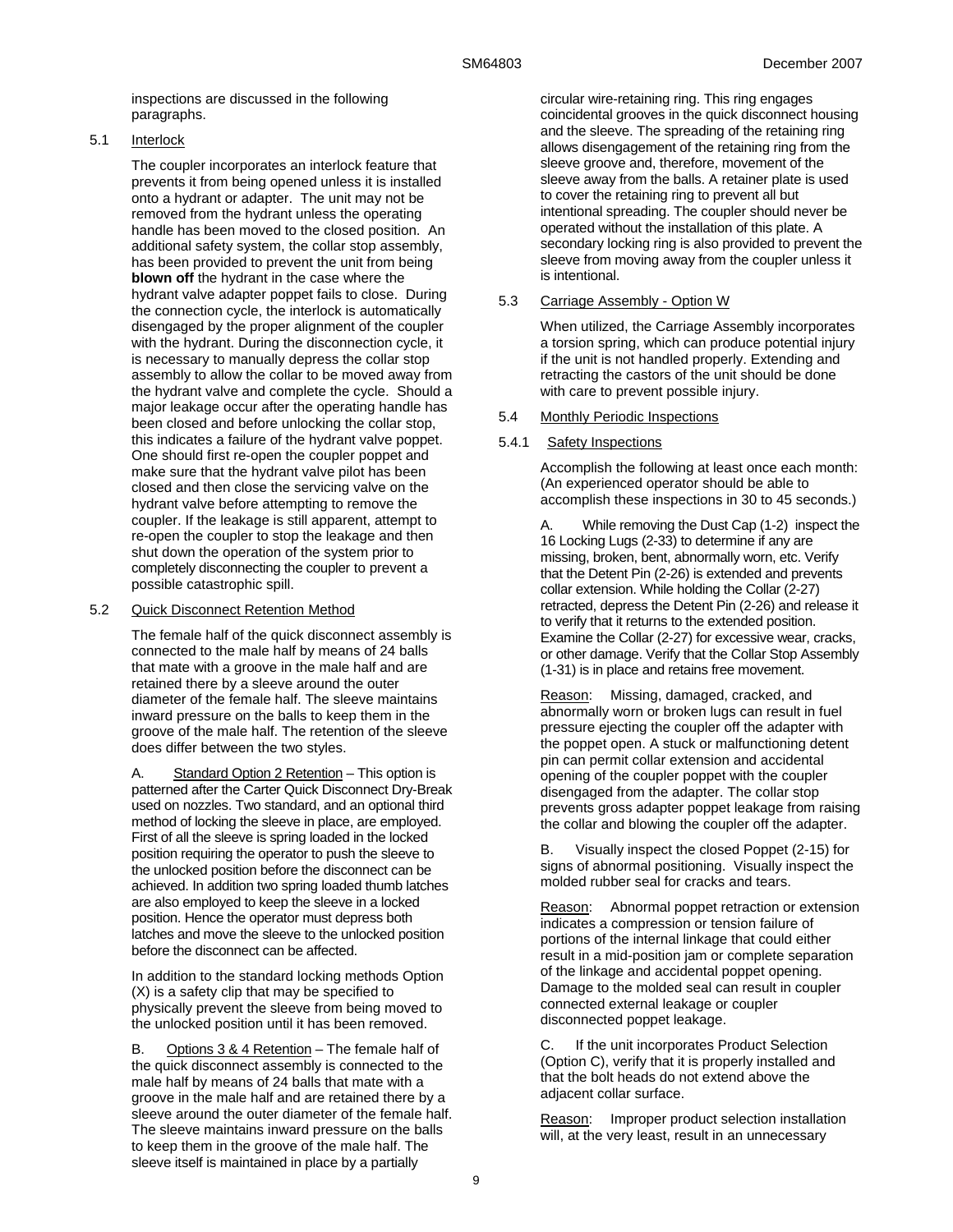connection delay, and at the worst, permit connection to the wrong product.

D. Inspect the poppet operating handle for bent. worn, broken, or missing pieces on the round camlike surface. Inspect the adjacent surface of the collar.

Reason: The round portion of the handle locks the collar in the engaged, extended position. Broken, bent, or missing portions of this handle or of the collar may permit accidental collar retraction with the poppets open that could result in the coupler being ejected from the adapter.

E. Visually inspect the Nuts (3-3) securing the coupler housing to the elbow for security of installation and damage.

Reason: If the nuts are found to be loose or not properly tightened leakage of the joint may occur. If necessary, check torque of these Nuts (3-3) to assure that they are tightened to  $90 \pm 10$  in.-lb. (104  $± 12$  kg-cm)

F. Visually inspect the female half quick disconnect to verify that the ball retaining sleeve is fully engaged. On Options 3 & 4 verify that the ring retainer is secured by two lockwired screws so that the two ends of the retainer ring extend through the remaining two holes in the ring retainer. Verify that the lock ring is engaged in the safety groove immediately adjacent to the ball-retaining sleeve. On Option 2 verify that the thumb latches are fully in the locked position. If Option X, Safety Clip is used verify that it is installed in the groove at the end of the sleeve to prevent the sleeve from moving to the unlocked position.

Reason: See WARNING in paragraph 7.1.

G. Visually inspect the air pressure and fuel sense line connections to the unit's connectors for security of installation and damage. If the side port on the coupler is used to connect the air source to the hydrant valve then verify that the fitting and hose are securely installed. Inspect the unit's body for impact damage or depressions that might cause the main piston to hang open.

Reason: Pressure tight air and fuel connections are required for proper function. Unit body depressions or dents may cause the main piston to hang open and prevent a deadman release shutdown.

### 5.5 Extended Periodic Inspections - (Annual Inspection)

In addition to the safety inspection advocated above, a more extended inspection should be accomplished. It will be necessary to provide a container to capture entrapped fuel during the following inspection. The parenthetical numbers are the item numbers in the list of materials in the referenced tables.

A. Refer to paragraph 7.1 for method of separating female half quick disconnect from the automatic fuel pressure control valve. Capture spilled fuel in a suitable container.

B. Inspect female half quick disconnect. Inspect Balls (5A-8) or (6A-8) for chips, flat spots, or excessive wear. Inspect ball retaining Sleeve (5A-6) or (6A-6) for cracks and wear from the Balls. Inspect Housing (5A-5) or (6A-5) on the female half for cracks or thread damage.

C. Replace male adapter O-Ring (4-22), (5-5) and (6-5). Inspect ball race Rings (4-19), (5-2) or (6-2) for brinelling (indenting of the material by the Balls (4-5), (5A-8) or (6A-8) and other indications of damage. Replace brinelled or damaged ball race Rings (4-19), (5-2) or (6-2). Remove outer ball race Ring (4-19), (5-2) or (6-2) and measure the smallest wire diameter. Replace the ball race ring if the smallest wire diameter is 0.123 inch (3.12 mm) or less. Reinstall an acceptable ball race Ring (4-19), (5-2) or (6-2).

D. Conduct the Coupler Lower Half inspection detailed in paragraph 9.5. If the specified Wear Gauge, 61362, is not available then continue with the inspections detailed in paragraphs E and F below as an alternative. The use of the Wear Gauge is preferred and will give more positive results.

E. Grasp opposite sides of the Collar (2-27) with the fingers while depressing the spring loaded Detent Pin (2-26) with one thumb. The Collar (2-27) will move to the engaged position, away from the Poppet Operating Handle (2-1 or 1-B). Verify that the 16 Lugs (2-33) cannot be depressed back into the collar with the Collar (2-27) extended.

F. Inspect 16 coupling Lugs (2-33) very closely for wear, cracks or damage. If any Lugs (2-33) are cracked, damaged, missing, or worn locally beyond 0.030 inch (0.76 mm), the unit is unsafe and should be withdrawn from service and completely overhauled. This inspection may be made by comparison with a new Lug (2-33).

Press the tip of one Lug (2-33) inward until stopped by the Collar (2-27). While holding the Lug (2-33) inward, rotate the Collar (2-27) through 360° to determine whether any grooves have been pressed into the Collar (2-27) by the Lugs (2-33) during previous misuse. If such grooves are evident, they will alternately cause the Lug (2-33) to move out and in when it is pressed against the Collar (2-27). If grooves are felt, the coupling is unsafe and should be removed from service and completely overhauled.

Alternately press each Lug (2-33) against the Collar (2-27) to determine which Lug protrudes the least distance through the body slot. Then, while holding the Lug (2-33) against the Collar (2-27), use a scale to measure the inward distance the lug tip protrudes from the adjacent body inside diameter. If the measured distance is less than 0.15 inch (3.8 mm) then the coupling is unsafe and should be removed from service and completely overhauled.

G. Carefully operate the Poppet Operating Handle (2-1 or 1-B) to the open position while capturing trapped fuel in a suitable container. Operation should be smooth and even.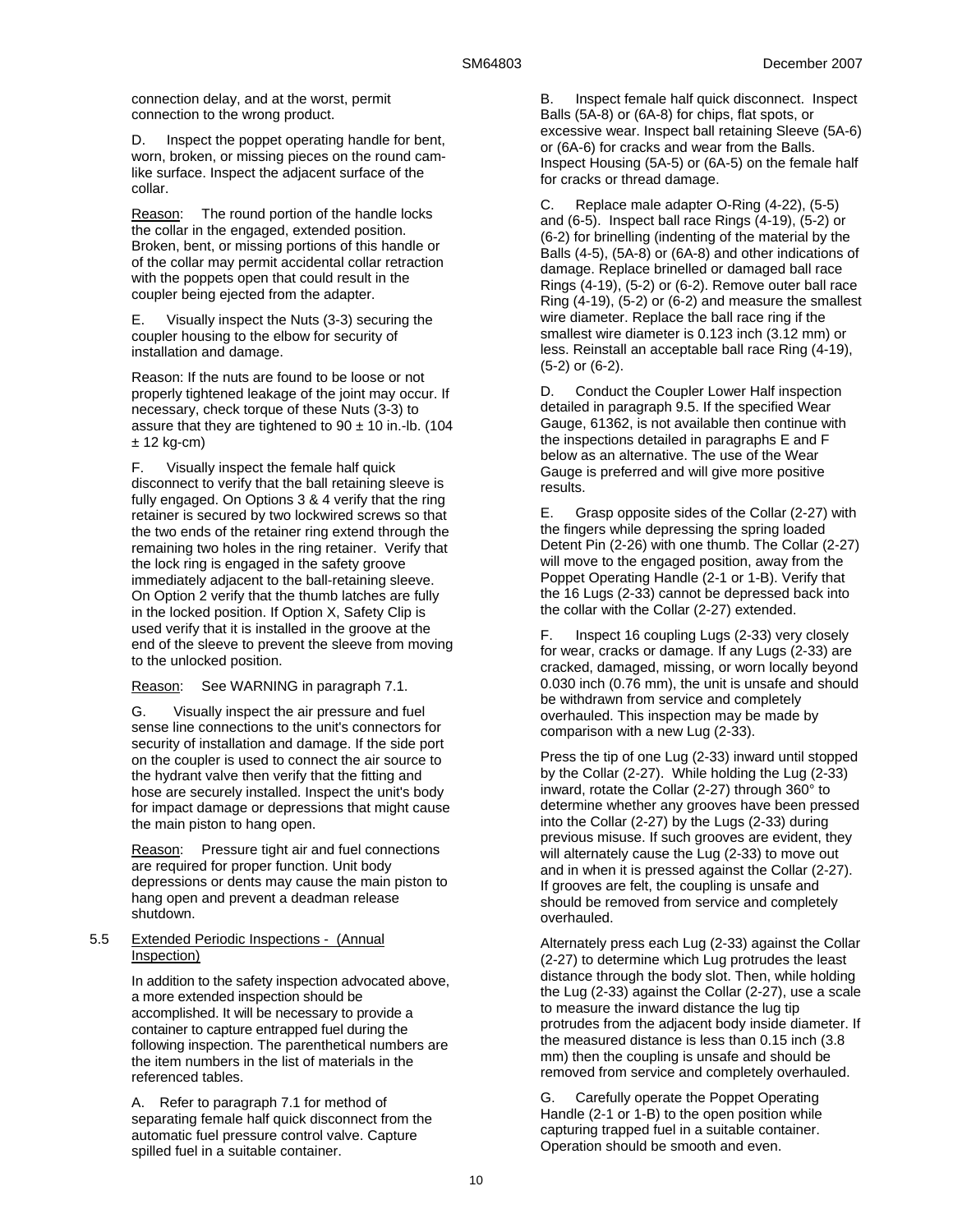Note: The molded rubber Nose Seal (2-17) which is normally contained either by the Poppet (2-15) or the pit adapter face, may extend with the Poppet (2- 15) contingent on the relative friction between the Poppet and the Nose Seal; and that between the same Nose Seal (2-17) and the Quad Ring (2-18) and Housing (2-5). Do not be alarmed if the nose seal does come out of the unit. Use the opportunity to inspect the Wave Washer (2-19) for damage. The Wave Washer (2-19), is designed such that the ends of layers will be forced against the adjoining layers. If installed incorrectly the ends move away from the adjoining layers and into the Nose Seal (2- 17) or Body (2-5) causing it to move inward until it tends to jam the mechanism. The Wave Washer (2- 19) should be inspected to assure that it is correctly arranged. Refer to Figure B for a graphic representation of the correct arrangement. If it is incorrect it can easily be changed by turning it within itself. The Quad Ring (2-18) may also be replaced if it appears scrubbed. Reposition the Wave Washer and install the Quad Ring onto the Nose Seal (2-17) prior to closing the Poppet (2-15).

# NOTE:

THIS EDGE MUST BE ON TOP OF THE SPRING COIL



#### **Figure B- Wave Washer**

H. Inspect the molded rubber Nose Seal (2-17) for damage, tears, etc. on both the adapter and poppet sealing surfaces.

I. Depress the Collar Stop Assy (1-31) and verify that the Collar (2-27) cannot be retracted with the Poppet Operating Handle (2-1 or 1-B) in any position but the full closed position.

J. With the Poppet (2-15) closed and the Collar Stop Assy (1-31) depressed, push the Collar (2-27) to the retracted position while observing that the spring loaded Detent Pin (2-26) extends and locks Collar.

K. With the Poppet (2-15) closed, precisely measure the distance between outer surface of the molded seal and the adjacent surface of the coupler body at two places 180° apart. If the average of these two measurements exceeds 0.100 inch (2.54 mm), the internal linkages are excessively worn and

# **6.0 TROUBLE SHOOTING AND MINOR REPAIR**

General trouble shooting analysis and minor repair actions are as follows:

the coupler should be withdrawn from service and completely overhauled.

L. Apply 60 psig minimum air pressure to fuel reference port. The Piston Assy should open. Maintain air pressure, and using a flashlight, carefully inspect O-Ring (3-18). With the air pressure maintained, place a bubble of liquid soap solution over vent port in Housing (3-32) at Filter (3-34) and observe for excessive leakage. A bubble may form with the soap solution. However, if the bubble quickly forms and breaks, the unit should be overhauled and Seal (3-30) and O-Ring (3-29) need replacing. **Note: The seal cartridge has been made more robust and resistant to leakage by the modification of the Seal (3-30) to include an energizing internal spring. The new Retainer (3-31) and the new Seal Housing (3-28) are not inter-changeable with either the superseded Seal (3-30A) or the superseded Seal Housing (3-28A), refer to Figure 3. Upgrade kit KD64800-13 is available and contains the needed Seal Housing (3-28) and Retainer (3-31) for overhaul of the seal cartridge.** Relieve air pressure. Unit piston should close. Using the flashlight, inspect relief valve passage in unit Seal Retainer (3-14) and verify it is clean and not clogged.

M. If the unit contains Option C, Product Selection, inspect for security, effectiveness and damage. Verify that product selector bolt heads are flush to 0.03 inch (0.76 mm) below the adjacent Collar (2-27) surface.

N. Lubricate unit outlet O-Ring (4-22), (4-12), (5- 7) or Teflon Seal (6A-9) on Option 4 Female Adapter, as appropriate, with petroleum jelly. Reassemble and safety lock the female half quick disconnect (options 3 & 4 only) the female half quick disconnect per paragraph 7.1.2.I.

O. Check the mating flange on the Elbow (1-1) with the Body (2-5) for damage to the studs in the Elbow (1-1) or the wall of the Elbow (1-1). Check the wall between the inner diameter of the coupler upper half Elbow (1-1) and the studs. The diameter should be smooth and continuous with no evidence of bulging or hairline cracks. If the wall is bulged or cracked, the studs retaining holes are already over stressed and the part is no longer safe for use. The coupler Elbow (1-1) will have to be replaced.

- 5.6 Prior to each overhaul or on at least an annual basis – The latest edition of API 1584 requires each coupler and hydrant valve manufacturer to have inspection gauges available to help inspect for excessive mating wear that may be a potential source of inadvertent disconnect between the coupler and the hydrant valve. Refer to paragraph 9.5 for coupler wear inspection. Note: Refer to either SM60554 or SM61654 for the appropriate gauge and instructions on how to use it for Carter hydrant valves.
- 6.1 Trouble: Collar (2-27) will not drop or extend during engagement.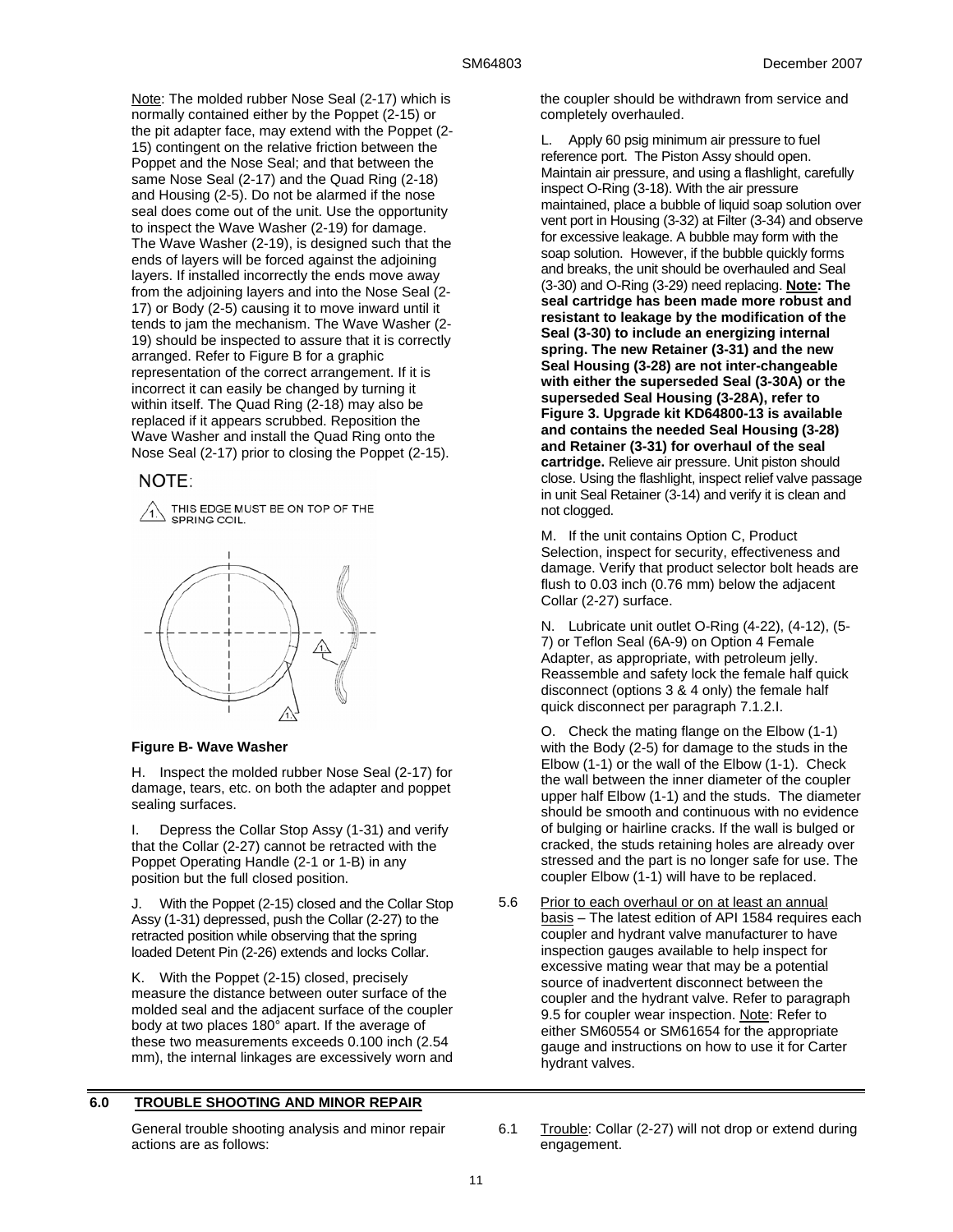Probable Cause:

- A. Coupler improperly positioned.
- B. Product Selection not mated or incorrectly set.

C. Detent Pin (2-26) is not depressed into hole in Body (2-5) properly.

D. Collar (2-27) may be out of round.

Remedy:

A. Use one hand to relieve hose weight while using the other hand to center and square coupler to adapter.

B. Rotate Collar (2-27) until Product Selection mates. If adapter flange incorporates a tab, align strip or arrow on Collar (2-27) with tab. Verify that adapter and coupler Product Selection is intended to mate.

C. Square coupling face to adapter to assure that the Detent Pin (2-26) is depressed. If hole in Body (2-5) in which Detent Pin (2-26) is housed is egg shaped it may be difficult to depress.

D. If Collar (2-27) is out of round then replace Collar.

6.2 Trouble: Poppet Operating Handle (2-1 or 1-B) cannot be moved in open direction.

> Probable Cause: Collar (2-27) is not engaged, removing physical safety interlock between Poppet Operating Handle (2-1 or 1-B) and Collar (2-27) preventing movement of Handle (2-1 or 1-B).

Remedy: Fully engage Collar (2-27). See 6.1 above.

6.3 Trouble: Poppet Operating Handle (2-1 or 1-B) rotates easily for approximately 45º in the open direction and then a high resistance is felt.

> Probable Cause: This is normal if the adapter is pressurized.

Remedy: Continue to apply moderate pressure to the Poppet Operating Handle (2-1 or 1-B) in the poppet open direction until the pressure equalizes and the poppet opens easily.

6.4 Trouble: External Leak between Coupler Lower Half (1-5) Flange and Pressure Control Elbow Assy (1-1).

Probable Cause:

- A. Nuts (3-3) loose.
- B. O-Ring (2-10) damaged.
- C. Studs in Elbow (1-1) loose.

Remedy: Refer to Figures 1, 2 & 3:

A. Tighten Nuts (3-3) to 90  $\pm$ 10 in.-lb. (104  $\pm$  12 kg-cm) and recheck for leakage. **Note: Special torque wrench kit, WL4680 is available to make it easier to reach less accessible screws and nuts.** 

B. Replace O-Ring (2-10) as follows:

1. Use suitable container to capture entrapped fuel. Verify coupler is depressurized. Remove six Nuts (3- 3), six Washers (3-2), and Dust Cap (1-2).

2. Carefully separate Pressure Control Elbow Assy (1-1) from coupling Body (2-5). Remove and discard O-Ring (2-10).

3. Lubricate new O-Ring (2-10) and carefully place over pilot on Body (2-5).

4. Carefully assemble Elbow Assy (1-1) to Coupler Lower Half (1-5), reinstalling six Washers (3-2), Dust Cap (1-2) and six Nuts (3-3). Torque nuts to  $90 \pm 10$  in.-lb. (104  $\pm$  12 kg-cm).

5. Pressure check new O-Ring installation at 5 and 150-psig fuel pressure, if possible. If not possible, carefully observe for leakage during next use.

C. Studs (3-1) should be retightened using two nuts on each as jam nuts. If threads retaining studs are damaged then the Elbow (1-1) will have to be replaced.

6.5 Trouble: External leak between disconnect halves.

Probable Cause: Damaged O-Ring (4-22), (5-7) or the Teflon Seal in the female half as appropriate.

Remedy: Remove and replace O-Ring (4-12), (5-7) or the Teflon Seal (6A-9) in the female half as appropriate as follows:

A. Use suitable container to capture entrapped fuel. Refer to paragraph 7.1 for correct method of separating disconnect.

B. With the disconnect separated, remove and discard O-Ring (4-12), (5-7) or (6A-9). Lubricate with petroleum jelly and carefully install new O-Ring (4-12), (5-7) or (6A-9).

C. On options 3 & 4, reconnect, safety check and lockwire disconnect assembly per paragraph 7.1. On Option X be sure that clip is in the proper locking position.

D. Leak check at 5 and 150 psig fuel pressure if possible. If not, carefully observe joint during next operation.

Note: Excessive wear of the Wire Race (5-2 or 6-2) or Sleeve (5A-6 or 6A-6) can allow the connection to become loose causing leaks and or premature failure of the O-Ring (4-12) or Teflon Seal (5A-9). Refer to section 10.4 or 10.5.

6.6 Trouble: Leak at Poppet Operating Handle (2-1 or 1-B).

> Probable Cause: O-Ring (2-25) damaged, worn or scrubbed.

# Remedy:

A. O-Ring (2-25) can be replaced without removing the coupling from the hose.

# **CAUTION:**

Assure that the hose is not pressurized.

B. With the coupler held over an adequately sized container, depress the Detent Pin (2-26) and extend the Collar (2-27), operate the Poppet Operating Handle (2-1 or 1-B) in the open direction, opening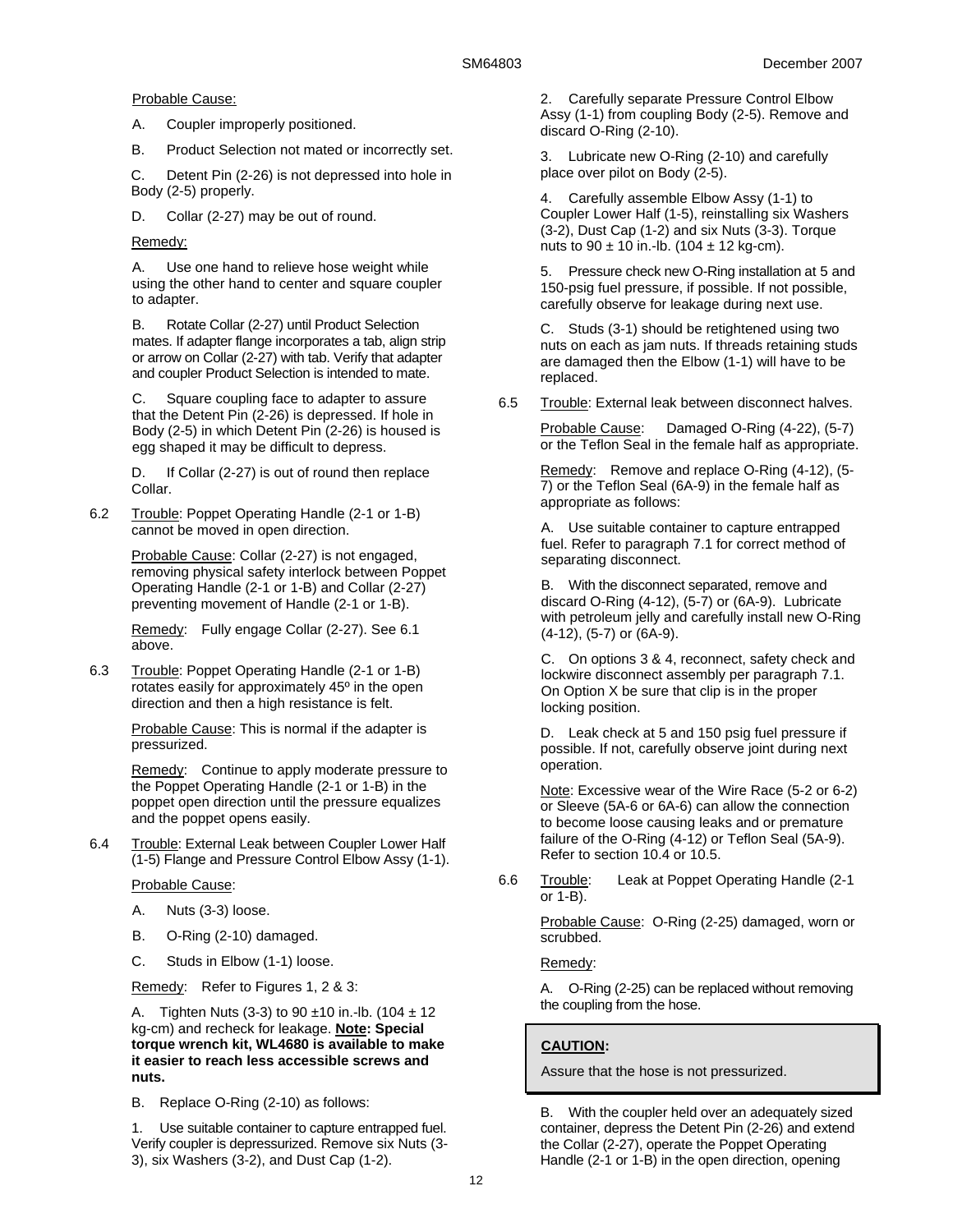the Poppet (2-15) to drain the coupler. The coupler will hold approximately 2.5 quarts of fuel between the inlet Poppet (2-15) and the Outer Piston (3-11) when closed. If fuel continues to come out beyond that amount discontinue operation until the coupler can be removed from the hose and inspect Outer Piston (3-11) and Outer Piston Seal (3-7) for damage or excessive wear. Leave the Poppet (2-15) open to prevent repressurization of the coupler.

C. Remove Bolt (2-6), lock Washer (2-7), and Washer (2-8). Remove poppet operating Handle (2-1 or 1-B), Key (2-9), and outer shaft seal Bearing (2- 24). Use a sharp pointed instrument or pin to remove old O-Ring (2-25). Lubricate new O-Ring (2-25) with petroleum jelly or equivalent. Use clean, lint-free cloth dipped in clean fuel or solvent to clean the sealing surfaces of the Crank Shaft (2-20) and Body (2-5). Carefully install new, lubricated O-Ring (2-25) using clean, smooth blunt instrument to seat it properly. Inspect O-Ring (2-25) to verify that it is not twisted.

D. Reinstall outer shaft seal Bearing (2-24), Key (2- 9), poppet operating Handle (2-1 or 1-B), Washer (2- 8), lock Washer (2-7), and Bolt (2-6). Torque Bolt (2- 6) to  $90 \pm 10$  in.-lb. (104  $\pm$  12 kg-cm).

E. If possible, connect this coupler to a pressurized adapter and open Poppet (2-15). Observe the Crank Shaft (2-20) for leakage through several poppet opening and closing cycles.

6.7 Trouble: External leakage between unit and adapter or hydrant with unit engaged and Poppet (2-15) open.

# Probable Cause:

- A. Damaged adapter sealing surface.
- B. Damaged Nose Seal (2-17), or

Damaged/ worn Quad Ring (2-18), or

Missing, damaged, broken, or ineffectual Wave Washer (2-19).

#### Remedy:

A. Replace or repair hydrant adapter.

B. Disassemble as follows and inspect Nose Seal (2-17) for tears, abrasions, blisters, bond failure, etc. Inspect Quad Ring (2-18) for damage or wear. And inspect the integrity of the Wave Washer (2- 19). If any inspected parts are damaged or otherwise defective, remove and replace with new ones.

# **CAUTION:**

#### **Assure that the hose is not pressurized.**

1. Open Poppet (2-15) by depressing Detent Pin (2-26) and sliding Collar (2-27) forward, then rotate Handle (2-1 or 1-B) to the open position. Drain the unit in an appropriate basin or tank. See paragraph 6.6.B for additional information.

2. Remove Screws (2-15B) from Poppet Assembly (2-15) using a torque wrench. The running torque to remove the Screws (2-15B) shall not be less than 6 in.-lb (6.9 kg.-cm.). Remove Poppet (2-15C) and O-Ring (2-15D). Discard O-Ring (2-15D).

3. Grasp Nose Seal (2-17) with fingers and pull it out of the Body (2-5) bore, inspect and discard if necessary. Remove and inspect Quad Ring (2-18), discard if necessary. Use opportunity to inspect Wave Washer (2-19) for damage. Inspect the Wave Washer (2-19) in accordance with Figure B, paragraph 5.5G.

4. Use clean, lint-free cloth soaked in clean solvent or fuel to clean out Body (2-5) bore, and Poppet (2-15). Dry the O-Ring groove in poppet shaft (2-15E).

5. Lubricate new Quad Ring (2-18) with petroleum jelly and assemble it over new Nose Seal (2-17). Ensure that Quad Ring is not twisted.

6. Position Wave Washer (2-19) in Body (2-5) bore. Carefully insert new Nose Seal (2-17) in Body (2-5) bore, ensuring that new Quad Ring (2-18) is not pinched.

 7. Assemble new O-Ring (2-15D) to the Shaft (2-15E) after lightly lubricating it. Install Poppet (2- 15C) to the Shaft (2-15E) with Screws (2-15B). Torque the Screws (2-15B) to  $10 \pm 1$  in.-lb. (11.5  $\pm$ 1 kg-cm). If running torque of Screws (2-15B) is less than 6 in.-lb. (6.9 kg-cm) replace the Screws (2-15B) with new ones.

8. Close and open Poppet (2-15) several times. Then close Poppet (2-15), depress Collar Stop Assy (1-31) and retract Collar (2-27) to retracted position.

9. If removed, reassemble Coupler Lower Half (1-5) to Pressure Control Elbow Assy (1-1) and conduct coupler functional, proof pressure and leakage tests per paragraphs 12.4 and 12.5.

6.8 Trouble: Leakage past Poppet (2-15) seal with coupler disengaged.

Probable Cause:

- A. Damaged Poppet (2-15) sealing surface.
- B. Damaged molded rubber on Nose Seal (2- 17).
- C. Damaged quad ring (2-18).

#### Remedy:

Isolate problem by reducing pressure in the unit by draining unit, and opening poppet as described in paragraph 6.7.B.1. Inspect Poppet (2-15C) sealing surface and Nose Seal (2-17). Replace damaged component or components per paragraph 6.7 remedy B. Disassemble only to the extent necessary to replace either the Poppet (2-15C), Nose Seal (2-17), or Quad Ring (2-18). Replace Quad Ring (2-18) if Nose Seal (2-17) is replaced.

6.9 Trouble: Excess force required during last portion of poppet closing travel.

Probable Cause: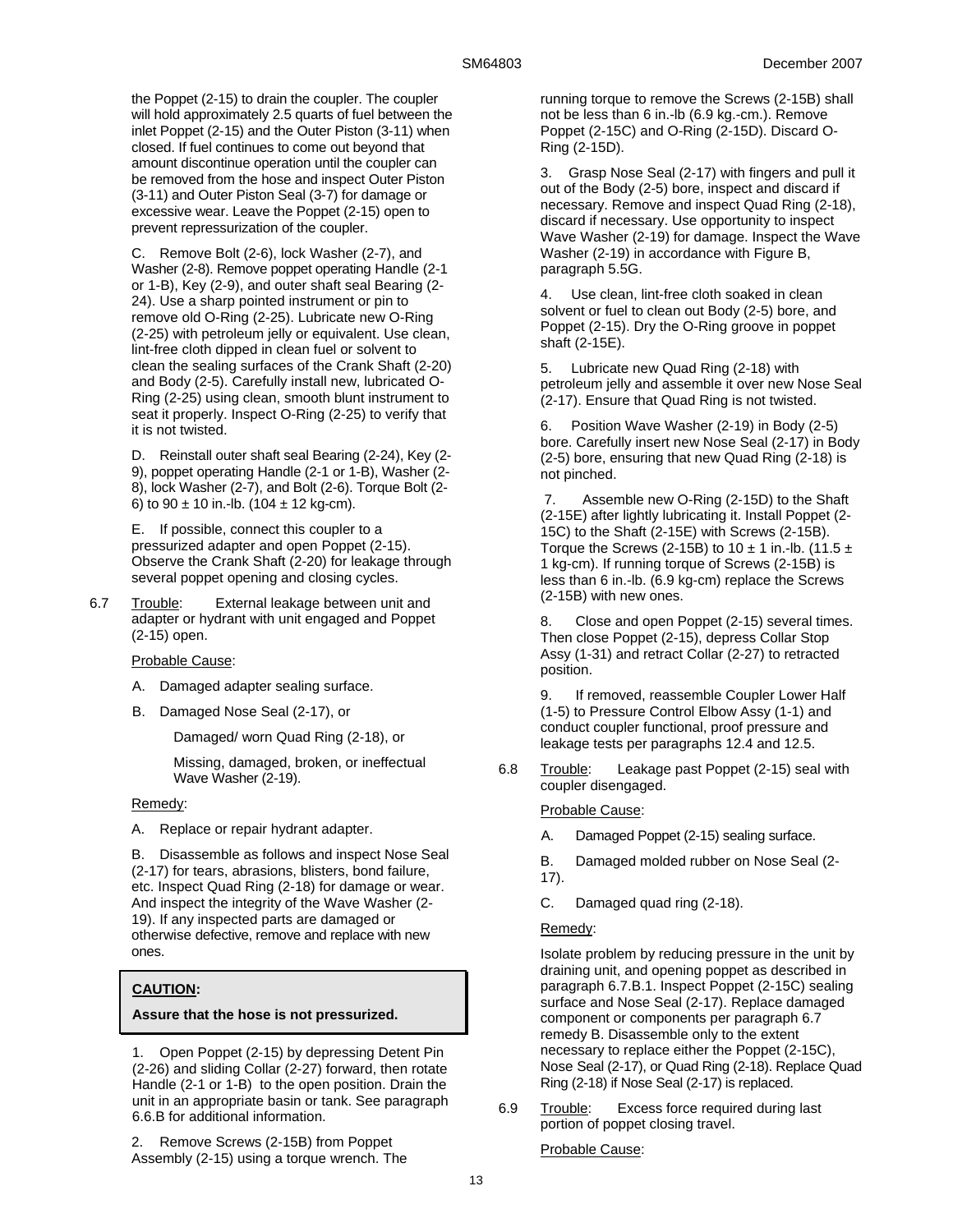A. Steady force had not been applied to poppet operating Handle (2-1 or 1-B) long enough to permit relief valve to vent trapped fluid downstream, relieving the hydraulic lock.

B. Pressure trapped downstream of unit.

C. Relief Valve (3-57 through 65) improperly adjusted.

**Note:** The Relief Valve Assembly has been redesigned as one assembled unit (3-48), and it requires no adjustment. This Relief Valve (3-48) supersedes items 3-57 thru 3-65 found in older units, refer to Figure 3. It is recommended that the upgrade of the relief valve be accomplished at next overhaul of the unit's elbow. KD64800-14 contains the Relief Valve assembly (3-48).

D. Relief valve passages clogged with foreign matter or unit piston Seal Retainer (3-14) is incorrectly installed so that relief valve passage is blocked.

# Remedy:

A. Apply steady moderate force until poppet closes.

B. Vent trapped pressure.

C. Maintain steady force on poppet Handle (2-1 or 1-B) and momentarily actuate deadman valve to relieve hydraulic lock and close poppet to permit coupling disengagement. Then, remove the unit from service for bench correction. Disassemble only to the extent necessary to readjust relief valve or clean clogged passages (see note paragraph 6.9.C). Perform a bench static pressure test all seals that are broken during disassembly.

6.10 Trouble:

Unit does not open or opens very slowly (several minutes), when reference pressure is applied.

Probable Cause:

A. Coupler poppet has not been opened.

B. Deadman fuel reference pressure too low to overcome piston spring.

C. Fuel reference pressure hose or passages clogged.

D. No power to 64141 solenoid or solenoid failed

E. Clogged orifice in restrictor Check Valve (3- 39 through 46).

F. Locked-in downstream pressure has unit shut off.

G. Air in the fuel reference or command hose line.

Remedy:

A. Open coupler poppet.

B. Increase fuel reference pressure to 60-psi minimum.

C. Loosen reference hose connection at unit connector and verify that fuel reference pressure is reaching unit. If it is not, repair the hydrant dispenser control system as required.

D. Correct the power supply interruption or replace the solenoid valve.

E. Remove and clean restrictor Check Valve (3- 39 through 46) as follows: Refer to Figure 3.

(1) Remove Check Valve Housing (3-41). The Check Valve (3-44) is located under the housing just removed.

(2) Place Check Valve (3-44) in container of clean fuel and agitate to wash out material clogging orifice hole. Examine O-Ring (3-43) and replace if damaged.

(3) Reinstall Spring (3-46) and Check Valve (3-44). Examine O-Rings (3-42 and 3-45) and replaced if damaged. Lubricate O-Rings (3-42 and 3-45) and install Check Valve Housing (3-41). Reactivate fuel sense line. If necessary, fill fuel sense line and passages with fuel and bleed air prior to use.

F. Unit will open when downstream pressure is relieved by initiating flow.

G. Loosen Plug (3-35) and bleed until all air has been removed. If problem persists it may be necessary to flow high velocity fuel through this line. For instructions see section 7.3.

6.11 Trouble:

Closing time is slow.

Probable Cause:

A. Deadman valve is restricting release of reference fuel, hose diameters are small and/or hose is exceptionally long or kinked.

B. Fuel reference pressure circuit contains air.

Remedy:

A. Open up reference fuel deadman valve exhaust passages, increase hose inside diameter and/or shorten hose, remove kinks.

B. Loosen Plug (3-35) and bleed until all air has been removed. If problem persists it may be necessary to flow high velocity fuel through this line. For instructions see section 7.3.

6.12 Trouble:

A. Unit does not close when deadman valve is released following defuel operation.

B. Unit does not regulate during normal refuel operations following a defuel operation, but acts as simple deadman fuel shutoff valve.

Probable Cause:

A. Servicer incorporates defuel selector valve similar to that discussed in paragraph 4.2.3.1 which is stuck in "defuel" position.

B. Fuel sense line not reconnected after defueling per paragraph 4.2.3.2

Remedy: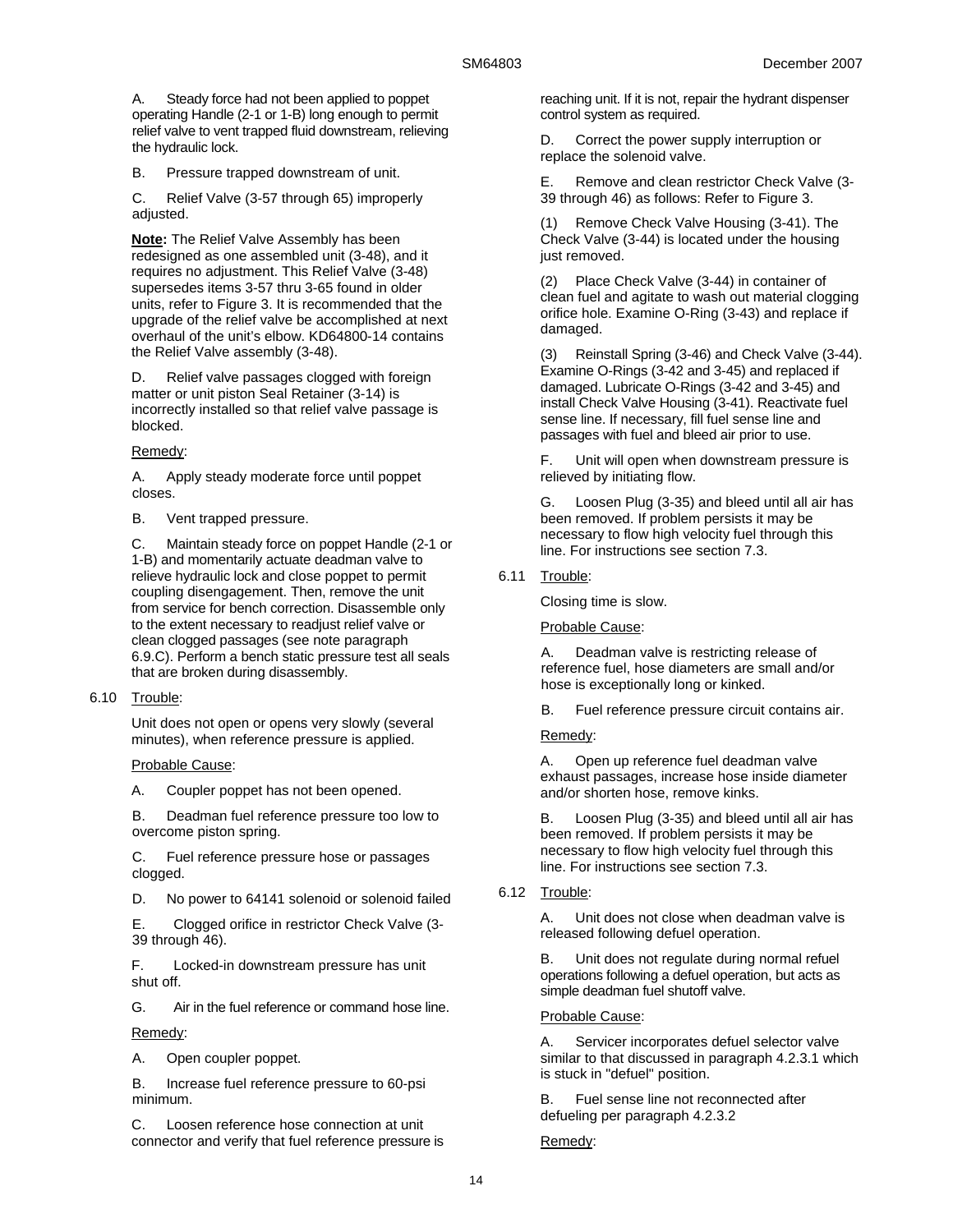Reselect "normal" position of selector valve or reconnect and bleed fuel sense hose per paragraph 7.5.

6.13 Trouble:

Unit opens and then abruptly shuts off when deadman fuel reference pressure valve is actuated.

### Probable Cause:

Downstream system is blocked.

# Remedy:

Open nozzle(s) or other valve blocking flow.

# 6.14 Trouble:

Unit either does not open, or shuts off early during defuel operations.

### Probable Cause:

Defuel pressure, transmitted back through the fuel sense line, has caused unit to shut off.

### Remedy:

A. Increase fuel reference pressure to a value that is at least 30 psi above the maximum defuel pressure.

B. If A is not practical, proceed per 4.2.3 and subparagraphs.

6.15 Trouble:

Regulated pressure is lower at high flow rates. Increasing the fuel reference pressure does not increase regulated fuel pressure.

#### Probable Cause:

Hydrant pressure is insufficient to overcome system resistance at high flow rates and regulator is full open.

#### Remedy:

None unless hydrant pressure can be increased or system resistance reduced.

6.16 Trouble:

Desired regulated pressure is achieved, but flow rate is considered low.

# Probable Cause:

Aircraft resistance equals regulated pressure at maximum flow rate.

# Remedy:

None unless aircraft operator will agree to increase in regulated pressure.

# 6.17 Trouble:

Unit will not maintain steady pressure while in operation. This phenomenon is sometimes called surging or hunting. This problem may manifest itself as small pressure variations such as a 10 psig variation that continuously repeats to the most extreme example with the valve opening and closing very rapidly. Unit may also appear to jump open with no other symptoms.

### Probable Cause:

A. Fuel sense line and/or fuel control passages contain air.

B. Check Valve (3-44) plugged, blocked in the open position or installed incorrectly.

# Remedy:

A. Removal of air from the fuel sense lines and fuel control passages of the coupler is very important for the smooth operation of this valve. Fill fuel sense system and bleed air per Section 7.

B. Remove check valve (3-44) per instructions in section 6.10, Remedy E. The check valve (3-45) should be installed according to the image in Figure 3, with the closed end including the small orifice up.

6.18 Trouble:

Excessive internal fuel leakage.

Probable Cause:

A. Inlet pressure is above 200 psi and relief valve is relieving.

B. Deadman air pressure is not completely relieved.

C. Foreign object is holding unit outer piston off seat.

D. Unit seal leakage.

Remedy:

- A. Decrease inlet pressure to less than 175 psi.
- B. Completely vent deadman air pressure.

C. Remove unit from hose by disconnecting female half quick disconnect per paragraph 7.1, exercising all specified safety provisions. Apply deadman air pressure to fully open Outer Piston (3-11); use pliers or other gripping tool to remove foreign object; and then release deadman air pressure to close unit. Reinstall on hose by connecting female half quick disconnect per paragraph 7.1.

# **WARNING:**

**Do not** insert fingers into valve while deadman air is holding piston open. Accidental release of deadman air could result in finger amputation or other personal injury. **Always** use needle nose pliers or other grasping tool if practicing this remedy.

D. Disassemble the unit per the instructions in section 9 sufficiently to examine Outer Piston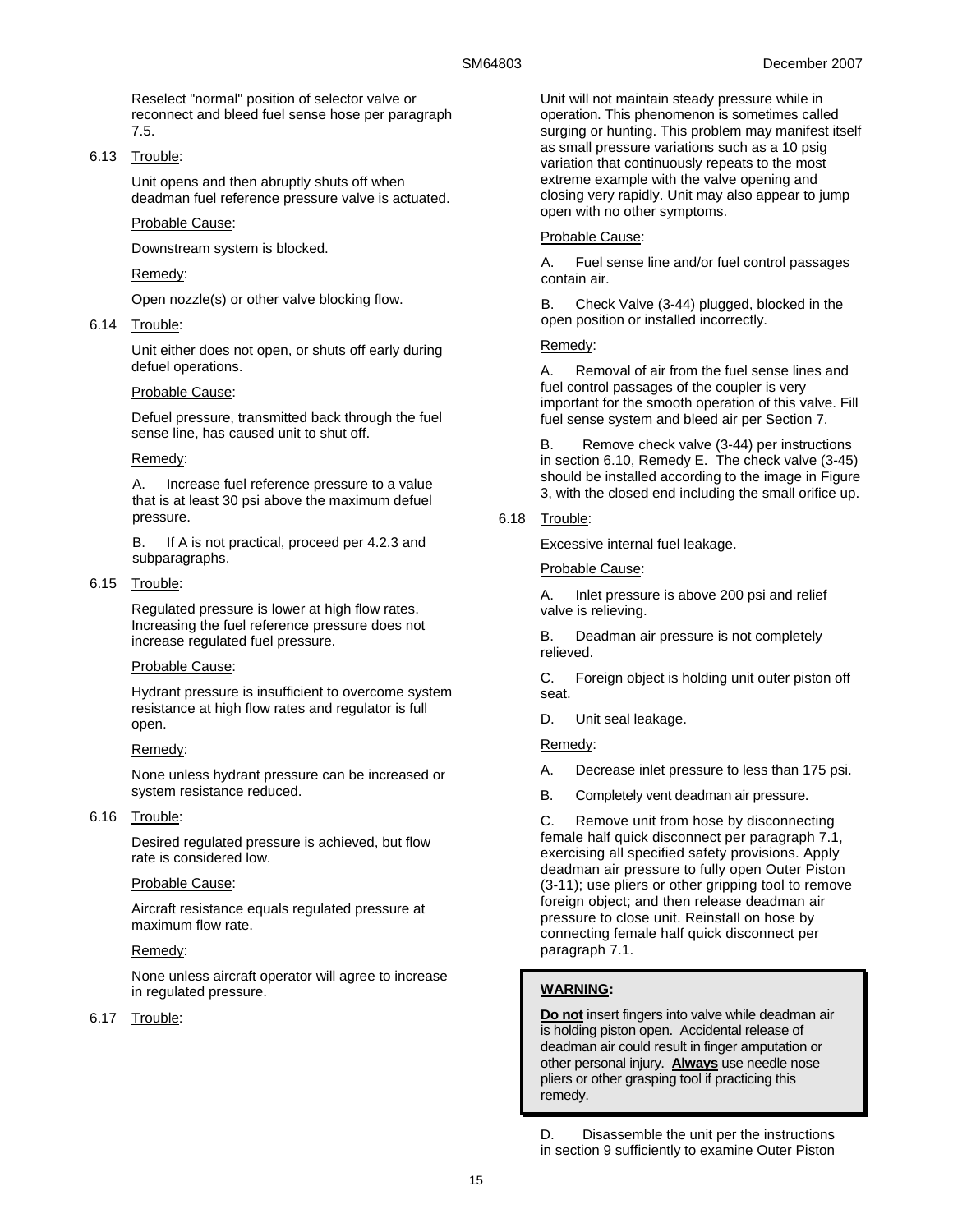(3-11), Seal (3-7) and O-Ring (3-18). If the cause of the leak is not found then further disassembly to access relief valve (3-48) may be required.

6.19 Trouble:

Coupler poppet linkage does not cause relief valve to relieve hydraulic lock and vent trapped fluid downstream of closed unit piston seat.

# Probable Cause:

Relief Valve (3-57 through 65) is not correctly adjusted.

**Note:** The Relief Valve Assembly has been redesigned as one assembled unit (3-48), and it requires no adjustment. This Relief Valve (3-48) supersedes items 3-57 thru 3-65 found in older units, refer to Figure 3. It is recommended that the

# **7.0 INSTALLATION**

Installation of the Coupler consists of connecting the outlet to the hose and connecting the deadman fuel reference and fuel sense hoses to the unit connector hose fittings. Proceed as follows:

# 7.1 Outlet Hose Connection

The installation of the coupler to the hose is contingent of the optional outlet arrangement incorporated in the specific unit. The Pressure Control Elbow Assy (1-1) with the appropriate Option 2, 3 or 4 male half quick disconnect will connect to any of its compatible various sized outlet threaded female half quick disconnects with carrying handle. A proper pipe thread lubricant should be used when tightening the female half quick disconnect to the hose thread.

7.1.1 **On option 2**, thumb latches and a spring-loaded sleeve are provided to assure that the locking device is secure. Option X provides extra safety.

> A. If Option X, Safety Ring, is present gently spread it to move it off the disconnect and leave it on the hose.

B. Depress both Latches (4-8) simultaneously and push the sleeve toward the hose. Pull the female (hose half) away from the coupler to separate.

7.1.2 **On options 3 & 4**, holes have been provided in the screws used to lock the Retainer on the female half in place. It is recommended that these screws be lockwired to further prevent loosening during service.

> A. Observe the method of lockwire securing the two screws to assure correct reassembly. Break lockwire if present and remove the two screws. Remove retainer on the female half. Note that housing on the female half incorporates two lock ring grooves. If the lock ring on the female half is installed in the outer groove, away from the ballretaining sleeve, proceed to step B. If the lock ring on the female half is installed in safety inner groove on the housing, adjacent to the ball-retaining sleeve, spread the lock ring until it may be moved into full engagement in the second (outer) groove.

upgrade of the relief valve be accomplished at next overhaul of the unit's elbow. KD64800-14 contains the Relief Valve assembly (3-48).

# Remedy:

Readjust relief valve per paragraph 11.5.1.N

# 6.20 Trouble:

Collar (2-27) will not move to the stowed position or is difficult to move.

# Probably Cause:

The Detent Pin (2-26) is worn on the outer diameter on the spring end of the pin.

# Remedy:

A short-term remedy is to rotate the Pin (2-26). A more positive remedy is to replace it.

B. Grasp outside diameter of the ball retaining sleeve with the fingers while using the thumbs to spread the ends of the retainer ring. Slide ballretaining sleeve back until stopped by the lock ring on the female half in the housing on the female half groove. This action allows the 24 balls to disengage from the mating groove in the appropriate Pressure Control Elbow Assy (1-1). The two parts may now be separated. Note: The O-Ring utilized, on Elbow Assy (1-1), to seal the joint between the two halves will provide considerable resistance to separation. The Teflon seal used on option 4 will separate easier. Axial force and twisting of the two halves in opposite directions will aid in this operation.

C. Inspect the hose fitting male threads for damage and clean to remove all contamination including old thread tape and or sealants. Clean and repair threads as necessary. Apply anti seize compound. For Options K, M, N or S (BSPP threads) install a proper sized gasket (not furnished by Carter) in the proper position. Use the wrench flats on the female housing (4-1, 4-14, 5A-5 or 6A-5) on the female half to tighten the female half to the hose fitting.

D. Reconnect, safety lock and lockwire the female half quick disconnect to the Pressure Control Elbow Assy (1-1) as appropriate using the following steps:

# **WARNING:**

On options 3 & 4 improper (or omission of) safety locking and lockwiring of the female half quick disconnect can result in accidental separation of the disconnect at high pressures and/or flow rates resulting in a potentially unsafe and undesirable product spill that could result in personal injury.

1. Assure that O-Ring (5-7) or Teflon Seal (6A-9) in the female half as appropriate is lubricated with petroleum jelly. Install female half quick disconnect/hose assembly on to the coupler male adapter. Some twisting may be required to fully seat the two halves.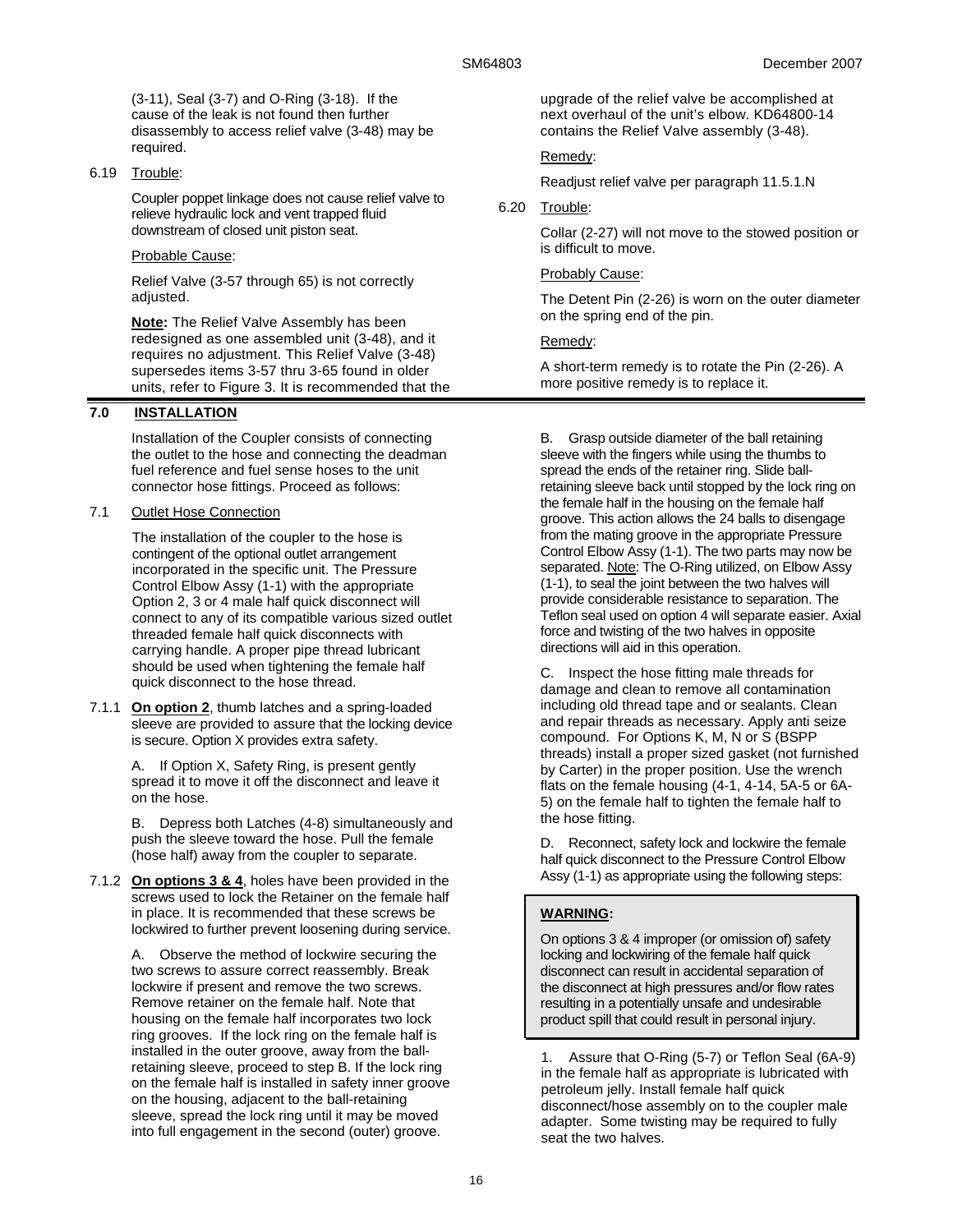2. **On Options 3 & 4**- Press forward (away from hose) on ball retainer sleeve while spreading retainer ring with thumbs until sleeve fully captures the balls Release the ends of retainer ring to allow it to snap into the housing groove.

3. **On option 2**- Depress the two thumb latches and press forward (away from the hose) on the Sleeve Assy (4-6) until the Balls (4-5) are engaged into the groove. Release the Sleeve Assy (4-6) and the Latches (4-8) to lock in place. If option X is utilized, place it in the groove behind the Sleeve Assy (4-6) to keep it from moving forward.

4. **On options 3 & 4**- Install ring retainer on the female half so that two of its holes capture the ends of the retainer ring while the other two holes line up with the threaded holes in sleeve. Fasten ring retainer on the female half with two screws. Before lockwiring the two screws together, grasp sleeve at two places, without touching retainer ring, and attempt to move sleeve to the disengaged position.

# **CAUTION:**

If the sleeve on any of the options can be moved toward the disengaged position, or can be partially cocked, the female half quick disconnect is unsafe for use and should be withdrawn from service until the cause is found and corrected.

Probable Cause: On options 3 or 4, one probable cause is mishandling that has resulted in permanent deformation of the tips of retainer ring which has bent them toward each other. If bent sufficiently, then the installation of the ring retainer on the female half will hold retainer ring in the spread position so it is not fully engaged in the housing groove.

5. Lockwire two screws on either options 3 or 4, to each other with 0.020-inch stainless steel lockwire in a manner that backing out of the screws results in the lockwire being tightened.

6. On options 3 & 4, **be sure and move the lock ring on the female half to safety groove nearest sleeve** Verify that the lock ring on the female half is fully engaged in safety groove.

# **WARNING:**

On options 3 & 4, omission, or loss, of ring retainer on the female half can result in accidental separation of the quick disconnect under high flow conditions. Under no condition should the disconnect be used without the ring retainer on the female half locking the end of the retainer ring and the screws, secured.

### 7.2 Deadman Fuel Reference And Fuel Sense **Connections**

Note: To prevent damage to the housing (3-32) all ports on the 64803 hydrant coupler include straight threads that require adapters with O-Rings to seal. NPT connections should be made to those adapters.

Connect the deadman fuel reference hose to the ¼" straight thread air reference port with the standard female NPT port adapters, option H port adapters or to the option F or J hose barbs. Connect the fuel sense hose to the 3/8" port marked Fuel in a like manner. If desired, where air operated hydrant valves are utilized, connect a hose to the side port on the coupler or to option R the 90° elbow to connect to the air pilot on the hydrant. All Carter brand hydrant valves with air operated pilots can be operated with fuel pressure in lieu of air pressure.

- 7.2.1 As fuel over fuel hydrant couplers are not that common some discussion regarding the source for the fuel reference pressure is appropriate.
- 7.2.1.2 The most common hydrant couplers in use would use air reference pressure to open the valve and control the pressure. The source for that air reference pressure is usually an air compressor installed on the chassis. A volume of compressed air will be stored in a reservoir. A regulator intended for air service will be used to control the air reference signal at the required pressure to achieve the desired control pressure.

The 64803 will require a similar arrangement for fuel reference pressure (Refer to Figure C). However, in lieu of an air compressor fuel pressure from the product flowing through the dispenser will be used. As there will be no pressure in the piping before a refueling operation begins an accumulator will be required to store a volume of pressurized fuel to open the hydrant coupler to initiate the process. A minimum 2 gallon accumulator is required for this purpose. After the flow of fuel begins the pressure in the piping will be used to operate the system for the remainder of the refueling process.

The fuel reference pressure available from the accumulator and or the piping will need to be controlled to provide a signal to open the hydrant coupler, control the pressure of that signal, and exhaust the signal to close the coupler. The 64141 solenoid manifold for fuel operated couplers was designed for this purpose. The 64141 is available with either 12 or 24 volt DC coils. When joined with other items to be supplied by the installer this device will control the fuel reference pressure signal as desired. For installations where electrical power is not available a lanyard operated spring return 3 way valve may be installed in place of the solenoid valve provided.

The accumulator may be a piston type or bladder type. It is recommended that some means be provided to separate the stored fuel pressure from the air. To store a volume of pressurized fuel an air chamber must be included. If the accumulator were completely filled with fuel, the available volume of pressurized fuel would be insufficient as fuel will not compress. The air chamber and fuel chamber should be separated by a piston or membrane to prevent any oil, moisture or dirt in the compressed air from contaminating the fuel. The accumulator should be precharged with clean dry compressed air or nitrogen to 40 psi. The fuel chamber should then be charged with 80 psi fuel pressure. The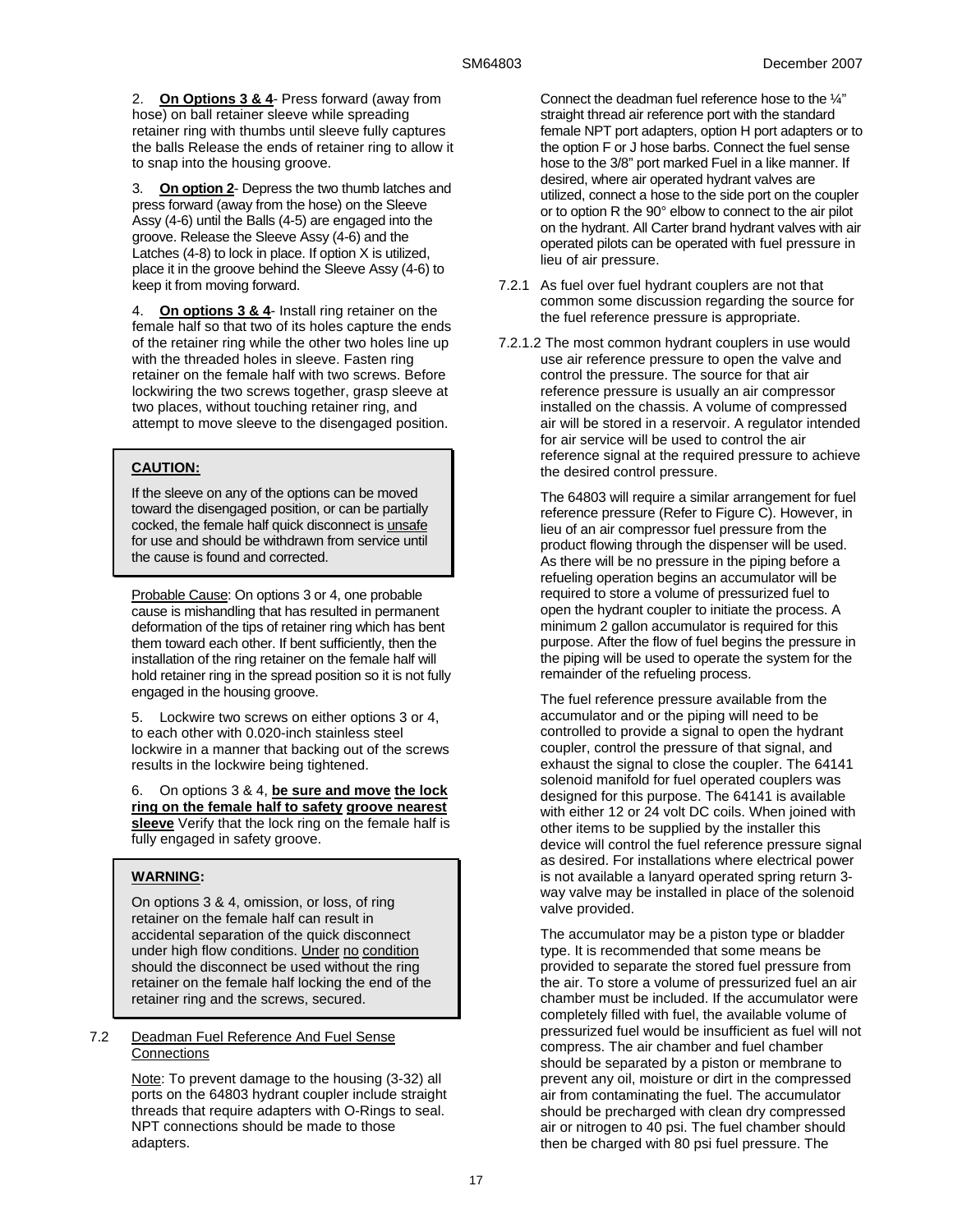image below includes a hand pump. This hand pump may be used for this purpose.

# **NOTE:**

The hand pump will use the recovery tank for its source of fuel. The recovery tank should always contain at least 2 or 3 gallons of fuel. As it is common periodic practice to completely drain the recovery tank, this may require some training of personnel.

The pressurized fuel from the accumulator will travel through a pressure regulator to the 64141 solenoid valve inlet. The 64141 solenoid valve should be connected to a normally open, spring return deadman switch and power source. Upon activation of the deadman switch regulated fuel pressure will be allowed to pass to the hydrant coupler causing it to open. As the aircraft is filled, the back pressure will increase, causing the hydrant coupler to throttle, or begin to close, thereby restricting the pressure going to the aircraft. When this occurs fuel will be forced out of the reference pressure cavity of the hydrant valve. If a common regulator intended for use for air service were used

at the inlet of the 64141, that regulator would vent this excess pressure to atmosphere in an effort to maintain the downstream pressure at the desired level. As this is a fuel control application the regulator at the inlet of the 64141 will not vent this excess pressure to atmosphere. To maintain the reference pressure at the desired level, an adjustable relief valve is included for this purpose. If the pressure increases downstream of the 64141, beyond the desired level, then the valve will open to relieve the excess pressure to the recovery tank.

#### **NOTE:**

Figure C indicates a hand pump should be installed. There may be times when an accumulator will exhaust the stored volume of fuel pressure. Thus an alternative means to recharge the accumulator should be available to the operator to prevent aircraft delays.



**Figure C Recommended Fuel Reference Source Schematic**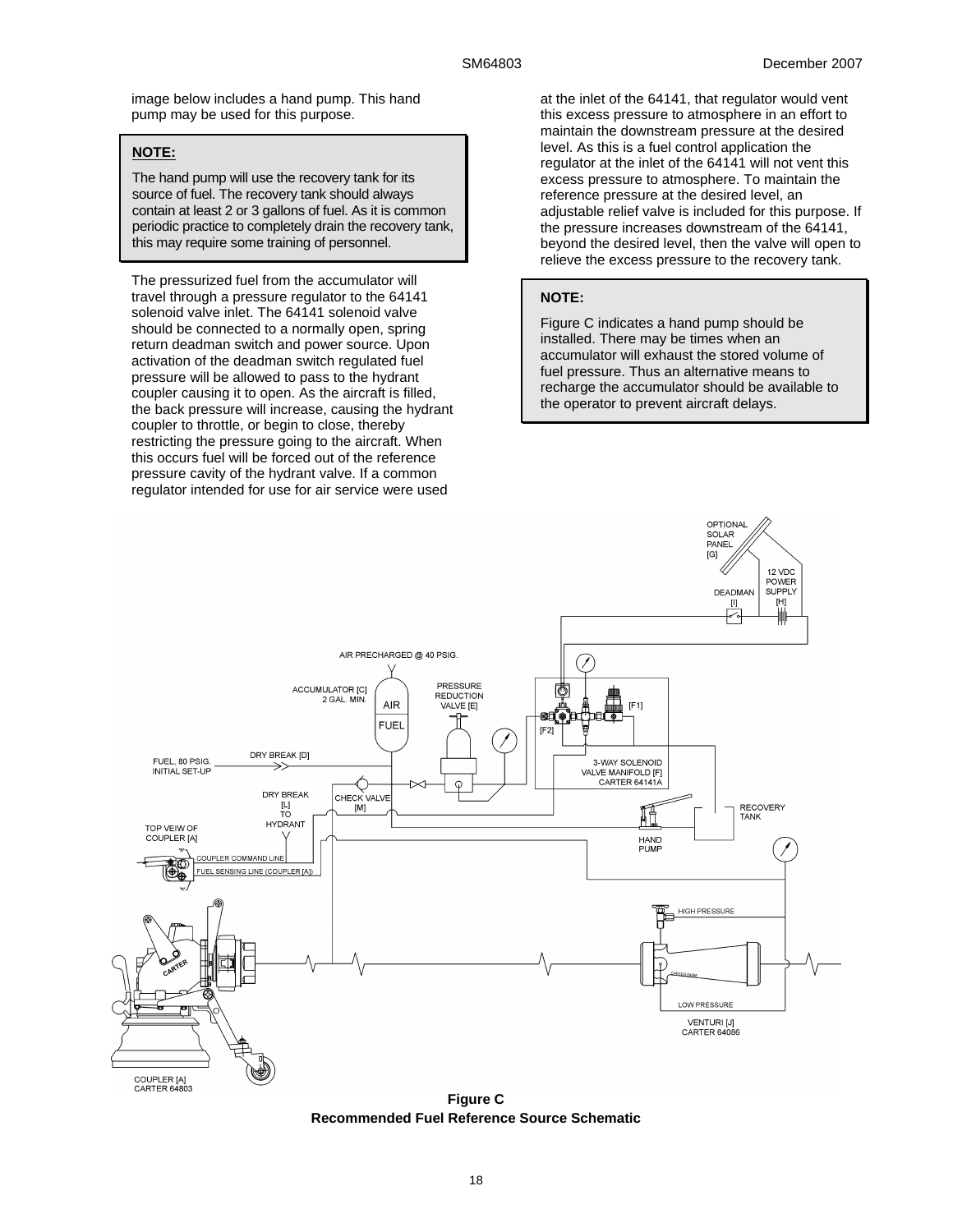# 7.3 Product Selector Set

If unit contains Option C, Product Selection, verify that set is correctly positioned for desired product. If it is not, reposition the required Bolt (1-C) and verify that bolt head is flush to 0.03-inch (0.76-mm) below the adjacent Collar (2-27) surface.

# 7.4 Installation Inspection

**Option 2** – Verify that the thumb latches are in the locked position. Grasp the Sleeve Assy (4-6) and attempt to move it toward the unlocked position. If it will not move the latches are properly seated. If Option X is utilized be sure it is properly installed to prevent the Sleeve Assy (4-6) from moving to the unlocked position.

**Options 3 & 4** - Verify security of installation, reinstallation and lockwiring of female half quick disconnect retainer screws, and correct positioning of disconnect lock ring on the female half. See WARNING in paragraph 7.1.D.

# 7.5 Initial Installation Preparation

Following the initial installation of the fuel pressure control coupler, it is necessary to fill the fuel pressure control passages with fuel, and to bleed air from these passages and from the fuel reference and fuel sense hose to prevent erratic operation of the fuel pressure control valve (Pressure Control Elbow Assy (1-1)). A Bleed Screw (3-39) in the center of the Check Valve Housing (3-41) and a Plug (3-35) have been provided to simplify and shorten the time required for this process. Additionally, the coupler will be installed at the end of the fuel sense and fuel reference lines. Proper flushing of these lines will prevent any contamination that may be present from entering the control section of the coupler.

While the detailed fill and bleed methods may understandably vary according to the detail design of the servicer or dispenser on which the unit is installed, the following general procedure is one practical method of filling and bleeding the Pressure Control Elbow Assy (1-1), fuel sense and fuel reference lines following field replacement of the unit.

A. Move the hydrant dispenser to a suitable test facility.

B. Make all necessary connections to safely recirculate or flow fuel through the test facility including connecting the nozzles and hydrant coupler to appropriate adapters leaving the hydrant coupler disconnected.

C. To ensure that all air and any contamination is completely removed from the fuel sense and fuel reference lines it will be necessary to flow fuel through those lines at high velocity. Assure that the accumulator is fully charged and there is at least 2 to 3 gallons of fuel in the recovery tank. Adjust the pressure reduction valve and the adjustable relief valve as indicated in Figure C below to their highest settings. Remove the fuel reference or command hose from the coupler and place it in a bucket or other appropriate container that will prevent excessive splashing of the fuel expected to be released.

D. Secure the fuel reference or command hose to the bucket and activate the deadman. Fuel will begin to come out of the command line at high velocity. Continue to drain the line until you have accumulated about 1 gallon fuel. It may be necessary to use the hand pump to recharge the accumulator to obtain this one gallon of fuel.

E. Release the deadman and recharge the accumulator to 80 psi using the hand pump. Reconnect the command line to the hydrant coupler. Activate the deadman and loosen Plug (3-35) to bleed any air from the coupler fuel reference cavity. When all air has been removed release the deadman, tighten Plug (3-35).

F. Connect hydrant coupler to the appropriate adapter on the test facility. Disconnect the fuel sense pressure line from the coupler and secure to the bucket or container.

G. If the hydrant dispenser has been drained or is new and has no fuel in the filter vessel it will be necessary to restrict the flow of fuel upon entry to prevent damage to the filter elements or the filter housing. Before activating the deadman, partially close the valves on the test rig, upstream of the hydrant coupler and hydrant valve to reduce the fuel flow. The flow should be restricted to a rate no greater than the capacity of the air eliminator device to eliminate air in the filter vessel. The purpose is to prevent excess pressure build up in the filter housing that could cause a filter fire or burst a filter element due to the sudden inrush of fuel. If there are no valves on the test rig suitable for this purpose you may use the hydrant dispenser's inlet hose isolation valve. It is best practice to restrict the flow upstream of the filter vessel.

H. Assure that there is a minimum of 60 psig fuel reference pressure available and activate the deadman. You can expect the coupler outlet hose to jump. The coupler will open very quickly the first time as there is no fuel in the fuel chamber to slow the opening rate. As the flow through the hydrant dispenser is restricted you should also expect fuel to flow out of the fuel sense hose at a slow rate.

I. Continue to flow the unit at a reduced rate until it is established that the filter vessel has been purged of all air. Then slowly open the restricted valve to establish full flow. The flow rate of fuel coming out of the fuel sense line will also increase. Prevent spills or excessive splashing by securing the fuel sense hose during the flush of debris and air from the line.

J. Restrict the flow at the outlet of the hydrant dispenser by partially closing the valves on the test rig downstream of the nozzles. Continue to restrict this flow until you have achieved approximately 15 psig fuel sense pressure. At this point the fuel from the fuel sense line will be at sufficient velocity to remove all air and dislodge any contaminants from the fuel sense line.

H. When you have removed approximately 2 gallons of high velocity fuel via the fuel sense line release the deadman to stop flow. Reconnect the fuel sense line to the appropriate port on the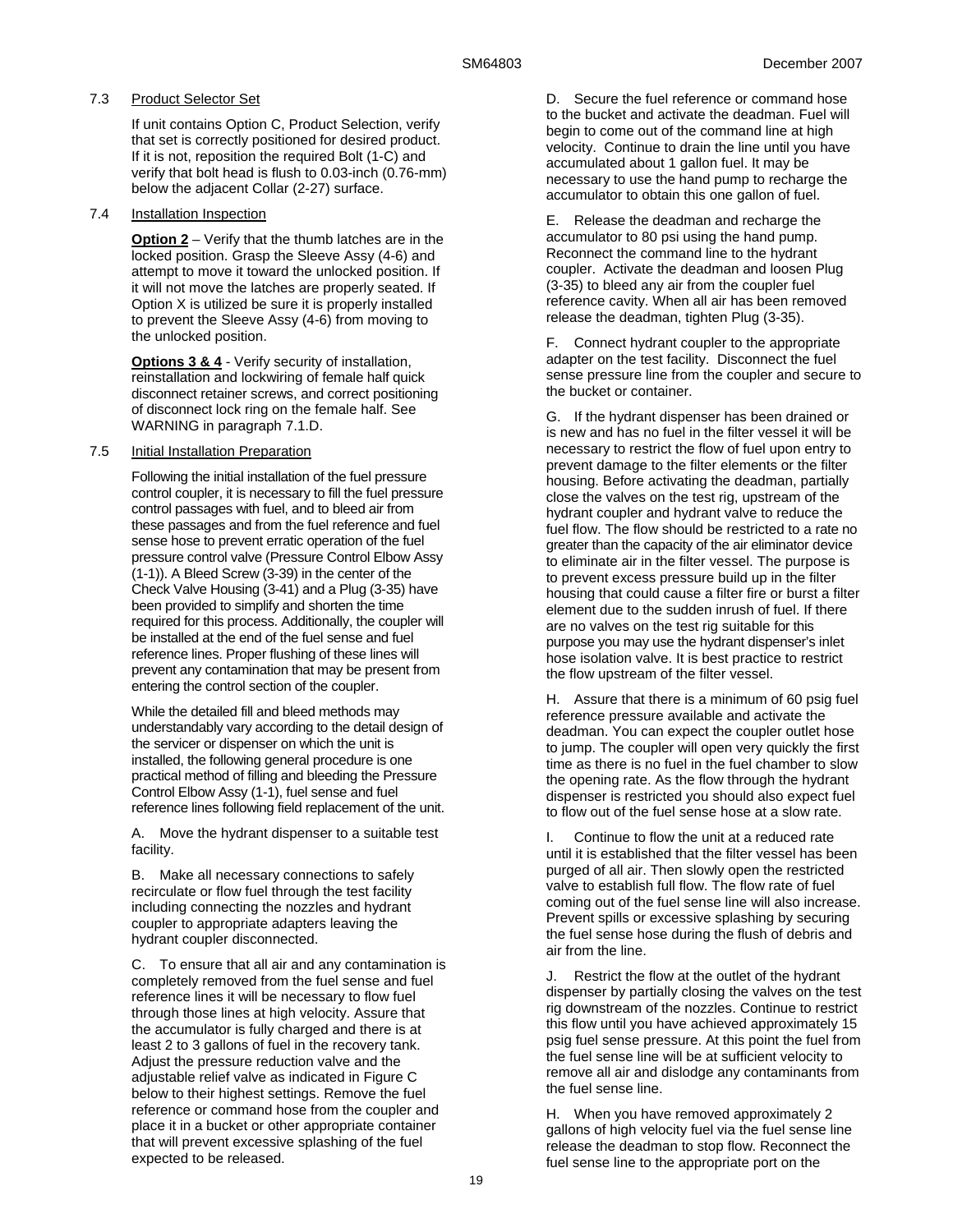hydrant coupler. Activate the deadman while retaining the 15 psig of fuel sense pressure. Loosen air bleed screw (3-39) to remove remaining air from coupler.

I. After all air has been removed from the coupler and fuel sense line, proceed to remaining checks and adjustments as described in section 12.

# **8.0 SPECIAL TOOLS**

The following special Carter tools are recommended for use during the maintenance of the coupler:

- 61362 Wear Gauge Inspects completely assembled couplers to indicate wear.
- 60505D or 61526D 4" API Adapter for use in testing the unit.

# **9.0 DISASSEMBLY**

Refer to Figures 1-14 for exploded views of the unit and its options to assist in disassembly. The numbers mentioned herein are those shown in the figures.

# 9.1 Outlet Connection To Hose

Refer to Figures 4 thru 6A. Unless there is a need to replace or repair any parts of the female half of the quick disconnect, it may be left on the hose. Excessive wear of the inside diameter of the sleeve can be a cause of external leakage from the O-Ring or seal between the two halves. Removal of the coupler from the female half quick disconnect may be accomplished in the following manner:

# **Option 2:**

A. If Option X is present remove it by spreading the ends of the clip sufficiently to move it to a location on the hose fitting away from the disconnect. If not, proceed with B below.

B. Depress the two thumb Latches (4-8) and simultaneously move the Sleeve Assy (4-6) toward the hose. This action will unlock the joint and the coupler can be separated from the female disconnect.

# **Option 3 & 4**:

A. Break the lockwire if present and remove the Screws (5A-2) or (6A-2). Remove the Retainer Plate (5A-4) or (6A-4). Note that the Housing (5A-5) or (6A-5) incorporates two lock ring grooves. The Lock Ring (5A-1) or (6A-1) should be installed in the groove closest to the Sleeve (5A-6) or (6A-6) during operation. Move it to the groove farthest from the Sleeve (5A-6) or (6A-6).

B. Grasp the outside diameter of the Sleeve (5A-6) or (6A-6) with the fingers while using the thumbs to spread the ends of the Retaining Ring (4-6). The Sleeve (5A-6) or (6A-6) may then be moved toward the outlet (hose) end of the unit until stopped by the Lock Ring (5A-1) or (6A-1), unloading the Balls (5A-8) or (6A-8) that lock the coupler to the quick disconnect. The Female Half Quick Disconnect (1-

# **WARNING:**

To prevent possible damage to an aircraft DO NOT place a hydrant coupler into active service until all functions of the valve have been checked and or adjusted including pressure control settings, closing time adjustments and proper verification of appropriate opening time.

• WL4680 – Screw/bolt torque wrench kit. Includes a torque wrench with 50 - 250 in.-lb. capabilities. Contains all special sized sockets to fit into the tight places on the coupler. Can be used on all Carter nozzles and hydrants as well.

L-N, P or R) may be removed from the coupler. Considerable force may be required (Option 3) due to the presence of an O-Ring seal used between the two halves.

C. Remove the Lock Ring (5A-1) or (6A-1) from the Housing (5A-5) or (6A-5). Spread the Retaining Ring (5A-7) or (6A-7) to keep it from catching in either of the other two grooves in the Housing (5A-5) or (6A-5) as you slide the Sleeve (5A-6) or (6A-6) off of the Housing (5A-5) or (6A-5). Take care to catch the Balls (5A-8) or (6A-8) in a container to prevent losing them as the Sleeve (5A-6) or (6A-6) releases them.

D. If Option 4 is being disassembled, the Teflon Seal (6A-9), contained within the Housing (4A-5) or (5A-5) need not be removed unless it is to be replaced due to observed leakage.

# 9.2 Product Selection Set

If the unit incorporated Option C, Product Selection, it is not necessary to remove the Bolts (1-C) from the Collar (2-27) unless there is apparent damage to one of the Bolts (1-C) or the position desired is to be changed. Note that there are six potential positions, numbered 1 through 6. There are two other unmarked slots. The mating unit should have three studs or bolts protruding from it that match the three slots in which there are no bolts. The numbered position that has no bolt is the **set** position.

# 9.3 Pressure Control Elbow Assembly

Refer to Figures 1 & 3 to identify the part numbers. Lockwire is used on the Nuts (3-3) only on Option D. Nuts (3-3) have holes for lockwire purposes at the option of the customer or furnished when Option D is ordered. Remove the Lockwire if present, Nuts (3-3) and Washers (3-2). The Dust Cap (1-2) will be removed with these items also. Removal of the Collar Stop Assembly (1-31) will also be achieved. Set the Collar Stop Assembly (1- 31) aside for now. Separate Coupler (1-5) from the Pressure Control Elbow Assy (1-1).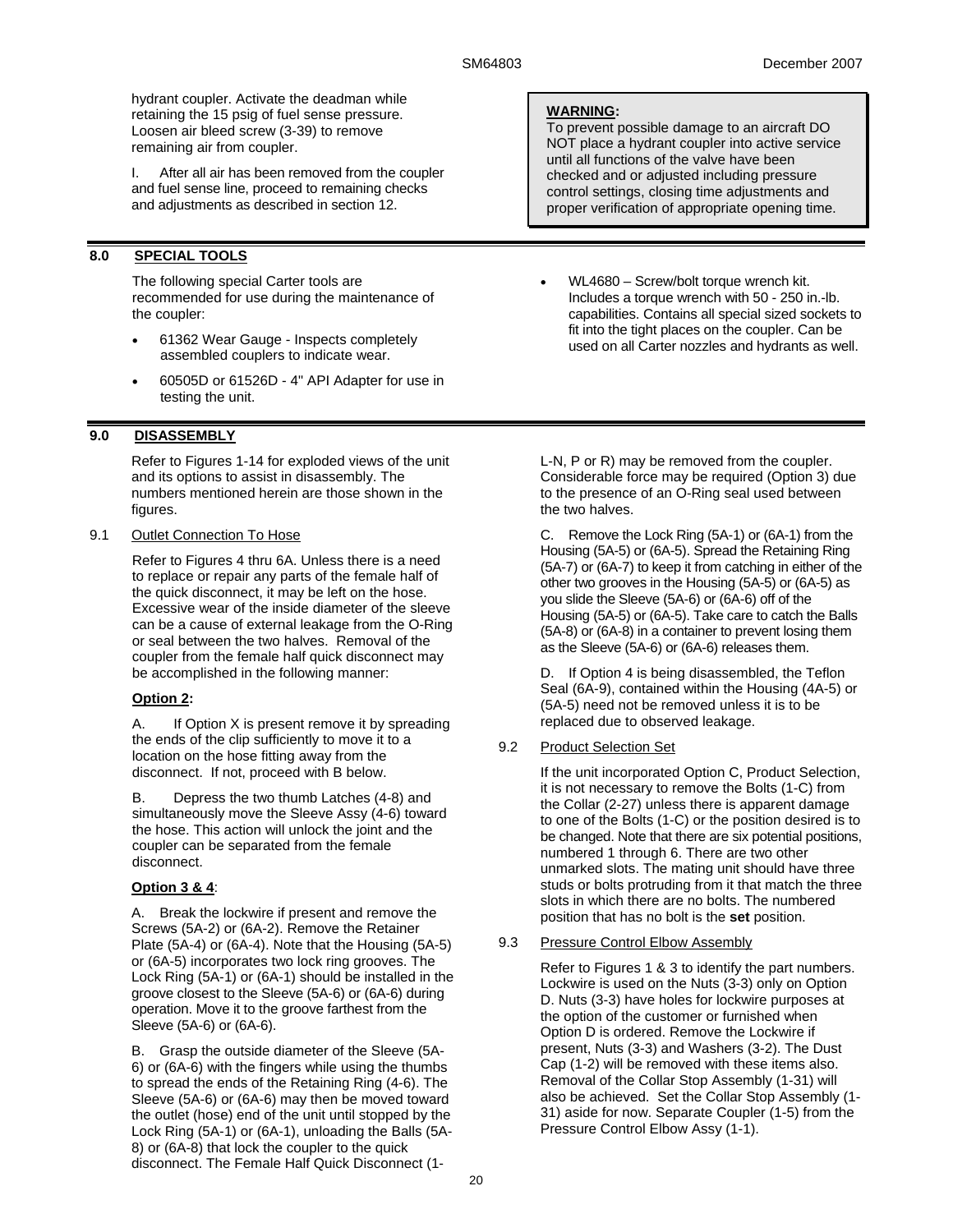The separation of the male half Adapter (4-17), (5-1 thru 5 or 6-1 thru 6-6) need not be accomplished unless there is evidence of leakage or a major replacement of all seals is desired.

Proceed with the disassembly as follows:

A. If disassembly of male half adapter is desired, then remove the 8-screws (on option 2) or 8-nuts and washers (on options 3 or 4) retaining the male half for the quick disconnect. Discard O-Ring (4- 22), (5-5) or (6-5) as appropriate.

# Old-Style Relief Valve:

B. Loosen Lock Nut (3-59) and remove Pressure Relief Adjusting Screw (3-58) and assembled parts, while containing and removing Pressure Relief Valve Spring (3-57).

C. Remove Lock Nut (3-49), Washer (3-50), Seal Retainer (3-51), O-Rings (3-52 & 53), Pressure Relief Adjusting Screw (3-58) and Lock Nut (3-59) from Pressure Relief Shaft Assembly (3-60). There is no need to further disassemble Shaft Assembly (3-60) unless replacement of any parts is needed. If needed, remove Pin (3-65) to gain access to Washer (3-62), Spring (3-63), Shaft (3-61) and Slide (3-64).

**Note: The Relief Valve Assembly has been redesigned as one assembled unit (3-48), and it requires no adjustment. This Relief Valve (3-48) supersedes items 3-57 thru 3-65 found in older units. It is recommended that the upgrade of the relief valve be accomplished at first overhaul. KD64800-14 contains the Relief Valve assembly (3-48).** 

# To Disassemble New Relief Valve:

D. Loosen and remove Relief Valve (3-48) from the Housing (3-32).

E. Remove Lock Nut (3-49), Washer (3-50), and Seal Retainer (3-51). Remove and discard O-Ring (3-52) from beneath Seal Retainer (3-51). Remove and discard O-Ring (3-53) from the groove in Body (3-54). There is no need to further disassemble Shaft Assembly (3-48) unless replacement of any parts is needed (see note paragraph C above).

# **WARNING:**

Relief Valve Spring is under tension & could cause personal injury. If completing disassembly, it is advisable to place the Relief Valve in a clamp and gradually relieve tension on the Spring.

F. Remove the fittings installed in the three ports that connect to the fuel reference pressure (possibly two ports) and the fuel sense lines. Discard the O-Rings (1-19 & 1-20). Remove Plug (3-35). Remove and discard O-Ring (3-36).

G. Remove Screw (3-39), Check Valve Housing (3-41), Check Valve (3-44), O-Rings (3-40, 42 & 43), Gasket (3-45) and Spring (3-46). Discard O-Rings and Gasket.

H. It is not necessary to remove Option Z Handle (1-Z) unless damaged and it needs replacing. In

that case remove the attaching Screws (1-28) and Washers (1-29).

I. It is not necessary to remove the standard transverse Handle (1-30) unless damaged and it needs replacing. In that case remove the attaching Screws (13-3) and Washers (13-2). To replace Grips (13-6), remove Screws (13-4) and Washers (13-2).

J. Rotate Outer Piston (3-11), if necessary, to gain access to the four Screws (3-12). Screw (3- 12) is a self locking type screw. They are designed to be reused several times before losing their locking effectivity. Using a torque wrench, remove Screws (3-12) from the Housing (3-32), measuring the torque during removal. If the torque of any screw is less than 2 in.-lb. (0.023 kg-m) discard and replace it with a new one during reassembly. Remove O-Rings (3-13). Grasp Piston Assembly and pull it from the outlet of the Unit.

K. Pull out Connector Tube (3-47) with O-Rings (3-47A). Discard the O-Rings (3-47A).

# **WARNING:**

Before proceeding further, beware that the Piston Assembly (3-11) and the attaching parts are heavily spring loaded and that a clamp or an arbor press will be required to safely disassemble this part of the unit.

# **NOTE:**

Shaft (3-22) and nut (3-9) are both stainless steel. Nut (3-9) also includes a locking element. Due to this combination there is the possibility when these items are disassembled that the threads may gall or become damaged beyond repair. If it is necessary to disassemble these items you should replace both nuts (3-9) and consider replacing the shaft (3-22).

# **WARNING:**

Be sure that the assembly is securely held in place and can not slip, allowing the unit to forcibly separate when the first Nut (3-9) is removed. Forcible separation may cause personal injury and will damage some parts beyond repair.

L. If an arbor press is used to disassemble the piston assembly it will be necessary to create some type of jig to allow access to the nut on each end of the shaft and to maintain alignment of the inner and outer piston to prevent the lateral escape of the spring. These jigs should be fashioned from some material that will not scratch the sealing surface of either piston. A simple clamp can be created using two threaded rods and two wooden blocks. These wooden blocks should be shaped to allow access to the nut on either end of the shaft and to maintain the alignment of the inner and outer piston. When releasing the tension of the spring, care should be taken to prevent lateral escape of the spring.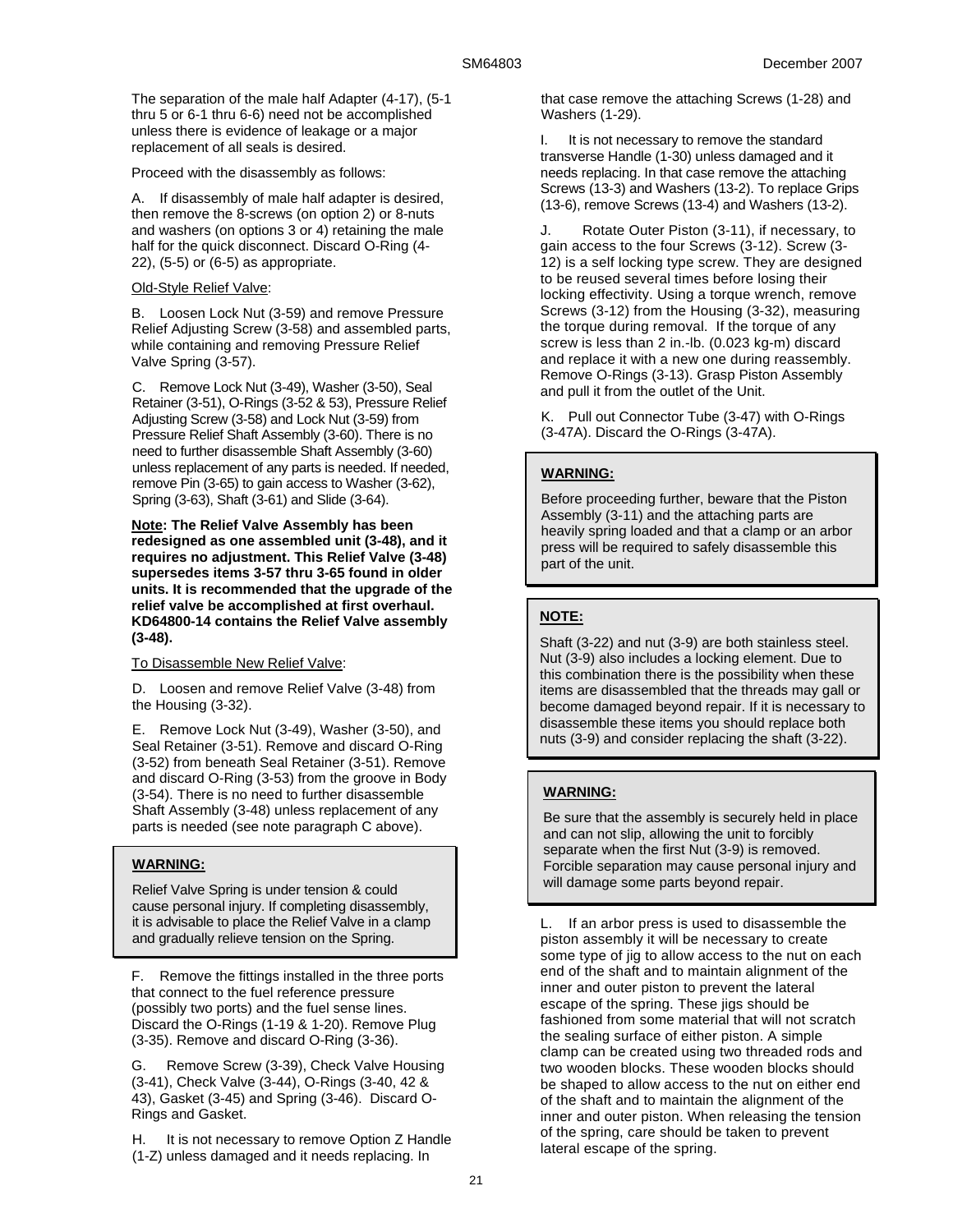# **NOTE:**

Be careful not to damage the sealing surfaces of the Outer Piston (3-11), Piston Shaft (3-22) or Inner Piston (3-26). Protect these sealing surfaces during and after disassembly. Damage to these surfaces will cause leakage and may cause regulator malfunction.

M. With the assembly securely clamped in place, carefully remove Nut (3-9) from the opposite end of the Outer Piston (3-11). Remove Washer (3-10).

Slowly open the clamping device, allowing internal spring force to cause the Inner Piston (3-26) to follow the clamp until all spring force is relieved. Then, carefully remove the clamp. Lift Inner Piston (3-26) from the piston Spring (3-21) and remove the Spring. Remove O-Ring (3-25) and Washers (3-24) and (3-23). Remove Shaft (3-22) and the Outer Piston (3-11). Remove Washer (3-20). Remove Screw (3-19A). Spring Guide (3-19) from Retainer (3-14). Remove Shaft Seal (3-16) and O-Ring (3-15) from Retainer (3-14). Discard seal and O-Ring after removal.

N. It is not necessary to remove the nut (3-9) that secures the Outer Piston (3-11) to the Shaft (3-22) unless the Shaft (3-22) or the Outer Piston (3-11) needs to be replaced. If it becomes necessary to remove this nut (3-9) use two thin 3/8-24 UNF-2B nuts as jam nuts on the Shaft (3-22) at the opposite end to the Outer Piston (3-11), remove and discard Nut (3-9) and remove Washer (3-10), retaining the Outer Piston (3-11). Remove Outer Piston (3-11) from Shaft (3-22).

O. If present, remove the six Screws (3-6), Seal Housing (3-4) and O-Ring (3-5). It is now possible to access the Outer Piston Seal (3-7) and O-Ring (3-8) from inside the groove in the Housing (3-32). Remove and discard the O-Rings and Seal. (Refer to Note 7 in the Notes section.)

Remove Screws (3-27) and pull Retainer (3-28) and Seal Housing (3-31) from main Housing (elbow) (3-32). Remove and discard Inner Piston Seals (3-30) and O-Rings (3-29) from the grooves in Seal Housing (3-31) being careful not to damage the surrounding surfaces of Housing & Retainer.

**Note: It is recommended the user upgrade to the new seal cartridge. The new design with the energized Seal (3-30) and O-Ring (3-29) are included in all of the overhaul kits KD64800 -1 thru -6. Request a -13 kit for hardware items (3- 28 & 3-31) to complete the upgrade. This configuration provides a more robust seal, reducing leakage and frequency for overhaul of the seal cartridge.** 

Q. If necessary to replace, complete the disassembly of the unit by removing Retaining Ring (3-33) and Filter Disc (3-34).

9.4 Quick Disconnects

9.4.1 Option "2 H, K-N & P, Q & S" Standard QD

The Quick Disconnect is made up of two halves, the Male Adapter bolted to the Pressure Control Elbow Assembly and the Female Half attached to the hose. Refer to Figure 4.

The Thumb Latches identify this option. Option "2" is the male half bolted onto the pressure control elbow. Options "H, K-N, P & S" pertain to the female half of the QD and must be combined with Option 2 to form a completed assembly. Option "X", Safety Lock Ring may or may not be present.

A. Female Half - As mentioned earlier, unless repair or overhaul is necessary the Female Half need not be removed from the hose. There are two different female half QD's used with option "2", one for the 2"-3" units and another for the 4" units.

2, 2½ and 3" Option "2" Units – Push and hold the Spring Retainer (4-3) toward the end opposite to the threaded end to expose Retaining Ring (4-2). Using a small blade screwdriver, carefully pry up one end of the ring and remove it. Release the spring load on the Spring Retainer (4-3) and remove it from the Body (4-1). Spring (4-4) can then be removed, followed by the Sleeve Assembly (4-6). The Balls (4-5) will fall out of the unit so it is suggested that this operation be conducted over a pan to catch the balls.

Check the Latches (4-8) to see that they function properly by depressing and releasing them several times. The latches shall return to the outward position easily without binding. Check the latches for missing parts. If needed, using a properly sized drift pin with proper bench support for the Sleeve Assembly (4-6), drive the Pin (4-7) out of the sleeve. Remove Spring (4-9) as well. Discard Spring (4-9).

Remove and discard the O-Ring (4-12) and the two internal Wear Rings (4-11) from Body (4-1).

4" Units – These units differ from the 2, 2 ½ and 3" ones in the method of spring retention. In place of the simple captured Retainer Ring (4-2) and spring Retainer (4-3) a two piece body is employed. Hence first remove 12 Screws (4-13) located inside the threaded end. Remove and discard O-Ring (4- 15) from groove in Body (4-1). The remainder of the disassembly is the same as for the 2 ½" units above.

B. Male Half – Remove the eight Screws (4-20) and Washers (4-21) to remove the Male Half from the Elbow Assembly. Remove and discard O-Ring (4-22) from Adapter (4-18). Remove the Wire Race (4-19) to inspect for excessive wear in accordance with paragraph 5.5.C. Replace if necessary.

# 9.4.2 Option "3" Male Adapter QD

This option is designed to mate with a 60700-1 style Female QD. Refer to Figure 5.

A. Female Half – Refer to SM60700-1 for disassembly or repair information.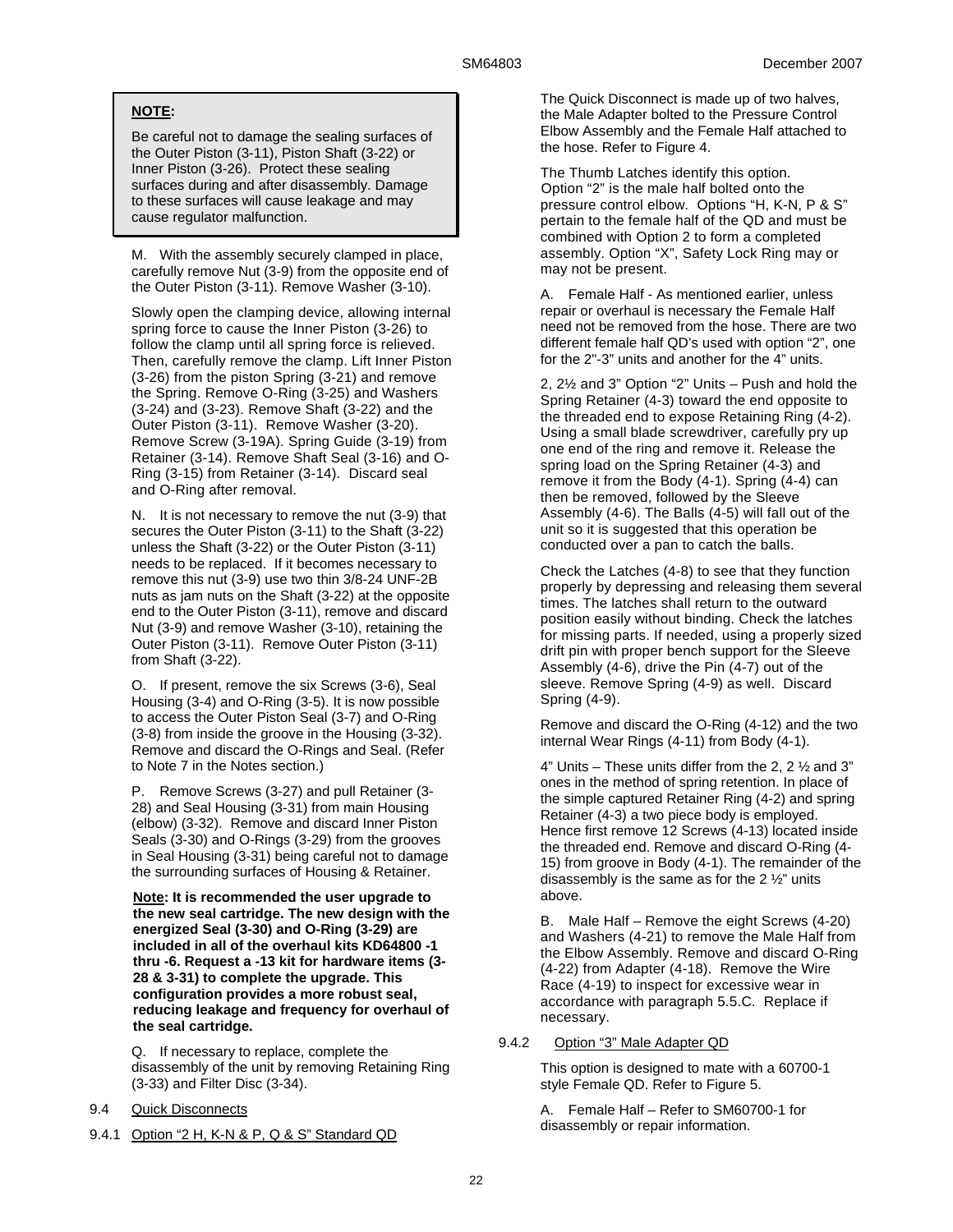B. Male Half – Loosen and remove Screw (5-3) and Washers (5-4). Discard O-Ring (5-5). Remove and discard O-Ring (5-7). Remove the Wear Rings (5-2) to inspect for excessive wear in accordance with paragraph 5.5.C.

# 9.4.3 Option "4" Male Half Adapter QD

This option is designed to mate with a 60600 or 60600-1 style Female QD. Refer to Figure 6.

A. Female Half – Refer to SM60600 for disassembly or repair information.

B. Male Half – Use same procedure as defined in 9.4.2.B above except there is no O-Ring on the main diameter to discard.

### 9.5 Pre-Disassembly Inspection Of Coupler Lower Half Subassembly

It is recommended that a "lift test" be performed to determine the extent of wear to the collar and coupler body, as well as an inspection for excessive wear to lugs and mating surfaces be performed prior to disassembly of the coupler. Coupler Wear Gauge, part number 61362, should be utilized for determining wear to the coupler. The wear gauge is designed to give a quick, convenient and accurate method of checking aggregate wear of all related parts in the lower half coupler. The following instructions are provided to assist in performing a "lift test" and utilizing the wear gauge:

A. Install coupler on a non-pressurized API/IP 1584 adapter known to be within allowable wear limits. Ensure collar has dropped into the engaged position. It is not recommended to open the poppet since that removes the capability to rotate the parts relative to one another. Coupler should not be pressurized and full of fuel.

B. Using hands only, push down on one side of the collar to keep it stationary relative to the coupler body, while simultaneously lifting firmly upward from beneath the collar on opposing side. This action will take up the clearance between the housing and collar. If worn, this will result in the top of the collar lifting away from the coupler housing, which is normally flush. Take note of the collar offset relative to the housing from opposite of the operating handle. If the offset exceeds .063 inch (1.6 mm) then the coupler has too much wear for continued use.

Note: If the lower coupler fails the "lift test" it may be disassembled and inspected. It is possible that one of the two components might be reused with a new mating part, provided that the "lift test" is repeated after assembly and it passes the collar offset limits above.

# **Carter 61362 Coupler Wear Gauge**

Carter has offered this wear gauge for years. When used as instructed, it indicates whether there is excessive wear in the coupler system that requires additional inspection of detail parts.



# **61362 Coupler Wear Gauge**

C. Continue with wear inspection: Remove the lower half assembly from the API/IP adapter. Place the Wear Gauge into the inlet of the coupler with the pins of the gauge pointing toward the coupler inlet.

# **NOTE:**

Be sure that the pins do not rest on the coupler Detent Pin (2-26).

Extend the Collar (2-27) to the locked-on position and open the Poppet (2-15). This must be done to simulate a coupler locked onto a hydrant valve.

# **NOTE:**

This operation should be done with a catch basin under the coupler so as to catch any fuel trapped inside the coupler.

D. **Operation** - Once the Wear Gauge is in place, all four (4) gauge pins of the wear gauge should be above the exposed gauge surface. Slowly rotate the Collar (2-27). Note the position of the gauge pins as the rotation is accomplished. Should any one of the four pins become flush or recede below the gauge surface, the coupler exhibits excessive wear and should not be used again until overhauled. See note below. Pay particular attention to the detailed inspection of the Collar (2-27), Body (2-5), Lugs (2-33) and Lug Rings (2-32) during the inspections detailed in Section 10.0.

# **NOTE:**

Should only one pin (of the gauge) indicate wear, it is suggested that the gauge be removed and turned approximately one ¼ turn and the inspection be repeated. There may be a local indentation in the surface of the Body (2-5) on which the pin rests causing a false reading.

# 9.6 Coupler

Refer to Figures 1 and 2 to identify the part numbers. Remove O-Ring (2-10) and discard. Remove Bolt (2- 6) and Washers (2-7 & 8) from Handle (2-1 or 1-B). Poppet (2-15) should be open for the following actions. Remove Handle (2-1 or 1-B) and Woodruff Key (2-9).

9.6.1 Collar Stop Assembly (1-31) - Note how Torsion Spring (7-3) is installed to facilitate reassembly. Remove Cotter Pin (7-5). Push out Hinge Pin (7-4),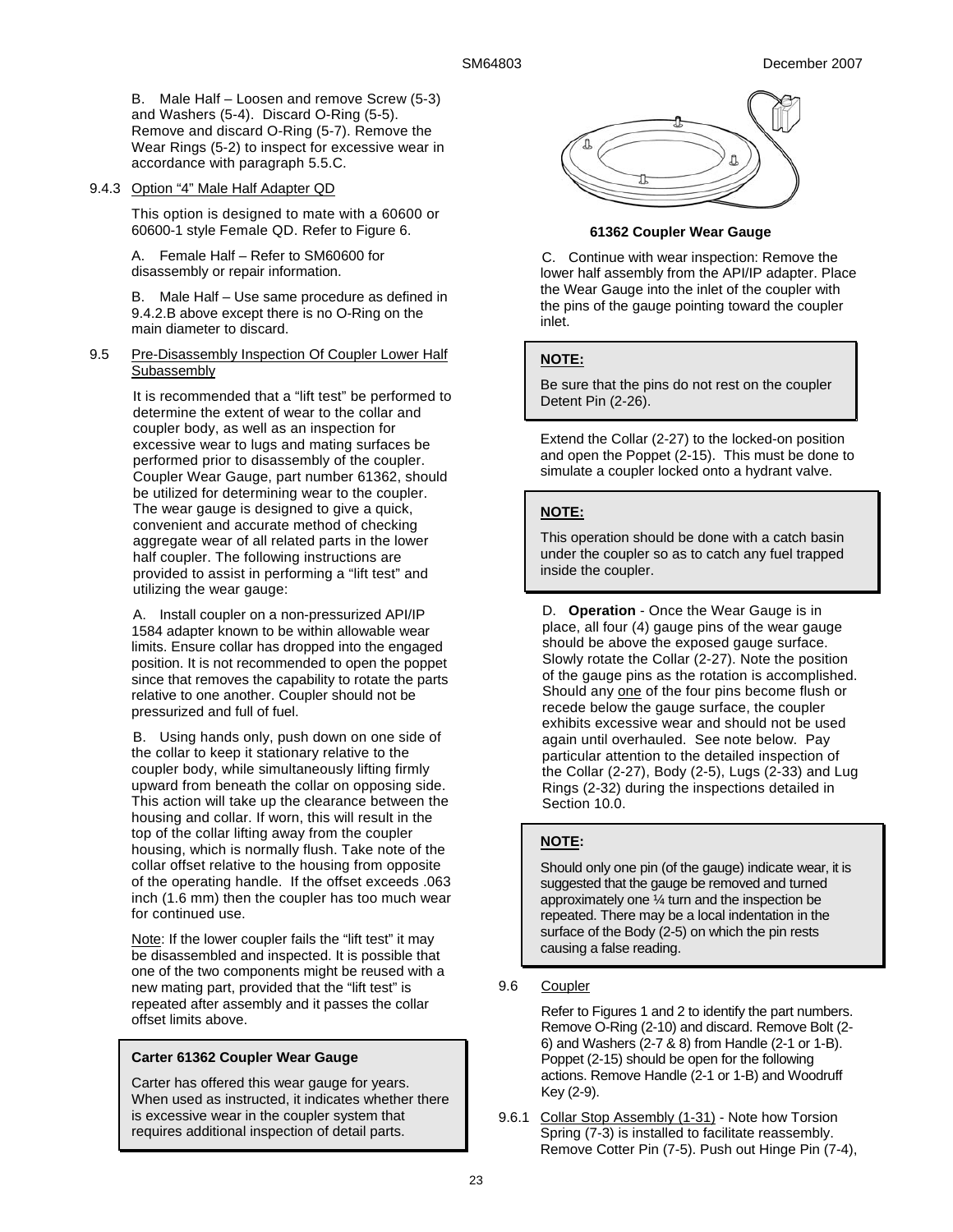separating Collar Stop (7-1), Torsion Spring (7-3) and Bracket (7-2). Spring should be replaced if it is distorted or weak.

9.6.2 Folding Handle Assembly (1-B) - **Do not disassemble the Folding Handle Assembly (1-B) unless one or more parts are damaged and require replacement. It is necessary that Spring (1-8) be replaced whenever the Folding Handle (1-B) is disassembled.**

> Place the assembly in a small, soft-jawed vice so that the jaws grip the boss of the Handle Cam.

# **CAUTION:**

**Do not** over tighten vise as this may collapse or damage handle cam.

Insert large blade screwdriver in clevis end of Pin (1-6). Rotate Pin (1-6) slightly in a counterclockwise direction to release torsion on Cotter Pin (1-7). Remove Cotter Pin (1-7).

### **CAUTION:**

Maintain a restraining torque on Pin (1-6) with screwdriver to prevent spring's tendency to unwind following Cotter Pin (1-7) removal. Gradually release Spring (1-8) torsion by slowly allowing Pin (1-6) to rotate the inserted screwdriver until the Spring (1-8) torque has been relieved.

Remove Pin (1-6) by pressing on either end. With Pin (1-6) removed, Handle (1-11) and Spring (1-8) may be separated from Handle Cam (1-10).

9.6.3 Coupler Subassembly (1-5) - Disassemble Coupler Subassembly (1-5) as follows:

> Remove Cotter Pin (2-11) and Washer (2-12) from Crank Shaft (2-20). Rotate Link (2-16) slightly and disengage Link from Crank (2-20). Remove Bearing (2-13). Press Poppet (2-15) and Link (2-16) far enough out of the coupler outlet end to remove Pin (2-14). Then withdraw Poppet (2-15) and Link (2-16) from opposite ends of the coupler.

> It is not necessary to disassemble Poppet Assembly (2-15) unless a part of the unit is to be replaced or the unit is undergoing a major overhaul.

> If disassembly of the Poppet Assembly (2-15) is required do so by removing the four Screws (2-15B). Remove these Screws (2-15B) using a torque wrench noting the running torque as they are removed. If the running torque is less than 6 in.-lb. (6.9 kg-cm), then discard the Screws (2-15B) and replace. Remove and discard O-Ring (15D).

Remove Seal (2-17), Quad Ring (2-18) and Wave Washer (2-19).

Discard the Quad Ring (2-18).

Rotate the Crank Shaft (2-20) and press down so it enters cavity cast into Body (2-5), then tilt Crank Shaft (2-20) and remove it along with Bearing Washer (2-21). Remove Bearing Washer (2-21).

Remove Bearing (2-22). Remove one Shaft Seal Bearing (2-24), O-Ring (2-25), second Shaft Seal Bearing (2-24) and Shaft Bearing (2-23). Discard O-Ring (2-25) and Shaft Seal Bearing (2-24).

Depress Detent Pin (2-26) and pull Collar (2-27) with Bumper (2-28) to extended position. Remove Retainer Ring (2-29). Withdraw Collar (2-27) over opposite end of Body (2-5). Ball Bearing (2-30) will fall out. Locate and secure Ball Bearing (2-30). Do not remove Bumper (2-28) from Collar (2-27) unless it is to be replaced. If Bumper (2-28) requires replacement, use a sharp cutting tool to cut it away from Collar (2-27).

### **WARNING:**

Use extreme care to prevent personal injury while cutting Bumper (2-28) from Collar (2-27).

Remove four Lug Rings (2-32) each with four Lugs (2-33) attached from Body (2-5). Remove Lugs (2- 33) from Lug Ring (2-32).

Insert a metal rod of 5/32 inch (3.9 mm) or smaller diameter in hole in Detent Pin (2-26) to prevent Detent Pin (2-26) from turning while unscrewing Bolt (2-34).

# **CAUTION:**

Do not use pliers or other gripping tools to hold Detent Pin (2-26). Raised burrs on Detent Pin (2- 26) may cause pin to jamb depressed, resulting in an unsafe condition that could result in a fuel spill.

Remove Bolt (2-34) and Washers (3-35 & 36). From opposite end, remove Detent Pin (2-26) and Detent Spring (2-31) from Body (2-5). Disassembly of the Coupler Subassembly (1-5) is completed.

9.7 60532 Carriage Assy

Refer to Figure 8.

The Carriage Assy (1-W) should be removed from the unit before any work is performed on it.

#### **WARNING:**

When operating the Carriage Assembly do not place hands onto any part of the unit except the Lever (8-10). Improper operation can result in injury to the hands.

The 64803 utilizes the existing hardware to install the Carriage Assembly, no different bolts or nuts are required.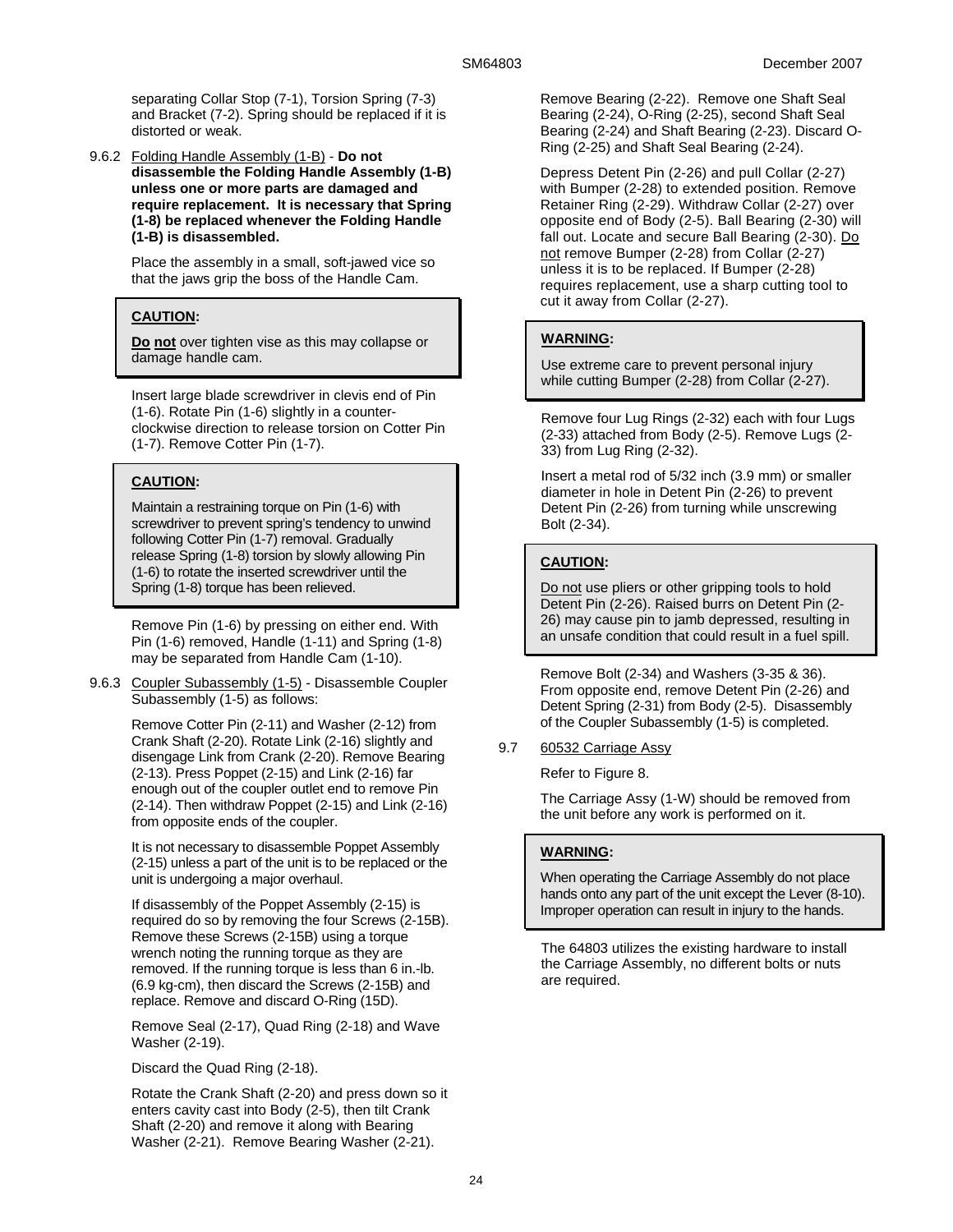# **NOTE:**

Couplers using either options 3 or 4 disconnects must use 60532C Carriage. This unit has integral spacers on the flange to remove interference with the female half of the disconnect. If an existing Carriage Assembly from either a 60700-1 or a 60600 Type Coupler is to be used on a 64803, contact Carter for instructions prior to trying to assemble.

To remove Carriage Assembly (1-W) from the unit remove only Nuts (3-3) and Washers (3-2) that

# **10.0 INSPECTION AND REPAIR**

# 10.1 General

Inspect all metal parts for cracks, nicks, gouges, scratches, corrosion, etc. Special attention should be given to the Body (2-5) in the window areas that contain the Lugs (2-33). Weld repair in the area is not recommended due to potential distortion of the Body (2-5) which could cause the Collar (2-27) not to slide freely on the Body (2-5). Inspect all parts for stripped or crossed threads and loose inserts.

# 10.2 Collar Stop Assembly (1-31)

Torsion Spring (7-3) - Inspect for distortion. Free ends of Spring (7-3) shall be in proper position and actuate Collar Stop (7-1) without evidence of sticking or binding. Inspect Collar Stop Assembly (1-31) for damage sufficient to prevent proper operation paying particular attention to Bracket (7- 2).

# 10.3 Coupler Subassembly (1-5)

Precisely measure the following wear surfaces. Discard and replace those parts that fail this inspection:

A. Pin (2-14) - Inspect bearing diameter for indications of galling, raised metal, etc. Replace pin if local wear results in low spots exceeding 0.005 inches (0.12 mm) below adjacent surfaces.

B. Link (2-16) - Place Link (2-16) on straight edge or surface plate and inspect for flatness. Replace Link if bent. The holes in this link are round but may become elongated with wear. Measure longest dimensions of both holes in Link (2-16). Replace if longest dimension of the smaller hole exceeds 0.382 inch (9.70 mm) and larger hole exceeds 0.505 inch (12.83 mm).

C. Dust Cap (1-2) - Inspect for continued serviceability. Replace if required.

D. Bearing (2-13) - Measure outside diameter and inside diameter of Bearing (2-13). The outside diameter should not be less than 0.494 inch (12.55 mm) in the smallest dimension. The inside diameter should not be greater than 0.390 inch (9.91 mm) in the largest dimension. Replace Bearing (2-13) if either of these dimensions is exceeded.

retain it to the unit. To disassemble the carriage, remove Nuts (8-1), Washers (8-2) and Casters (8- 3). Remove one Screw (8-4), Washer (8-5) and Washer (8-6). Set feet of Strut (8-16) into a soft jawed vise and hold securely. Grasp Spring (8-8) with a pair of vise grips or other suitable tool to hold it in place then pull the Shaft (8-7) from the Strut (8- 16). Items (8-9) through (8-13) will then be loose. The other Washers (8-6) will also be loose. There is no need to remove the other Screw (8-4) and Washer (8-5) from the Shaft (8-7) unless one of the parts is to be replaced. Remove Cotter (8-14) and Clevis (8-15) to disassemble Latch (8-13).

# **NOTE:**

This bearing was originally (for over 25 years) made of stainless steel. After evaluating complaints about its short life, the material was changed to a better bearing material, cast iron which has been dry-film lubricated. It is dark gray in color compared to a shiny stainless steel. This bearing will not perform its intended function if the Crank (2-20) is worn beyond the limits noted in the following paragraph. On a worn out crank, the bearing will become unsupported and crack quickly.

E. Crank (2-20) - Measure the diameter of the protrusion on the Crank (2-20) that mates with the Bearing (2-13). The diameter of the protrusion shall not be less than 0.365 inch (9.271 mm). Excessive wear of the protrusion will cause failure of the Bearing (2-13) as noted above. In addition, wear of the crank will increase the side load on the Poppet Shaft (2-15E) which results in catastrophic galling of the shaft and the shaft support in Body (2-5).

F. Poppet (2-15C) and Shaft (2-15 E) - Inspect sealing surface for nicks, scratches, or gouges that will cause leakage. Minor scratches may be repaired by polishing with abrasive cloth, 300 grid or finer. Measure Shaft (2-15E) through-hole largest diameter. Replace Poppet (2-15) or Shaft (2-15E) if through-hole largest diameter exceeds 0.382 inch (9.70 mm).

G. Lugs (2-33) - Measure diameter of hole through all 16 lugs. Reject all lugs with hole dimension greater than 0.163 inch (5.15 mm) in any direction. Use a new Lug (2-33) as a template. Compare each Lug (2-33) to the new Lug (2-33). Reject all lugs with local wear exceeding 0.030 inch (0.76 mm) by comparison to the new Lug (2-33). Carefully inspect all remaining Lugs (2-33) for cracks or other damage. If any one lug should need replacing, best practice would be to replace all lugs to assure even loading across all 16 lugs when attached to a hydrant valve.

**Note:** Due to the breakaway force requirements of API/IP Specification 1584, the lugs have been redesigned & the actuating collar made stronger. KD64800-15 has the parts necessary to upgrade the Lugs (2-33) & KD64800-16 upgrades the Lugs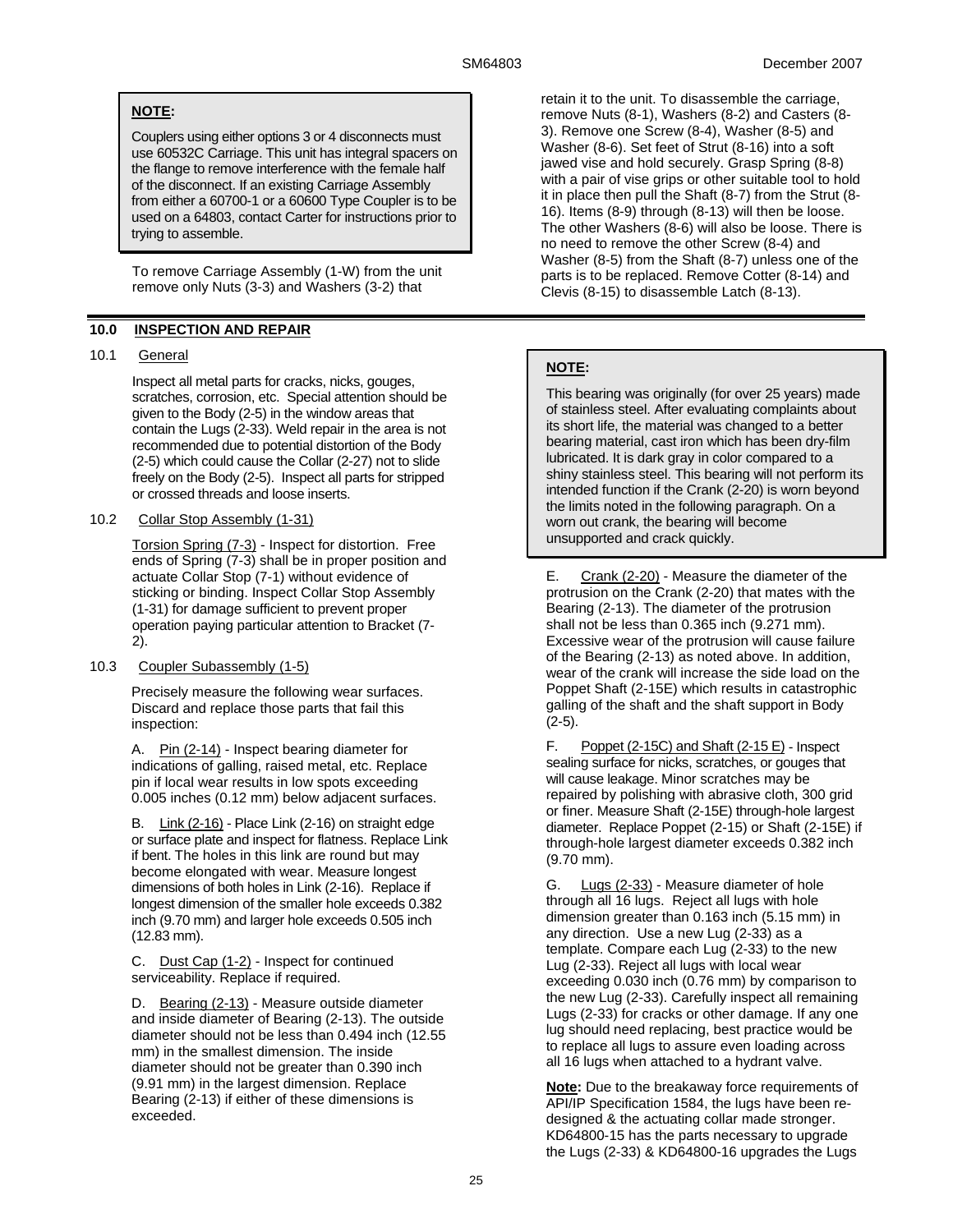(2-33) and contains the strengthened Collar Assy with Bumper (items 2-27 & 2-28).

# **CAUTION:**

Lug (2-33) failure can result in the coupler being ejected from the mating adapter. Replace any Lug (2-33) that is questionable.

H. Detent Pin (2-26) - Inspect diameter of end closest to Spring (2-31), annulus and 25° angle cam surface of pin for excess wear. Replace Detent Pin (2-26) with local wear in excess of 0.005 inch (0.125 mm) deep. It may be possible to prolong the life of the pin by rotating the pin such that any visible wear is not presented toward the Ball (2-30).

I. Lug Rings (2-32) - Inspect the four Lug Rings (2-32) for local wear. Replace rings where local wear has reduced local wire diameter below 0.149 inch (3.78 mm).

J. Ball Bearing (2-30) - Inspect Ball Bearing (2-30) for local wear or flat spots. Replace if any flat spots are observed.

K. Wave Washer (2-19) - Carefully inspect the Wave Washer (2-19) for cracks. Replace cracked Wave Washer (2-19). Check part to paragraph 5.5.G, Figure B.

L. Collar (2-27) - Inspect the 0.335 inch (9.5 mm) wide shoulder, located on the collar's inside diameter 1.36 inches (35.5 mm) from the collar's connection end, for local depressions in excess of 0.08 inch (2.0 mm) wide and 0.010 inch (0.25 mm) deep. Replace Collar (2-27) if any are found. The inside diameter of the Collar (2-27) that rubs against the outer diameter of the Body (2-5) will also wear. The amount of allowable wear of both parts together is checked by performing the "lift test" found in 9.5 and measuring the offset of the collar to the body housing. The "lift test" test should have been performed before disassembly of lower section, but may be performed during the post assembly testing phase.

M. Body (2-5) - Inspect Body (2-5) for excessive wear, abrasions, gouges, cracks, etc. Pay particular attention to the area around the windows in which the Lugs (2-33) fit. If this area is cracked, replace the Body (2-5). Determine that the two pins shown in Figure 2 are in place. These pins are used to prevent rotation of the Lug Rings (2- 32).

# **CAUTION:**

If the pins are missing, rotation of the Lug Rings (2-32) will cause Lugs (2-33) to drop out and can cause a coupler disconnect.

N. Rigid Operating Handle (2-1) - Inspect the round surface of the Handle (2-1) and the adjacent surface of the Collar (2-27) that acts as the interlock for cracks, being bent, worn, etc. Replace damaged handle or Collar (2-27).

O. Folding Handle Assembly (1-B) - Inspect the round surface of the Handle Cam (1-10) and the adjacent surface of the Collar (2-27) that acts as the interlock for cracks, being bent, worn, etc. Replace damaged handle or Collar (2-27).

10.4 Female Half Quick Disconnect Assembly used with Option 2.

> A. Balls  $(4-5)$  - Inspect the 24 Balls  $(4-5)$  for chips, flat spots, excess wear, etc. Replace as required.

B. Sleeve Assy (4-6) – Inspect inside of Sleeve Assy (4-10) for indication of brinelling or ball indentations at intersection of tapered surface with the constant inside diameter at ball lock area as well as for cracks, excessive abrasions or other damage. Replace if damaged or worn as described. Accurately measure the minor diameter of the Sleeve Assy (4- 6). If the diameter measures greater than 4.293" (109.04 mm) replace it.

C. On the Male Half – check entrance diameter that mates the Female Half for damage or scratches, especially if leakage at the joint has been noted. If damaged, replace the part.

10.5 Disconnect Assembly used with Options 3 & 4.

A. Refer to SM60700-1 or SM60600 for instructions on inspection of the female halves of these disconnects.

B. On the Male Half for Option 4 (mates 60600 type coupler), check outer diameter that mates Teflon seal for damage of any kind that will cause the seal to leak. Replace part if scratches are present that may have caused the joint to leak. Replace Teflon Seal (6A-9) if needed.

10.6 Product Selection (Option C) (1-C) If Included

Inspect the Coupler Subassembly (1-5) to assure the correct number of Product Selection Bolts (1-C) are utilized (five) and that they are placed in the correct positions. The outer head of the bolts should be flush to 0.03 inch (0.76 mm) below the adjacent Collar (2- 27) surface.

10.7 Carriage Assy (1-W)

Inspect all parts, for cracks, especially in the Strut (8-16), Casters (8-3) for excessive wear that will make rolling difficult, and the contact surfaces of the Latch (8-13) and Lever (8-10).

# **WARNING:**

When operating the Carriage Assembly do not place hands onto any part of the unit except the Lever (8-10). Improper operation can result in injury to the hands.

Using a new Latch (8-13) as a guide, compare the contour of the new one to the one disassembled from the unit. If there is wear in excess of .030 inch (0.76 mm) it should be replaced.

Measure the distance on the Flange (8-9) between the centerline of the hole for the Shaft (8-7) to the surface that makes contact with the Latch (8-13).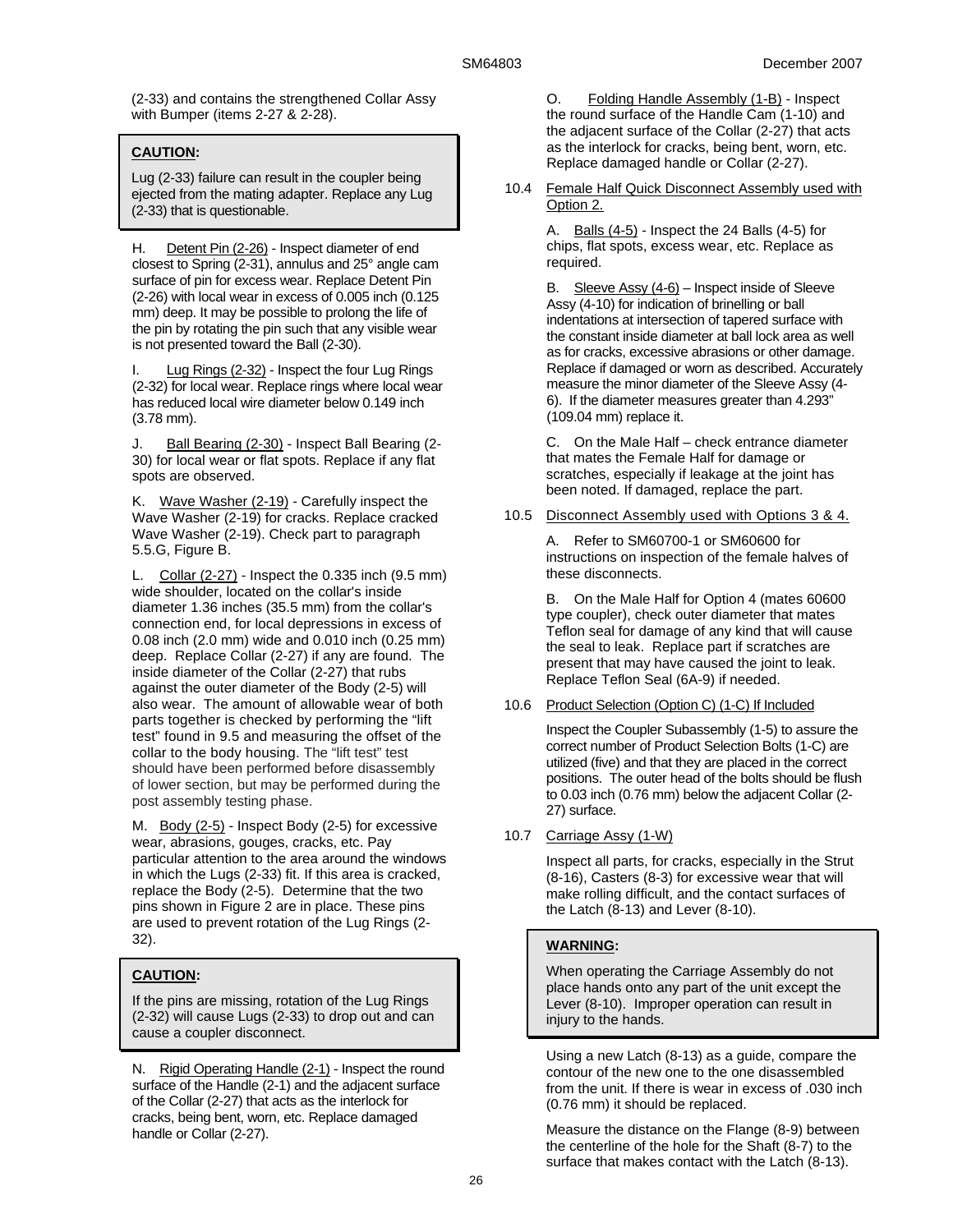The dimension shall not exceed 1.04 inch (26.42 mm). The hole in the Flange (8-9) shall not be larger than 0.544 (13.818 mm).

Measure the Clevis Pin (8-15) diameter. It shall not be less than 0.370 inch (9.398 mm) in the area where the Latch (8-13) makes contact.

Measure the hole in the Latch (8-13). It shall not exceed 0.386 inch (9.804 mm).

Measure the diameter of the Shaft (8-7). It shall not be less than 0.485 inch (12.319 mm).

# 10.8 Pressure Control Elbow Assembly

Inspect all parts, especially sealing and seat surfaces, for scratches, nicks or gouges that can be causes for leakage or for operation problems. Clean all parts prior to reassembly. Check the Housing (3- 32) for excessive external wear that could lead to structural failure of the unit. On all parts except Inner Piston (3-26) and Outer Piston (3-11), use 320 grit paper to smooth and remove sharp edges. The outer diameters of both the Inner Piston (3-26) and the Outer Piston (3-11) can be polished to remove minor scratches by using a very fine emery cloth (600 grit) while the parts are rotated. **Do not** polish local areas of these diameters. By using the Shaft (3-22) as a fixture, both pistons can be installed in a portable drill held in a vise to achieve rotation. **Do not** break through the hard anodize surface of the

part. If scratches are too pronounced, the parts should be replaced. Replace any part with damage exceeding 15% of local wall thickness.

Nuts (3-9) are self-locking types and once removed, they should be replaced with new nuts.

### 10.9 General Repair

A. Remove corrosion and minor damage from metal parts by polishing with abrasive cloth, 300 grid or finer. Apply chemical film (alodine 1200 or equivalent) to bared aluminum surfaces.

B. Cleaning - Clean all parts with clean solvent or fuel, using soft bristle brush and lint-free cloth. Air dry.

# **WARNING:**

Use solvent or fuel in safe, well ventilated area only.

### 10.10 Replacement

A. General - Replace all parts found damaged beyond repair or found excessively worn during inspections above.

B. Recommended Replacements - Carter recommends that the following parts, if present, be replaced at each overhaul regardless of condition:

| Item No. | Part No.    | Description           | Used On                                                                     |
|----------|-------------|-----------------------|-----------------------------------------------------------------------------|
| $1 - 8*$ | 29179       | Spring                | Option B - Folding Handle Assy (1-B)<br>(Only if the item is disassembled). |
| $1 - 19$ | MS29512-04  | O-Ring                | Options E, F, H, J, & R                                                     |
| $1 - 20$ | MS29512-06  | O-Ring                | Options E, F, Std, H & J                                                    |
| $2 - 10$ | MS29513-249 | O-Ring                | Coupler Assy (1-5)                                                          |
| $2 - 11$ | 202010      | <b>Cotter Pin</b>     | Coupler Assy (1-5)                                                          |
| $2-15D$  | MS29513-037 | O-Ring                | Coupler Assy (1-5)                                                          |
| $2 - 17$ | 28755       | <b>Nose Seal</b>      | Coupler Assy (1-5)                                                          |
| $2 - 18$ | 209837-347  | Quad Ring             | Coupler Assy (1-5)                                                          |
| $2 - 21$ | 200103      | <b>Bearing Washer</b> | Coupler Assy (1-5)                                                          |
| $2 - 22$ | 203563      | Bearing               | Coupler Assy (1-5)                                                          |
| $2 - 23$ | 29221       | Bearing               | Coupler Assy (1-5)                                                          |
| $2 - 25$ | MS29513-212 | O-Ring                | Coupler Assy (1-5)                                                          |
| $3-5$    | MS29513-042 | O-Ring                | Pressure Control Assy (1-1)                                                 |
| $3 - 7$  | 220665      | Seal                  | Pressure Control Assy (1-1)                                                 |
| $3 - 8$  | MS29513-151 | O-Ring                | Pressure Control Assy (1-1)                                                 |
| $3 - 13$ | MS29513-008 | O-Ring                | Pressure Control Assy (1-1)                                                 |
| $3 - 15$ | 203565      | O-Ring                | Pressure Control Assy (1-1)                                                 |
| $3 - 16$ | 221595**    | Seal                  | Pressure Control Assy (1-1)                                                 |
| $3 - 17$ | MS29513-038 | O-Ring                | Pressure Control Assy (1-1)                                                 |
| $3 - 18$ | 201201-231  | O-Ring                | Pressure Control Assy (1-1)                                                 |
| $3 - 25$ | MS29513-012 | O-Ring                | Pressure Control Assy (1-1)                                                 |
| $3 - 29$ | MS29513-134 | O-Ring                | Pressure Control Assy (1-1)                                                 |
| $3-30A$  | 200758      | Seal                  | Pressure Control Assy (1-1)                                                 |
| $3-31A$  | MS29513-129 | O-Ring                | Pressure Control Assy (1-1)                                                 |
| $3 - 36$ | MS29512-04  | O-Ring                | Pressure Control Assy (1-1)                                                 |
| $3 - 40$ | MS29513-010 | O-Ring                | Pressure Control Assy (1-1)                                                 |
| $3 - 42$ | MS29513-115 | O-Ring                | Pressure Control Assy (1-1)                                                 |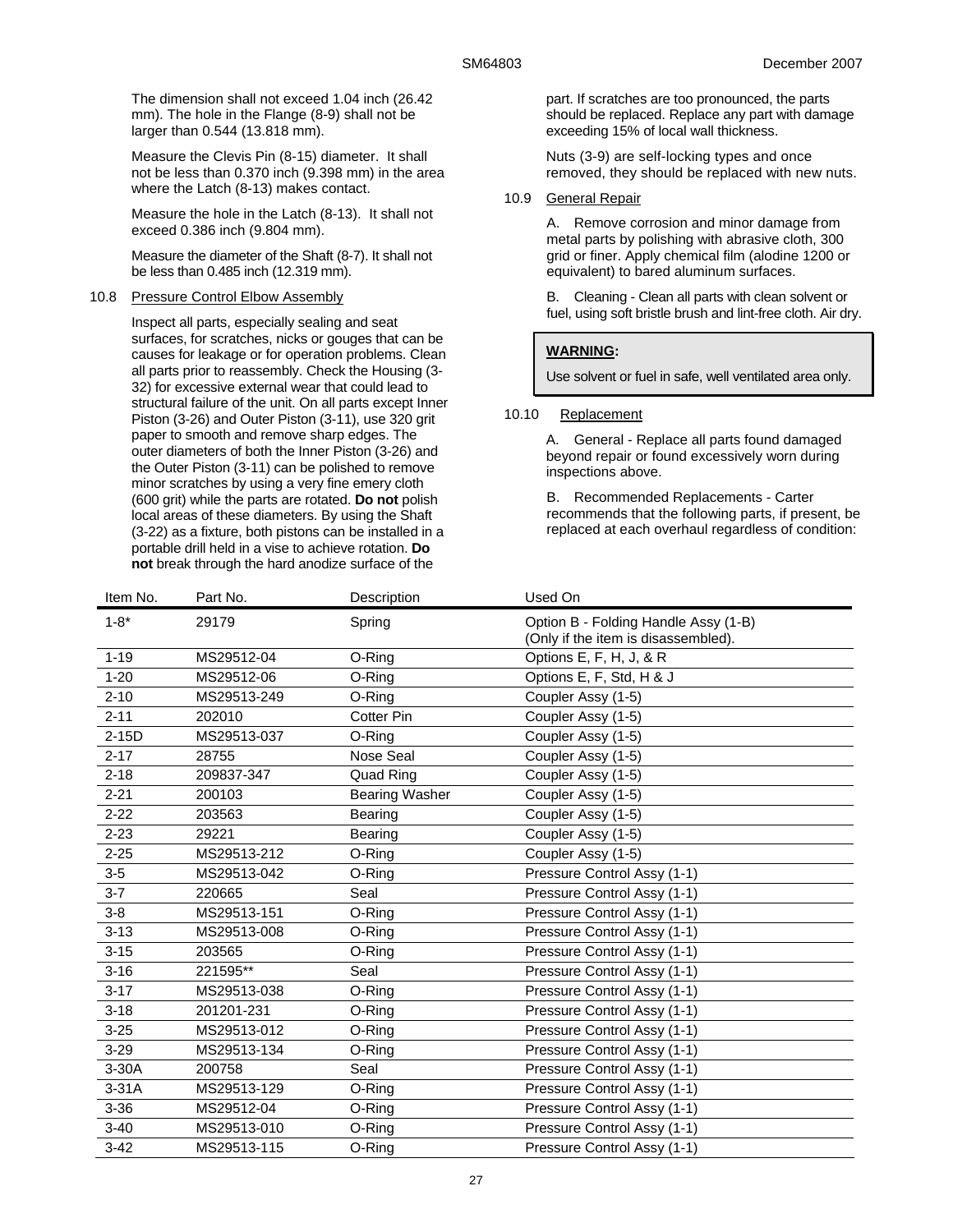| Item No. | Part No.     | Description | Used On                         |  |
|----------|--------------|-------------|---------------------------------|--|
| $3 - 43$ | MS29513-009  | O-Ring      | Pressure Control Assy (1-1)     |  |
| $3 - 45$ | MS29512-08   | Gasket      | Pressure Control Assy (1-1)     |  |
| $3-47A$  | MS29513-006  | O-Ring      | Pressure Control Assy (1-1)     |  |
| $3 - 52$ | M83248/2-008 | O-Ring      | Pressure Control Assy (1-1)     |  |
| $3 - 53$ | MS29513-011  | O-Ring      | Pressure Control Assy (1-1)     |  |
| $4 - 11$ | 220872       | Wear Ring   | All Option "2" QD (Figure 4)    |  |
| $4 - 12$ | MS29513-341  | O-Ring      | All Option "2" QD (Figure 4)    |  |
| $4 - 15$ | MS29513-045  | O-Ring      | Options 2N & P only. (Figure 4) |  |
| $4 - 22$ | MS29513-041  | O-Ring      | All Option "2" QD (Figure 4)    |  |
| $5-5$    | MS29513-041  | O-Ring      | Option "3" QD (Figure 5)        |  |
| $5 - 7$  | 201201-348   | O-Ring      | Option "3" only. (Figure 5)     |  |
| $6-5$    | MS29513-041  | O-Ring      | Option "4" QD (Figure 6)        |  |
|          |              |             |                                 |  |

Replace only if the Folding Handle Assy (1-B) has been disassembled.

\*\* See Note 6 in Section 14.0 if this seal is to be replaced to assure the correct one is used.

# **11.0 REASSEMBLY**

### 11.1 General

Assembly is accomplished in essentially the reverse order of disassembly. The following paragraphs cover assembly of the major components, followed by final assembly of the complete Unit. **The use of power tools for reassembly is not recommended.**

### 11.2 Collar Stop Assembly (1-31)

A. Insert Pin (7-4) through Bracket (7-2), Collar Stop (7-1) and Torsion Spring (7-3). Position free ends of the Torsion Spring (7-3) as shown in Figure 7.

B. Install Cotter Pin (7-5).

C. Check that the Collar Stop (7-1) moves under pressure of the Torsion Spring (7-3) without sticking or binding.

11.3 Folding Handle Assembly (Option B) (1-B)

Replace Spring (1-8) each time the handle is disassembled. Assemble the Handle (1-B) as follows:

A. Place the Cam (1-10) in small, soft-jawed vise.

# **CAUTION:**

Do not over tighten vise and collapse or damage handle Cam (1-10).

B. Position new Spring (1-8) in clevis of Handle (1- 11) and place both between clevis of Handle Cam (1- 10). Note the orientation of the flat and slotted end on the Pin (1-6) in Figure 1 to assure correct reassembly. Insert Pin (1-6) through holes in Handle Cam (1-10) and Handle (1-11) and with end of Spring (1-8) hole over Pin (1-6) and balance of Spring (1-8) passing under Pin (1-6) and over Handle (1-11).

C. Fasten end of Spring (1-8) to Pin with pan head Screw (1-9).

D. Insert large blade screwdriver in clevis end of Pin (1-6) and wind Spring (1-8) in a counterclockwise direction.

E. When Spring (1-8) is wound, insert Cotter Pin (1-7) to lock Pin (1-6). Operate Handle Assembly (1-B) to fully unfolded position while inspecting the following:

1. Clearance between Spring (1-8) and adjacent face of Handle Cam (1-10) should occur throughout travel.

2. Clevis ends of Handle (1-11) should bottom on face of Handle Cam (1-10) with Handle Assembly (1-B) in extreme extended condition.

# 11.4 Coupler Subassembly (1-5)

Replace all parts found defective in the inspections noted above with new or serviceable parts. Replace all parts specified in paragraph 10.10 with new parts. Lightly lubricate all O-Rings and threaded parts with petroleum jelly (Vaseline or equivalent).

A. If a new Bumper (2-28) is being utilized it is suggested that the Bumper (2-28) be heated to 150 $^{\circ}$  - 160 $^{\circ}$  (32 $^{\circ}$  - 71 $^{\circ}$  C) to soften it to make assembly to the Collar (2-27) easier. This can be accomplished in either an oven or in hot water, however, use caution.

# **CAUTION:**

Do not overheat Bumper (2-28) or it will melt!

B. Assemble four (4) Lugs (2-33) to each of four (4) Lug Rings (2-32). Assemble the four Lug Rings (2-32) with Lugs (2-33) installed in groove in Body (2-5) so Lugs (2-33) mate with slots in Body (2-5). The end of one Lug Ring (2-32) should be positioned against the spiral pin pressed into Body (2-5) (see detail on Figure 2). This pin is there to prevent the Lug Rings (2-32) from gradually rotating around during use and allowing the Lugs (2-33) to become dislodged.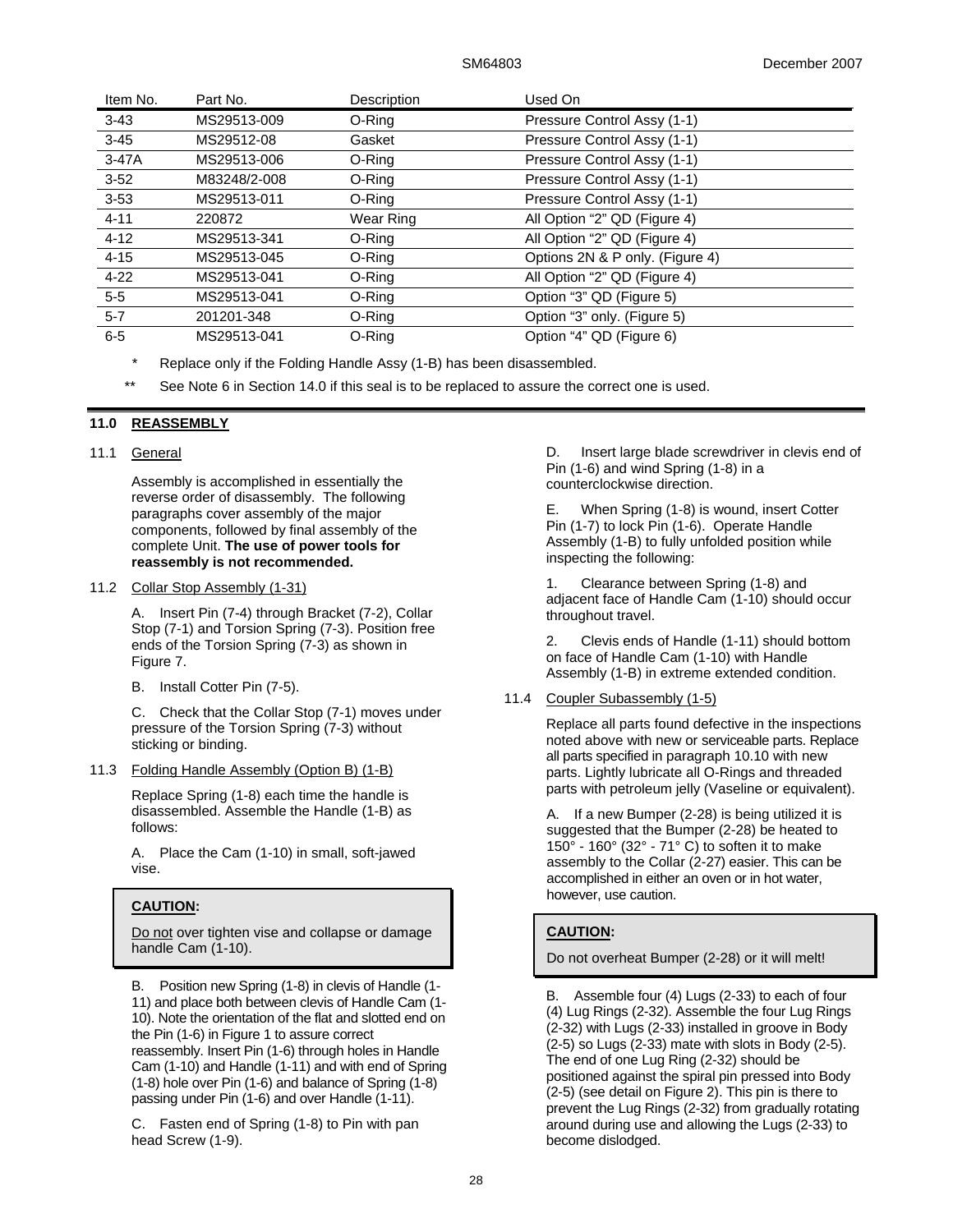C. Slide Collar (2-27) (with Bumper (2-28) attached) over Body (2-5) from the outlet end, capturing Lug Rings (2-32) and Lugs (2-33). Install large Retaining Ring (2-29) into groove in Body (2- 5).

D. Lay unit thus far assembled on its side with Detent Pin (2-26) hole in bottom location. Slide Collar (2-27) all the way forward against the Retaining Ring (2-29). Insert Ball Bearing (2-30) into Detent Pin (2-26) hole, making certain that it drops into the hole in the Body (2-5). Assemble Detent Spring (2-31) to Detent Pin (2-26). Place hardened rod of 5/32 inch (3.9 mm) or smaller diameter through hole at forward end of Detent Pin (2-26) and insert Detent Pin (2-26) and Spring (2- 31) in hole in Body (2-5). Depress Detent Pin (2-26) as far as possible and while holding Detent Pin (2- 26) depressed. Holding the hardened rod through the Detent Pin (2-26) to prevent turning, assemble the Detent Pin (2-26) to the Body (2-5) by installing Washers (2-35 & 36) and Bolt (2-34). Washer (2- 35), the one with the smallest outside diameter, should be adjacent to the head of the Bolt. Remove hardened rod after Bolt (2-34) is tightened.

E. Install Bearing (2-22) into crank shaft bore from inside of Body (2-5). Install Shaft Bearing (2-23) into crank shaft bore from outside of Body (2-5). Place Bearing Washer (2-21) over Crank Shaft (2- 20) and insert Crank Shaft (2-20) through bearings

F. Assemble one shaft seal Bearing (2-24), O-Ring (2-25) and second shaft seal Bearing (2-24) over Crank Shaft (2-20) from the outside and press these parts into the Body (2-5), exerting care that the O-Ring (2-25) is not pinched.

G. Position Wave Washer (2-19) into Body (2-5) bore. Assemble Quad Ring (2-18) over Seal (2- 17) and press into Body (2-5) bore, capturing Wave Washer (2-19) and being careful that O-Ring (2-18) is not pinched.

H. If Poppet (2-15) was disassembled, reassemble at this time. Install O-Ring (2-15D) into the groove in Shaft (2-15E). Assemble Poppet (2- 15C) onto part and retain with the four Screws (2- 15B). Torque Screws to  $10 \pm 1$  in.-lb. (128 kg-cm).

I. Insert Link (2-16) into Body (2-5) bore so Link (2-16) bump is in the bore's longest slot. Secure Poppet (2-15) to Link (2-16) with Pin (2-14) and press back into bore so Pin (2-14) is captured.

J. Slightly turn and work the largest hole in the Link (2-16) over lug of Crank Shaft (2-20). Place Bearing (2-13) through Link (2-16) and onto lug of Crank Shaft (2-20). Position Washer (2-12) over Bearing (2-13). Fasten Link (2-16) to Crank Shaft (2-20) with Cotter Pin (2-11).

# **NOTE:**

The use of a standard headed cotter pin in lieu of the correct part number specified will present a problem when the Coupler Subassembly (1-5) is utilized as a part of Pressure Control Coupler 64803.

K. If a pre-disassembly check of wear to the Collar (2-27) and the Body (2-5) was not performed, then a post-assembly check using the Wear Gauge, 61362, and a "lift test" will be required to determine if the collective wear between the Collar (2-27) and Body (2-5) is less than allowable. Perform the check described in paragraph 9.5.

If the unit fails the gauge check, it will be necessary to disassemble the unit sufficiently to replace the Collar (2-27). If after the Collar (2-27) has been replaced and the unit still fails the gauge check, it will be necessary to replace the Body (2-5).

L. Install Woodruff Key (2-9) and Handle (2-1 or 1-B) onto Crank Shaft (2-20). Fasten Handle (2-1 or 1-B) with Washer (2-8), Lock Washer (2-7) and Bolt (2-6). Torque Bolt (2-6) to  $90 \pm 10$  in.-lb. (104  $± 12$  kg-cm).

11.5 Pressure Control Elbow Assembly (1-1)

# 11.5.1 Assembly

Replace all parts found defective in the inspection of paragraph 10.7. Replace all parts specified in paragraph 10.10 with new parts. Lightly lubricate all O-Rings (exception: O-Ring (3-8) and O-Ring (3- 31A) [old seal cartridge design] to be installed dry) and threaded parts with petroleum jelly (Vaseline or equivalent). Refer to Figure 3 and proceed as follows:

A. Install Screen (3-34) and secure with Retaining Ring (3-33) in Housing (3-32).

B. One O-Ring (3-29) should be placed into the seal cavity in the Housing (3-32). Install the Inner Piston Seals (3-30) into Seal Housing Retainer (3-31) so that the "spring" is visible from both sides of the Retainer (3-31). Place the assembled seals and retainer into the Housing (3-32), on O-Ring (3-29) previously inserted in seal cavity. The O-Ring should seat in the outer groove of Retainer (3-31). Take second O-Ring (3-29) and place it in the visible outer groove of Retainer (3-31). Using the Seal Housing (3- 28) to apply pressure needed to seat O-Rings (3-29) in the grooves of Retainer (3-31), position Seal Housing (3-28) so the "notched" area aligns with the flow path orifice in the Housing (3-32). This alignment minimizes the obstruction to the flow path. When properly positioned, secure Seal Housing (3-28) in place with the Screws (3-27). Reference Figure 11.0.

Note: It is not necessary to condition the newly designed seals by polishing them with the run-in tool as with the previous seal cartridges.

C. Place O-Rings (3-47A) onto Tube (3-47) and lubricate thoroughly. Insert one end of this assembly into Housing (3-28) until seated. It is very important that the connector tube be properly positioned and seated, refer to Figure 3.0.

D. Place Outer Piston (3-11) onto the appropriate end of Shaft (3-22). Hold loosely in place with Washer (3-10) and Nut (3-9). Use two thin 3/8-24- UNF-2B nuts as jam nuts at opposite end of Shaft (3-22) while torquing Nut (3-9) to 195 - 205 in.-lb. (225 - 236 kg-cm). Remove the jam nuts.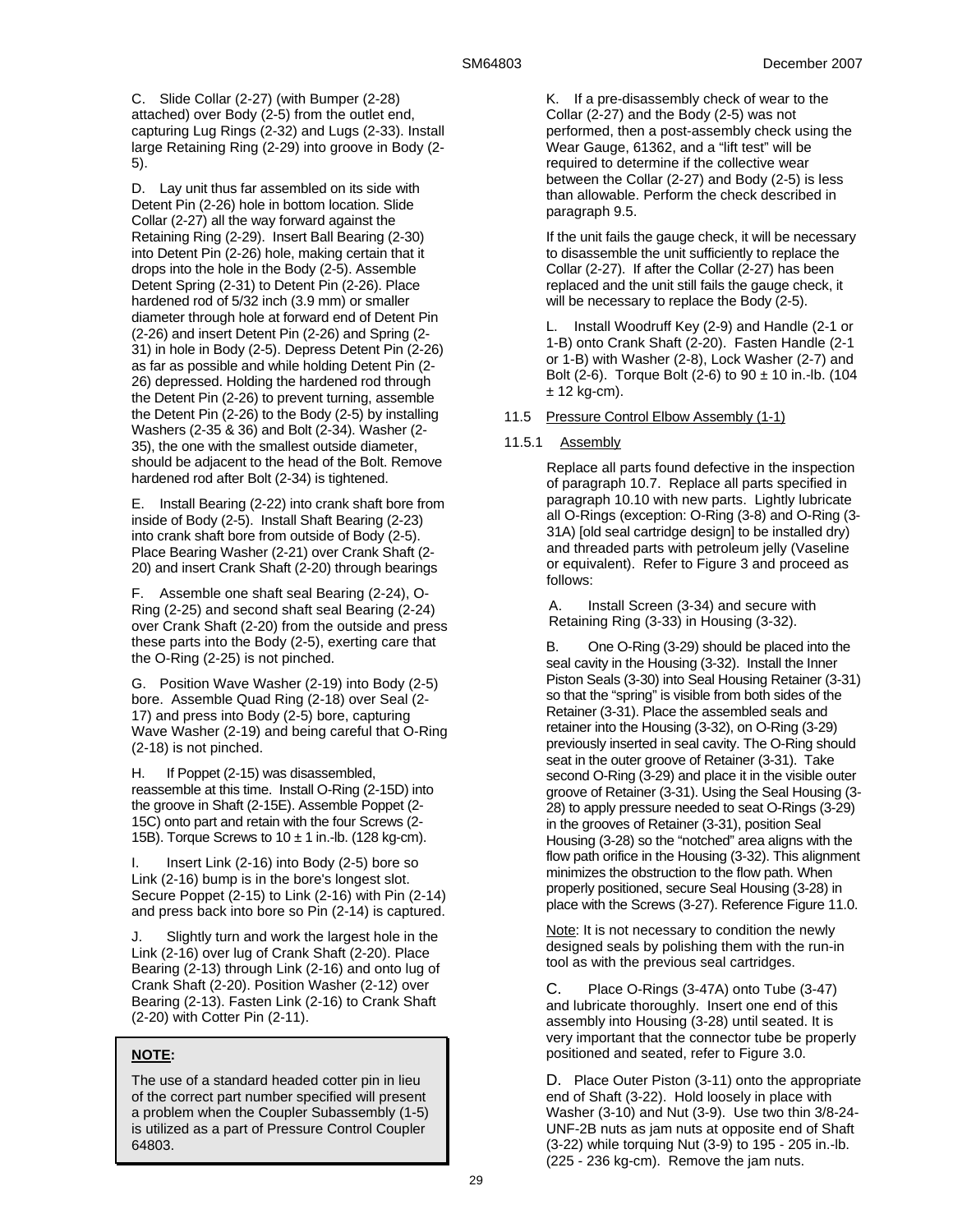Note: Anytime Nuts (3-9) are removed after initial installation, they should be replaced with new Nuts.

E. Install O-Ring (3-15) and piston shaft Seal (3- 16) into the bore in the Retainer (3-14) with the Seal (3-16) shoulder facing toward the open end of the Retainer (3-14). (On older units, the end opposite the flanged end will have a tapered end that is split. It is designed to be snapped into place for retention.) Attach Spring Guide (3-19) with the Screws (3-19A). Slide seal Retainer (3-14) and attaching parts onto the long end of Shaft (3-22). Install Washer (3-20) over Spring Guide (3-19). Insert Washers (3-23) into Inner Piston (3-26), a small amount of petroleum jelly will hold these in place. Place Washer (3-24) and O-Ring (3-25) on free end of Shaft (3-22). Install Spring (3-21) over shaft (3-22). Place Inner Piston (3-26) over free end of Spring (3-21). Use clamp or arbor press as described in section 9.3 to compress Spring (3-21). Use care not to damage threads on shaft (3-22).

# **CAUTION:**

Be very careful to properly center the slots in the clamp tips and to adjust the two clamp screws evenly so the bars remain essentially parallel while compressing the spring. The piston Spring (3-21) force is between 50 and 55 lbs. when the Shaft (3-22) has entered Inner Piston (3-26) and the Inner Piston (3-26) is bottomed on Washer (3-16).

Install second Washer (3-10). Install second self locking Nut (3-9) and torque to 195 - 205 in.-lb. (225 - 236 kg-cm) while holding the other self locking Nut (3-9) with an open end wrench to react the torque.

F. Install O-Ring (3-8) (DO NOT LUBRICATE WITH PETROLATUM) into the seal groove near outlet of Housing (3-32). O-Ring should be positioned in the groove on the edge nearest the outlet flange. Carefully install Outer Piston Seal (3- 7) over O-Ring (3-8). The seal has an L-shaped lip and O-Ring (3-8) should be positioned to rest against the lip of the Outer Piston Seal. Apply a very thin film of petroleum jelly over the visible surface of the Seal (3-7).

G. If present, install O-Ring (3-5) into groove on Seal Housing (3-4). Secure Seal Housing (3-4) into main Housing (3-32) with Screws (3-6). See Note number 7 Section 14.0.

H. Remove the piston assembly from the clamp. Place four O-Rings (3-13) and Screws (3-12) in the piston seal Retainer (3-14).

I. Grasp this assembly by Outer Piston (3-11) struts and carefully insert into Housing (3-32) through the outlet until Outer Piston (3-11) has entered outer piston Seal (3-7) and the piston seat Retainer (3-14) has begun to enter the Housing (3- 32) pilot diameter.

# **NOTE:**

Inspect Retainer (3-14) to determine the location of the Connector Tube (3-47) which is the relief valve hole. Rotate the Retainer (3-14) if necessary so that the Tube (3-47) lines up with the recess in Housing (3-32) which is in the quadrant toward the Housing (3-32) inlet. Once aligned properly continue to press entry of the Retainer (3-14) to seat the O-Ring (3-25) on the tube.

J. Tighten four Screws (3-12) with the four O-Rings (3-13) securing Retainer (3-14) to Housing  $(3-32)$ . Torque to  $19 \pm 2$  in.-lb.  $(21.9 + 2$  kg-cm).

K. Place O-Ring (3-36) onto Plug (3-35) and install Plug (3-35) finger tight into the appropriate port on top of the Coupler. Plug (3-35) will need to be removed during test to adjust for closing time after which it should be tightened.

L. Place Spring (3-46) into opening at the top of the Coupler. Install O-Ring (3-43) into the groove in Check Valve (3-44) and install on top of Spring (3- 46). Put Gasket (3-45) and O-Ring (3-42) into their respective grooves in Check Valve Housing (3-41) and install it into the Housing (3-32). Place O-Ring (3-40) onto Screw (3-39) and install it into the Check Valve Housing (3-41).

M. Reinstall appropriate fittings and O-Rings as required into the air and fuel ports.

N. Reassembly of Old-Style Relief Valve (3-60): Place Spring (3-63) over Spring Slide (3-64). Compress Spring (3-63) with Washer (3-62) until slot in Slide (3-64) is visible above the Washer (3- 62). Insert Shaft (3-61) into center hole of assembled parts until the hole in the Shaft (3-61) can be aligned with the slot in Slide (3-64). Insert Pin (3-65) through Slide (3-64) and Shaft (3-61) and release the Spring (3-63) to arrive at Shaft Assy (3-60). Assemble locking Nut (3-59) and O-Ring (3-53) to pressure relief adjusting Screw (3- 58). Slide Screw (3-58) over pressure relief Shaft Assembly (3-60). Assemble O-Ring (3-52) to seal Retainer (3-51) and slide seal Retainer over Shaft Assembly (3-60) until it bottoms on the shaft shoulder. Hold the pressure relief Shaft Assembly (3-60) in one hand and install Washer (3-50) and self-locking Nut (3-49). Do not tighten Nut (3-49) at this time.

O. Place Spring (3-57) over pilot of seal Retainer (3-51) and insert in the hole in the Housing (3-32) inlet. With the locking Nut (3-59) loose, tighten pressure relief adjusting Screw (3-58). Adjust the screw until the sum of a depth micrometer measurement from the head of the Shaft Assembly (3-60) to a parallel bar placed across the Housing (3-32) inlet plus the parallel bar thickness is 1.725 - 1.755 inches (43.8 - 44.6 mm). Then torque locking Nut (3-49) to 230 - 250 in.-lb. (265 - 288 kg-cm).

Example: If parallel bar is measured and found to be exactly 0.500 inch (12.7 mm), then depth micrometer reading should be 1.225 - 1.255 inch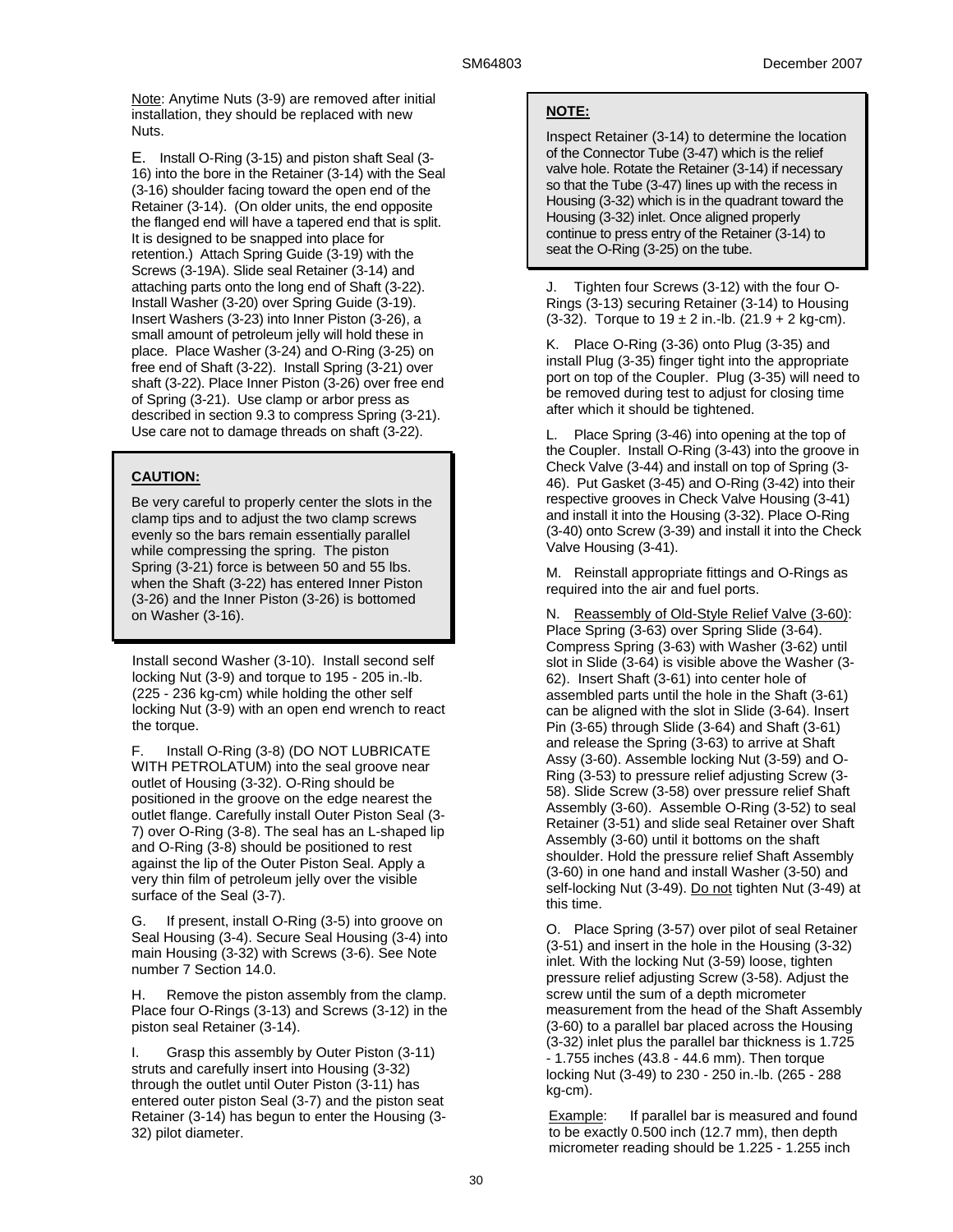(31.1 - 31.9 mm) when relief valve adjustment is within the required limits.

P. Reassembly of New-Style Relief Valve (3- 48): Place Spring (3-55) over Shaft (3-56). Slip new O-Ring (3-53) over the top of the Body (3-54) and into the groove. Install new O-Ring (3-52) into the bottom of the Seal Retainer (3-51) and install on Body (3-54). Place the Body Assy (3-54) on the Shaft (3-56) compressing the Spring (3-55). Washer (3-50) slips over threaded top of Shaft (3- 56), install Nut (3-49) on to the assembled unit and tighten.

Q. Install the assembled Relief Valve (3-48) in the hole in the Housing (3-32) inlet. Then torque the Relief Valve to 230-250 in.-lb. (265-288 kgcm). With the 47698 Relief Valve Assy. (3-48) there is no need to measure and adjust the relief valve in the control elbow the way the old-style relief valve assembly requires.

Note: KD64800-14 contains the item (3-48) to complete this upgrade. The new assembly supersedes items (3-57) thru (3-65) found in figure 3.

# 11.5.2 Preliminary Functional Test

True proof pressure, functional and leakage tests are conducted in conjunction with test of the complete coupler, paragraph 12.0. It is well to conduct several tests at this stage of assembly however, before additional assembly labor is expended.

A. Hold the assembly in the hands and place the end of the pressure Relief Shaft Assembly (3-48) or (3-60) against a flat, sturdy surface. Press with enough force to compress the relief valve spring (opening the relief valve) and release (allowing the relief valve to close) several times. If adjustable, then recheck the relief valve adjustment measurement as described in step O of paragraph 11.5.1. The relief valve adjustment should not change and the relief valve should not stick open.

B. Apply and relieve 60 psig air pressure to the air port several times. The Outer Piston (3-11) should open fully with each pressure application and fully close as pressure is relieved. There should be no indication of stickiness or hang-up in either direction.

11.6 Female Half Quick Disconnect (1-H, K-N, P, Q & S)

# **For use with Option "2" – (See Figure 4)**

A. Male Half – Replace O-Ring (4-22) onto Adapter (4-18). If removed, replace Wire Race (4- 19) in the grooves on Adapter (4-18). Install Male Half onto Housing (3-32) using the eight Screws (4-20) and Washers (4-21). Torque to  $90 \pm 10$  in.lb.  $(104 \pm 12 \text{ kg-cm.})$ .

B. Female Half – If removed replace the Stop Pin (4-7) and Latches (4-8) and Springs (4-9). One of the holes, for the Pin (4-7), is larger than the other to allow easier installation. Push the Pin (4-7) into the larger hole and into one leg of the Latch (4-8).

Push the Spring (4-9) under the Latch (4-8), with the open ends of the Spring (4-9) against the Sleeve (4-10), until the Pin (4-7) can be inserted into the coil diameter and on into the other hole of the Latch (4-8). Locate the other hole in the Sleeve Assy (4-6) and drive the Pin into it for approximately 0.25 (6.35 mm). After replacement actuate them to check for binding.

On some early Option 2Q, the 2" NPT inlet was achieved by inserting a bushing into the standard 2 ½" thread. If necessary on these units replace Bushing (4-23). (Not available through Carter. Refer to Figure 4 and Section 14.0, Note 5).

**On 2, 2 ½ and 3" units** – When installing the Sleeve Assy (4-6), Spring (4-4) and Balls (4-5) it is recommended that the balls be coated with petroleum jelly to retain them in the holes in the Body (4-1). Place Balls into Body (4-1) and slide Sleeve Assembly (4-6) onto Body (4-1) to retain Balls (4-5). Place Spring (4-4) into Sleeve Assembly (4-6) and over Body (4-1). Depress Spring (4-4) with Spring Retainer (4-3) to expose the groove in Body (4-1). Insert Retainer Ring (4-2) into groove and release Spring Retainer (4-3) to capture Ring (4-2). Check locking action of Latches (4-8) by depressing both together and sliding Sleeve Assembly (4-6) toward the threaded end of the Body (4-1). If the latches are not depressed the sleeve assembly should not be capable of being moved to the open position.

Carefully overlap the ends of the Wear Rings (4- 11) and replace both in the groove in the Body (4- 1) with O-Ring (4-12) assembled between the rings.

**On the 4" units** – Follow the same procedure as above except after placing the Spring (4-4) over the Body (4-16) retain the entire assembly using the Fitting (4-14). First place O-Ring (4-15) in the groove in the Body (4-16). Secure the fitting with the 12 Screws (4-13).

11.6.1 Female Half Quick Disconnects Options L-N P, Q & R

> Information on the female portion of the quick disconnects used on options "3" & "4" is available in either SM60700-1 or SM60600. Replace all parts found defective in the inspection procedures above.

11.7 Male Half Quick Disconnects Options 2-4

Replace all parts found defective in the inspection procedures above.

11.7.1 Option "2" – See Figure 4

Refer to paragraph A of 11.6

# 11.7.2 Option "3" – See Figure 5

Replace, if removed, Wire Race (5-2) in the grooves in the Adapter (5-1). It is recommended that the split in the rings not line up when final assembly is completed. Replace O-Ring (5-5) onto the shoulder end of the part and O-Ring (5-7) onto Adapter (5-1). It is now ready for final assembly.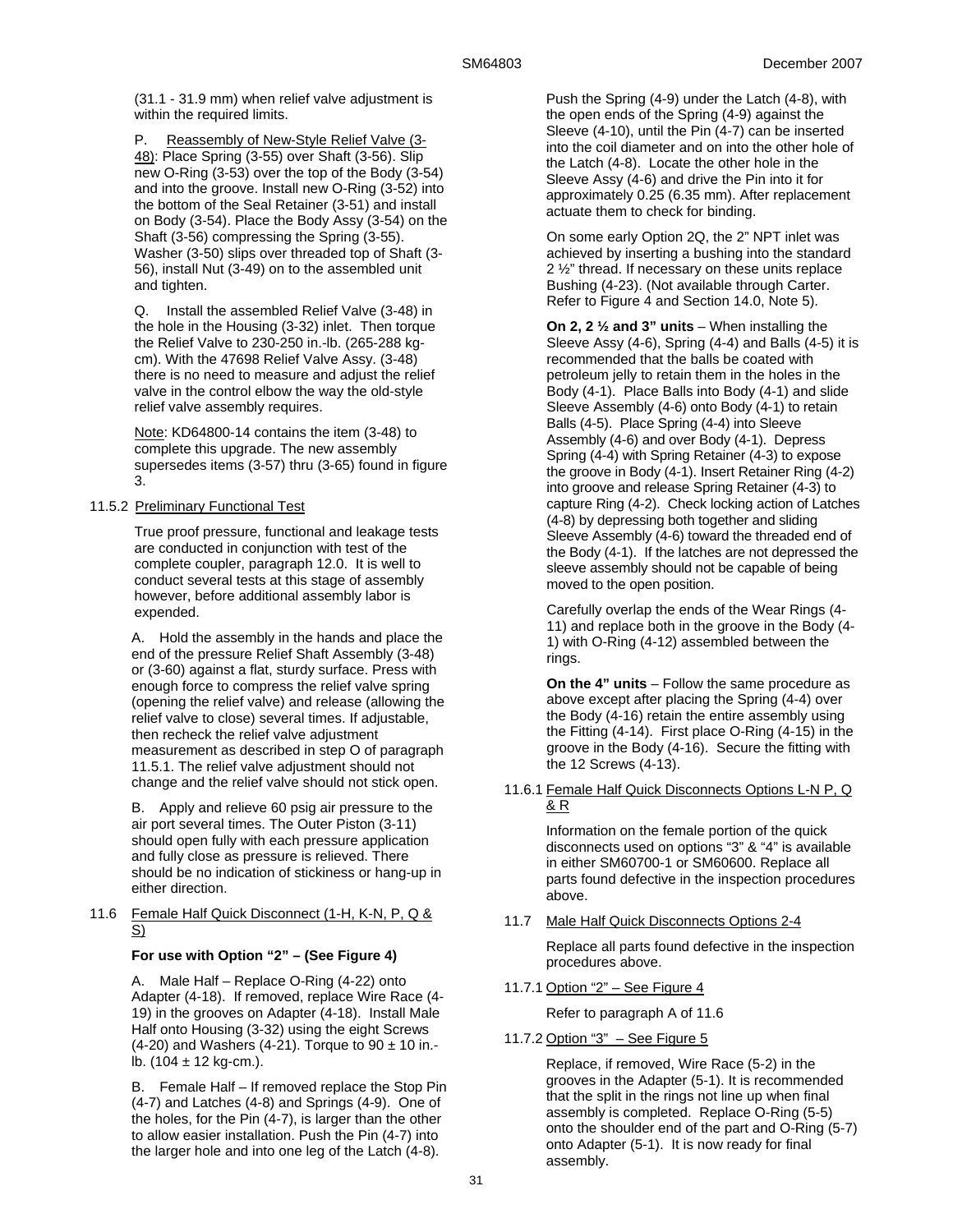# 11.7.3 Option "4" – See Figure 6

Replace, if removed, Wire Race (6-2) in the grooves in the Adapter (6-1). It is recommended that the split in the rings not line up when final assembly is completed. Place O-Ring (6-5) onto shoulder of Adapter (6-1). It is now ready for final assembly.

# 11.8 Carriage Assy (1-W)

Place the feet of the Strut (8-16) in a soft jawed vise to hold it firmly with the feet flat on the work bench. Install Latch (8-13), Clevis Pin (8-15), Washers (8-12) and Cotter Pin (8-14) into Strut (8-16). Install one Screw (8-4) and Washer (8-5) onto Shaft (8-7). Place two Washers (8-6) onto Shaft (8-7) and then place Shaft (8-7) through one hole of the Flange (8-9) and Lever (8-10). Place another Washer (8-6) between the Lever (8-10) and Strut (8-16). Place this subassembly into position with the Strut (8-16) and the Spring (8-8). The straight tang of the Spring (8-8) is to be placed in the hole in the Strut (8-16).

# **WARNING:**

Be very careful during the next phase of the assembly. The Spring (8-8) is very strongly loaded and could cause injury if not controlled properly.

Grasp the Spring (8-8) with a pair of battery pliers (channel locks) with the straight tang toward the left. Using a pair of vise grips in the right hand grasp the spring and rotate the spring until the bent tang is approximately into position under the Flange (8-9). Holding the Spring (8-8) with the vise grips, push the Shaft (8-7) through the Spring (8-8) to engage the other hole of the Strut (8-16) and on through the other parts. Note that one Washer (8-6) should be placed between the Strut (8-16) and Lever (8-10) and between the Lever (8-10). Install two Washers (8-6) onto Shaft (8-7). Fasten in place with the other Screw (8-4) and Washer (8-5).

# **12.0 TESTING**

# 12.1 Test Equipment

The following test equipment is required:

- Inlet test adapter conforming to API Bulletin 1584 with pressure equalization valve such as Carter 60505D or 61526D.
- Outlet test adapter to mate pipe threads in outlet.
- 0-300 psig fuel or test solvent pressure source.
- 0-125 psig air pressure source.
- Shutoff valves, regulators, pressure gauges, and other miscellaneous test equipment.
- 12.2 Test Conditions

Test media shall be JP-4, Jet A or odorless kerosene, commercial solvent 140.

Install Spring (8-11) and Washer (8-12) into recess in Strut (8-16).

# **WARNING:**

If Carriage Assy (1-W) is latched when it is not attached to the unit, unlatching may cause serious injury. Be very careful in unlatching the Carriage Assy (1-W) in this position.

# 11.9 Final Assembly

Verify that the Coupler Subassembly (1-5), the Female Half Quick Disconnect (1-H, K-N, P, Q or S), Elbow Assembly (1-1) and the Collar Stop Assembly (1-31) have been overhauled and reassembled.

A. Assemble O-Ring (2-10) onto the outlet of the Coupler (1-5).

B. Assemble Pressure Control Elbow Assembly (1-1) to Coupler Assembly (1-5) while being careful that the O-Ring (2-10) is not pinched. Fasten, along with Collar Stop Assembly (1-31), using six Nuts (3-3), Washers (3-2) and tab of Dust Cap (1- 2) beneath one Nut (3-3). Place Collar Stop Assembly (1-31) under two Nuts (3-3) as shown in Figure 9. Lockwire Nuts (3-3) if desired using Lockwire (1-D). Nuts (3-3) should be torqued to 90  $± 10$  in.-lb. (104  $± 12$  kg-cm).

C. Options 3 or 4 - Install the Female Half Quick Disconnect (hose half) to the Male Half (part of the Elbow Assembly (1-1). Refer to SM60700-1 or 60600 as appropriate for instructions. For Options M or N (BSPP threads) install a proper sized gasket (not furnished by Carter) in the proper position. Use the wrench flats on the Female Half housing on the female half to tighten the unit to the hose.

D. If the Carriage Assy (1-W) is utilized it is reinstalled in accordance with Figure 10 using the existing hardware Nuts (3-2) and Washers (3-3). No installation kits are required.

# 12.3 Functional Test

A. With the Collar (2-27) retracted (Unit not attached to an adapter and closed), verify that the opening Handle (1-B or 2-1) cannot be rotated to the open position.

B. Depress and release the Detent Pin (2-26) several times to verify that the pin promptly extends and locks the Collar (2-27) each time it is released. Rotate the Detent Pin (2-26) in 90° increments and repeat this operation at each position to verify that there is no position at which the Detent Pin (2-26) hangs retracted.

C. With the Collar (2-27) retracted, place the Coupler squarely over an unpressurized, vented Carter 60505D or 61526D Adapter so the face of the adapter depresses the Detent Pin (2-26). The Collar (2-27) should drop freely in a positive manner into the engaged position with no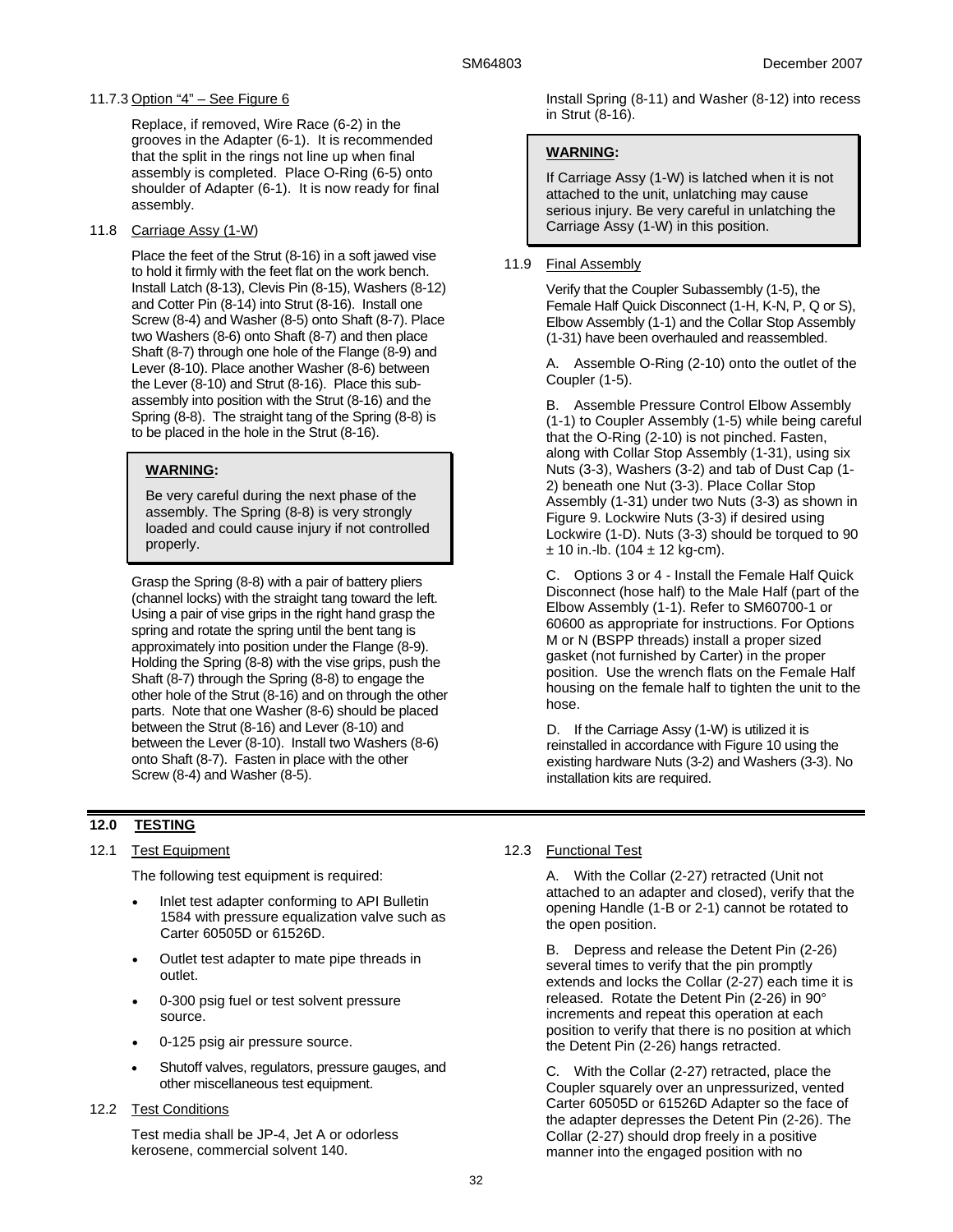hesitation, sticking or binding. With the Collar (2- 27) extended, it should be impossible to separate the Unit from the test adapter. Retract the Collar (2-27), depressing the Collar Lock Assembly (1- 31), if present, at the same time, and lift the Unit off of the adapter. The Detent Pin (2-26) should extend and prevent extension of the Collar (2-27).

D. Repeat C several times. Then, engage the Unit to the adapter and open and close the Poppet (2-15) by rotating the operating Handle (2-1 or 1- B), while verifying that it is not possible to retract the Collar (2-27) with the Handle (2-1 or 1-B) in any position but the fully closed position. The Collar Stop Assembly (1-31) should automatically engage the Collar (2-27) each time the Collar (2- 27) becomes extended preventing the retraction of the Collar (2-27) until it is manually depressed.

E. Repeat D several times. Then, retract the Collar (2-27) and separate the Unit from the adapter. Verify that the Detent Pin (2-26) has extended and locked the Collar (2-27) in the retracted position, Verify that the Poppet (2-15) can not be opened with the Collar (2-27) retracted.

### 12.4 Proof And Leakage Test - Detached

A. With the Unit not attached to an adapter, apply 5 psig fluid pressure to the outlet of the Unit and 60 psig air pressure to the fuel reference connection and maintain for one minute. Observe the Unit for external and or seal leakage. Then relieve the applied pressures.

B. There shall be no indication of external leakage through any joints or through the nose seal during the test.

#### 12.5 Proof And Leakage Test - Engaged

A. Connect the **outlet, inlet, reference pressure and fuel sense port** to an available fluid pressure source of 0-300 psig. Means to allow bleeding of the outlet should be provided (include a tee in the outlet with a bleed valve or similar means). The test adapter shall have a manually controlled shutoff valve attached to its inlet. Connect a 0-125 psig air pressure source to the Unit's deadman connection.

B. Open the Unit's Poppet (2-15) using Handle (2-1 or 1-B).

C. Apply 60 psig fuel reference pressure to the deadman connection.

D. Fill the test Unit and adapter with liquid while bleeding all air through the valve at the adapter inlet. (Rotate the test setup so the adapter and its valve are at the high point while bleeding air.) The pressure sense port must also be filled with test fluid and bled of all trapped air by opening the bleed screw on the top of the elbow. Once bleeding has been completed retighten the screw.

E. Simultaneously increase the test fluid pressure to 300-psig to the sense port, inlet and outlet and maintain for one minute while inspecting the Unit for indications of external leakage.

F. Reduce the test pressure to 5 psig and repeat step E.

G. There shall be no indication of external leakage, permanent deformation or set during or after the above test.

H. Reduce the test pressures to 0 psi. Close the Poppet (2-15) and disengage the Unit from the test adapter.

#### 12.6 Internal Leakage And Functional Test

A. Connect the test fluid pressure source to the test adapter inlet. Connect the test Unit to the adapter and open the Poppet (2-15). Remove the Unit's outlet test adapter and place the Unit such that its outlet is in an upward position. Connect a 0-125 psig fuel source to the Unit's fuel reference pressure connection through a three-way valve.

B. Apply and release 60 psig fuel pressure several times, while observing the movement of the Outer Piston (3-11). The Outer Piston (3-11) shall fully open with each application of fuel pressure and fully close each time the pressure is vented.

C. With the fuel pressure applied to the reference pressure connection, fill the test Unit with test fluid to a level above the Outer Piston Seal (3-7) and release the fuel pressure to close the Outer Piston (3-11). Drain the liquid from the Unit's outlet and increase the internal liquid pressure to 5 psig. Rotate the Unit such that any leakage from the unit can be collected in a beaker or other suitable measuring device and measure liquid leakage at the outlet for one minute. On a factory new Unit the leakage allowable from the Unit is 10 cc/min. An overhauled unit may have a leakage rate of up to 30 cc/min.

# 12.7 Relief Valve Function

A. Using the same setup as above, with the fuel pressure relieved, test Unit filled and bled, place a shop rag or equivalent over the outlet to restrain relief valve flow.

### **WARNING:**

Wear safety glasses or other eye protection during this test to prevent possible eye injury from test liquid exposure.

B. Apply 150 psig liquid pressure through the inlet test adapter. Then close the coupler poppet and apply a steady force in the closed direction while verifying that the coupler poppet shaft has opened the relief valve venting trapped liquid downstream of the Unit's piston seat (through the hole in the seal retainer) to allow coupler poppet closure.

C. Then disengage from the test adapter, open the Unit with deadman fuel reference pressure and drain all test liquid through the outlet.

- 12.8 Flow Testing
- 12.8.1 Installation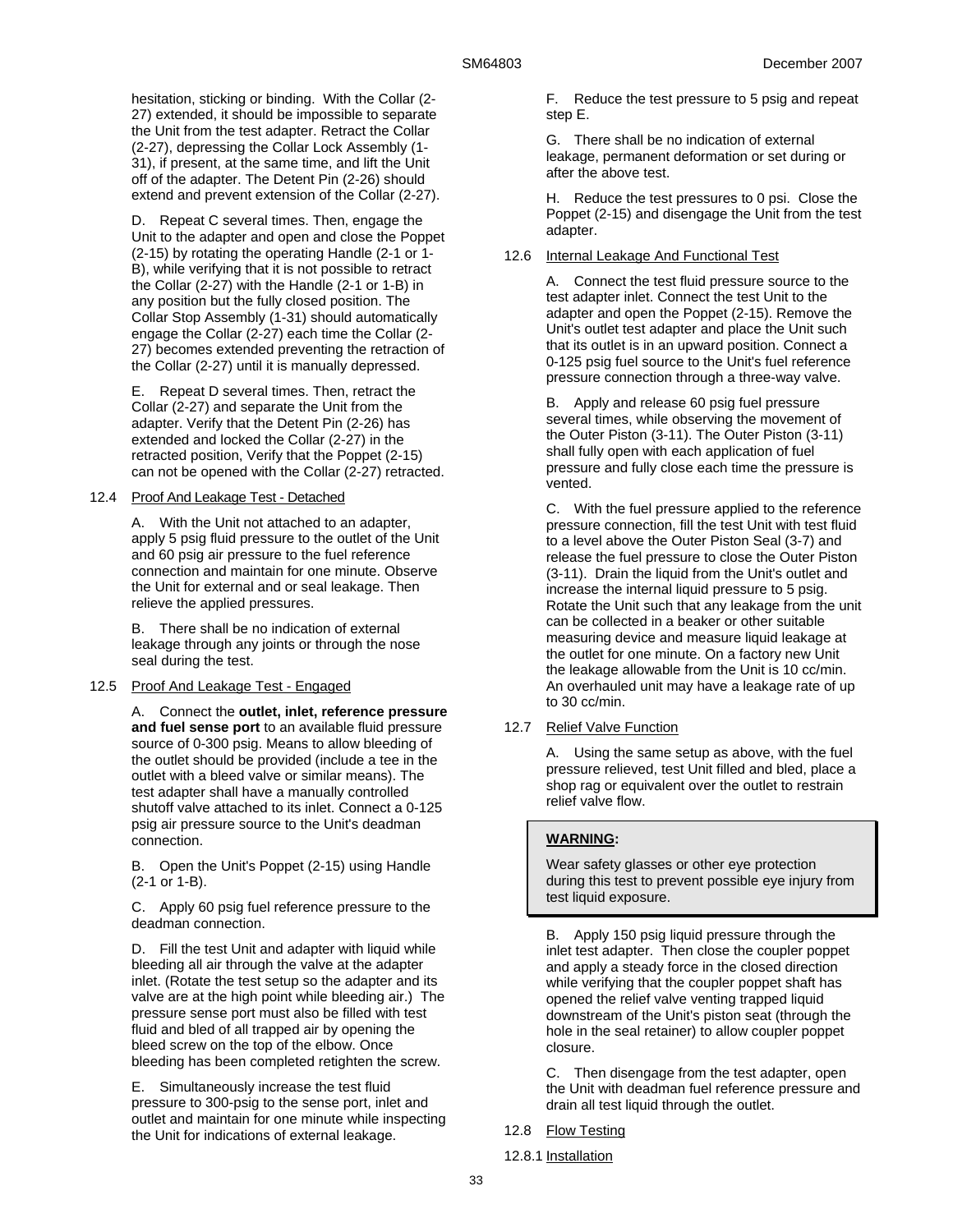The unit should be installed in a test system or rig. Be sure the female half quick disconnect is connected. The fuel reference pressure line may be connected, but prior to connecting fuel sense line to the coupler, contaminants and air should be flushed per 7.5. The hydrant deadhead pressure shall be initially set at 120 psig.

### 12.8.2 Coupler

Start the pump with the coupler poppet in the full closed position. Slowly open the poppet by rotating the poppet-operating handle counterclockwise. Some resistance will normally be felt when the handle has been rotated about 45 degrees. At this point, maintain some pressure against the poppet to allow the pressure equalizer valve (in the inlet test adapter) to fill and pressurize the unit. When the pressure has equalized, open the poppet fully. Check that the poppet opens fully without the handle striking the coupler collar which might prevent full over-center operation. Next, close the poppet to check for proper relief valve operation within the automatic fuel pressure control valve. Resistance to closing at about the 45 degree position (from full closed) is normal. However, when constant pressure is held against the handle, the relief valve should bleed fluid (internally) from the Unit, which will allow the handle to slowly close fully. Lift the collar and disconnect the coupler.

### 12.8.3 Pressure Control Testing

A. Open poppets on nozzles and the coupler poppet.

B. With the system valves open sufficiently to obtain approximately 800 gpm or maximum system flow rate, apply 80 psig fuel reference pressure. The regulator should open and assume a pressure regulation. The fuel pressure regulation should be roughly 15psig less than the fuel reference pressure. This is commonly referred to as bias pressure.

C. To adjust fuel reference pressure please refer to Figure C in section 7. Begin with the adjustable relief valve, part of 64141 at lowest setting by turning knob counter clockwise. Adjust pressure reduction valve to 80 psig as indicated by gauge at outlet. Activate the deadman to open solenoid valve on 64141. As the adjustable relief valve is at its lowest setting a steady stream of fuel will be entering the recovery tank. Adjust the adjustable relief valve, turning clockwise until the stream of fuel entering the recovery tank is significantly reduced. Initially, with the adjustable relief valve at its lowest setting no pressure will be applied to the fuel reference port of the hydrant coupler as it is relieving the fuel pressure. As the adjustable relief valve is adjusted to a progressively higher setting eventually enough pressure will be applied to the hydrant coupler to cause it to open. Throttle the system flow rate by closing the isolation valves downstream of the nozzles until the fuel sense pressure as indicated by the gauge connected to

the fuel sense line from the venturi is approximately 5 psig higher than the desired control pressure. Adjust the fuel sense pressure reduction valve to a lower setting until the desired control pressure is achieved. It may be necessary to adjust the adjustable relief valve to maintain a small stream of fuel to the recovery tank. Disengage the deadman to stop the flow of fuel. Activate the deadman to reestablish the product flow and verify that the desired control pressure will repeat. It may be necessary to make further adjustments to the fuel sense pressure reduction valve and or adjustable relief valve to achieve a repeatable desired pressure control setting. Continue to adjust the adjustable relief valve until the flow of fuel entering the recovery tank is reduced to approximately one drop per second. Verify that the desired pressure control setting has been maintained.

D. While flowing at approximately 600 gpm or maximum system flow rate, whichever is the lower, release the deadman air valve and measure the time required to reach zero flow. The time required should be between 2-5 seconds. If a faster or slower closing time is required please contact Carter (refer to Section 6.1.1).

Also measure the time required to open from zero flow to 540 gpm or maximum system flow rate, whichever is the lower. The units are set to open at approximate seven seconds; however, the specification allows opening times of from 5-10 seconds. This is not adjustable, but is slightly affected by the closing time adjustment on the newer units. The operating time will vary with system setup and adjustments but should be within the same range of times from unit to unit.

E. Throttle the system flow from 600 gpm flow to 0 flow in about 5 increments to stabilize at each flow rate. The stabilized pressure at the venturi should be 50 psig or less, but it may be higher at shutoff if the flow is shutoff very rapidly. The regulated fuel pressure should be stable at all flow rates.

F. Close the nozzle poppets and apply deadman air to open the regulator against a locked out system. The locked in pressure should not exceed 75 psig and most units will lock in about 60-70 psig.

#### 12.8.4 Dynamic Closing Leakage

With the deadman valve released and the nozzle poppets open, set the hydrant pressure to 150 psig. Squeeze the deadman and open flow to 600 US gpm or more. Release the deadman. The pressure control valve shall close and prevent leakage greater than 30 cc/min. Within 30 seconds of closing there shall be no audible squeal or buzz from the unit.

#### 12.9 Post Test Procedure

After removing unit from test system place on an adapter housing and open poppet to drain fuel.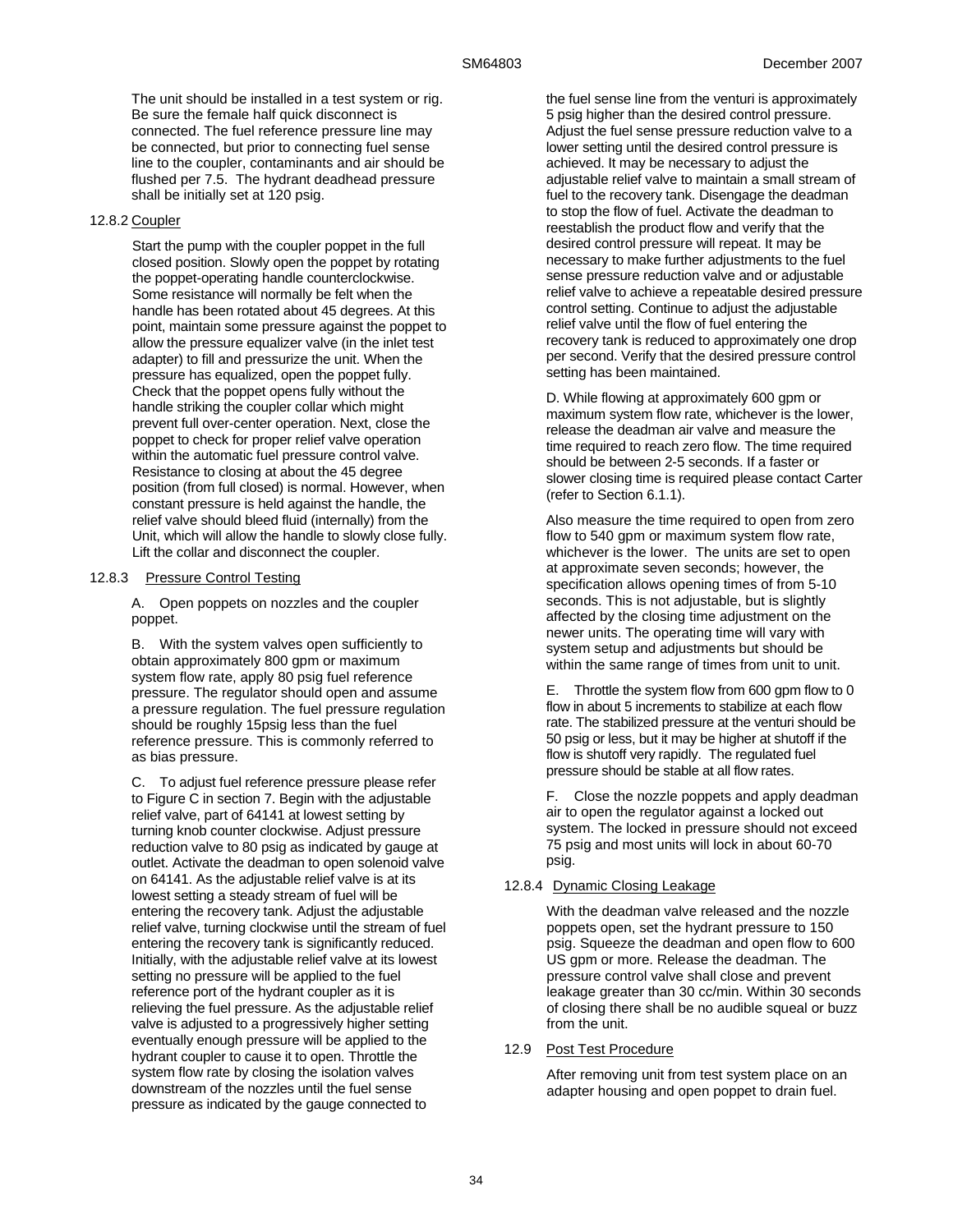# **13.0 STORAGE**

If it is necessary to store the unit for any length of time, install the dust cap, if present; otherwise cover the inlet and outlet with a moisture barrier

# **14.0 ILLUSTRATED PARTS CATALOG**

Tables 1.0 through 9.0 tabulate the parts and subassemblies comprising the 64803 Model Hydrant Pressure Control Coupler, including all available

### **TABLE 1.0 64803 Coupler and Options**

paper or film to protect it from the effects of dust and high humidity.

options. The item numbers of the table are keyed to the exploded views or drawings shown in Figures 1 through 8.

| Fig. | Item             | <b>Part Number</b>       | <b>Description</b>                                                                                     | Units /<br>Assy | Coupler<br>Option  | Spares/10<br>Units/Yr    |
|------|------------------|--------------------------|--------------------------------------------------------------------------------------------------------|-----------------|--------------------|--------------------------|
| 1    | 1                | 47407                    | <b>Pressure Control Elbow Assy</b>                                                                     | 1               | All                |                          |
|      | $\overline{c}$   | 44660                    | Dust Cap                                                                                               | $\mathbf{1}$    | All                | $\overline{\phantom{a}}$ |
|      | $3 - 4$          | Left blank intentionally |                                                                                                        |                 |                    |                          |
|      | 5                | 47245                    | Lower Half Coupler Assy                                                                                | 1               | All                | ÷,                       |
|      | Option B         | 41731                    | Folding Handle Assy                                                                                    | $\mathbf{1}$    | B                  | ä,                       |
|      | 6                | 29178                    | Pin                                                                                                    | 1               | B                  | $\overline{\phantom{a}}$ |
|      | $\overline{7}$   | MS9245-68                | <b>Cotter Pin</b>                                                                                      | 1               | B                  | 4                        |
|      | 8                | 29179                    | Spring                                                                                                 | 1               | $\sf B$            | 10                       |
|      | $\boldsymbol{9}$ | MS51957-42               | <b>Screw</b>                                                                                           | 1               | B                  | $\overline{c}$           |
|      | 10               | 29177                    | Handle Cam                                                                                             | $\mathbf{1}$    | B                  | 1                        |
|      | 11               | 207355                   | Handle                                                                                                 | 1               | B                  | $\blacksquare$           |
|      | 19               | MS29512-04               | O-Ring                                                                                                 | 1               | All                | 10                       |
|      | 20               | MS29512-06               | O-Ring                                                                                                 | 1               | All                | 10                       |
|      | 33               | 2405-4-4                 | Adapter - $\frac{1}{4}$ " NPT to $\frac{1}{4}$ " Female<br><b>Straight Thread</b>                      | 1               | Std<br>& J<br>only | $\blacksquare$           |
|      | 34               | 2405-6-6                 | Adapter - 3/8" NPT to 3/8" Female<br><b>Straight Thread</b>                                            | $\mathbf{1}$    | Std<br>& H<br>only | $\sim$                   |
|      | C                | <b>GF4-7A</b>            | Product Selection Set (41802)                                                                          | 5               | C                  | $\blacksquare$           |
|      | Option D         | GF20995C32               | Lockwire - Fasteners                                                                                   | AR              | D                  | Roll                     |
|      | Option E         | None                     | Adds QD (API 1584) for Air/Fuel<br>Connections                                                         |                 | E                  |                          |
|      | 12               | 61498                    | Air/Fuel QD                                                                                            | $\mathbf{1}$    | E                  |                          |
|      | 13               | 29736                    | Connector                                                                                              | $\mathbf{1}$    | E                  | $\blacksquare$           |
|      | 14               | 30182-4-6B               | 1/4 NPT x 3/8" Hose Barb                                                                               | 1               | E                  |                          |
|      | 15               | 220906                   | 1/4" Hose                                                                                              | 1               | E                  | $\overline{c}$           |
|      | 16               | 220907                   | 3/8" Hose                                                                                              | $\mathbf 1$     | E                  | $\overline{2}$           |
|      | 17               | 30682-4-4B               | 1/4" Hose Barb                                                                                         | 1               | E                  | $\overline{\phantom{a}}$ |
|      | 18               | 30682-6-6B               | 3/8" Hose Barb                                                                                         | 1               | E                  | $\blacksquare$           |
|      | 19               | MS29512-04               | O-Ring (Note 3)                                                                                        | 1               | E                  | 20                       |
|      | 20               | MS29512-06               | O-Ring                                                                                                 | $\mathbf{1}$    | E                  | 10                       |
|      | 21               | 2403-4-4                 | 1/4" Union                                                                                             | 1               | Е                  | $\blacksquare$           |
|      | 22               | 2403-6-6                 | 3/8" Union                                                                                             | 1               | E                  | $\blacksquare$           |
|      | Option R         | None                     | Adds 90 degree elbow connection to<br>side of coupler for air hose connection<br>for use with hydrants |                 |                    |                          |
|      | 23               | 5504-4-4                 | Elbow                                                                                                  | 1               | $\mathsf{R}$       | $\overline{\phantom{a}}$ |
|      | 32               | 2404-4-4                 | Adapter, 1/4" Tube to NPT                                                                              | $\mathbf{1}$    | ${\sf R}$          |                          |
|      | 19               | MS29512-04               | Gasket                                                                                                 | $\mathbf{1}$    | $\mathsf{R}$       | 10                       |
|      | 26               | GF51840-23               | Plug                                                                                                   | $\mathbf{1}$    | All but R          | $\overline{\phantom{a}}$ |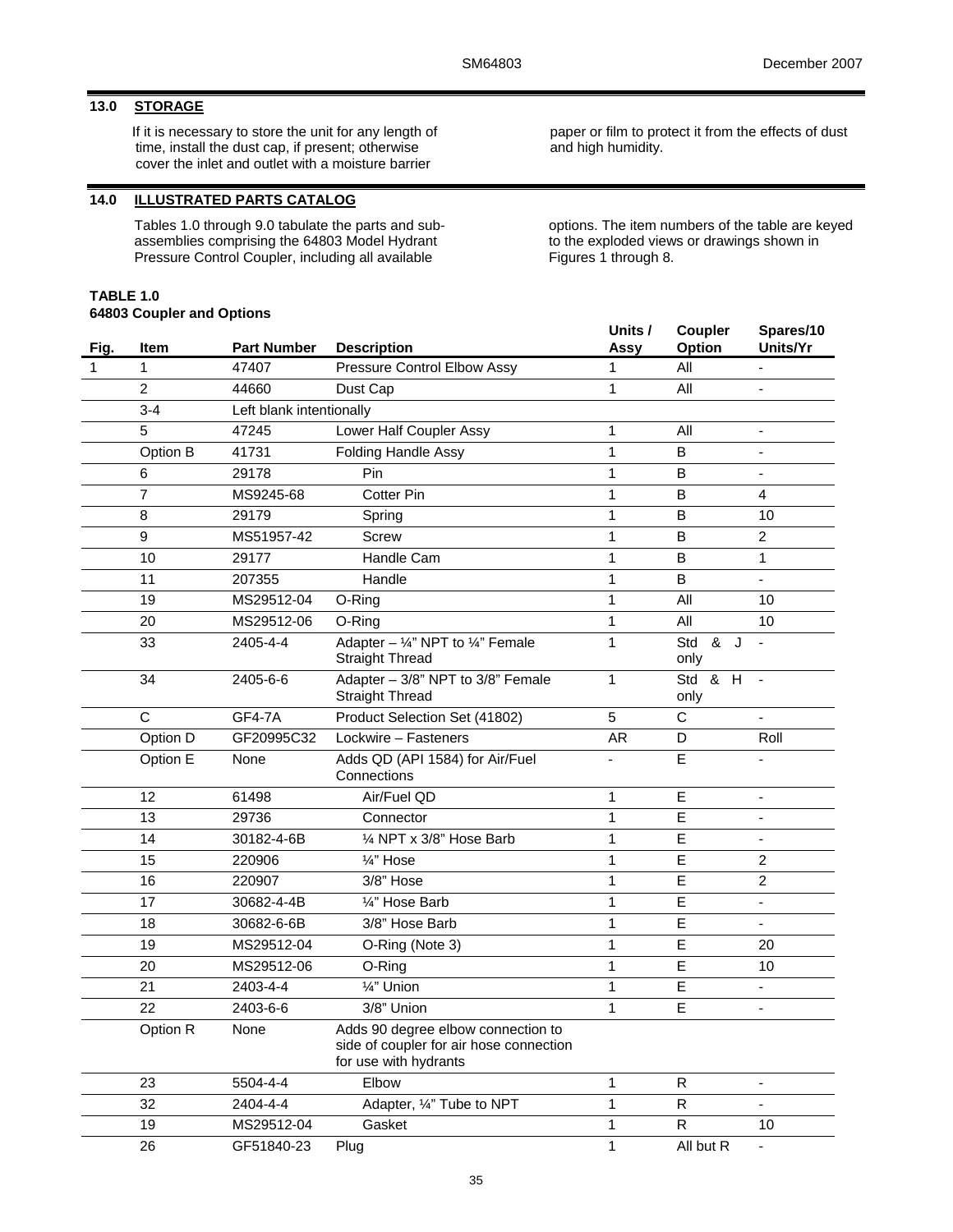| Fig.         | Item                          | <b>Part Number</b> | <b>Description</b>                                                   | Units /<br>Assy | Coupler<br><b>Option</b> | Spares/10<br>Units/Yr        |
|--------------|-------------------------------|--------------------|----------------------------------------------------------------------|-----------------|--------------------------|------------------------------|
| $\mathbf{1}$ | 19                            | MS29512-04         | O-Ring                                                               | $\mathbf{1}$    | All but R                | 10                           |
|              | Option F                      | None               | Adds Hose Barb Fittings to Air/Fuel Ports                            |                 |                          |                              |
|              | 19                            | MS29512-04         | O-Ring                                                               | 1               | $\mathsf F$              | 10                           |
|              | 20                            | MS29512-06         | O-Ring                                                               | 1               | F                        | 10                           |
|              | 24                            | 30382-4-4          | 1/4" Hose Barb                                                       | 1               | F                        | $\blacksquare$               |
|              | 25                            | 30382-6-6B         | 3/8" Hose Barb                                                       | 1               | F                        | $\blacksquare$               |
|              | Option H                      | None               | Adds 3/8" Female NPT Adapters to<br>Air/Fuel Ports                   |                 |                          |                              |
|              | 34A                           | 2405-4-6           | Air Port Adapter $-$ ¼" x 3/8" FNPT                                  | 1               | H                        | $\blacksquare$               |
|              | 19                            | MS29512-04         | O-Ring                                                               | 1               | H                        | 20                           |
|              | Option J                      | None               | Adds 3/8" FNPT Adapter Fittings to<br>Air/Fuel Sense Ports           |                 |                          |                              |
|              | 33                            | 2405-4-4           | Adapter, 1/4" NPT                                                    | 1               | J                        | $\blacksquare$               |
|              | 14                            | 30182-4-6B         | 1/4 NPT x 3/8" Hose Barb                                             | 1               | J                        |                              |
|              | 19                            | MS29512-04         | O-Ring                                                               | 1               | J                        | 20                           |
| 8            | Option W<br>w/Option 2        | 60532              | Carriage Assy. (Table 8)                                             | 1               | W                        |                              |
| 8            | Option W<br>w/Options<br>3& 4 | 60532C             | Carriage Assy. (Table 8)                                             | 1               | W                        | $\blacksquare$               |
|              | Option X                      | 220822             | Clip, Safety                                                         | $\mathbf{1}$    | X                        | Ξ.                           |
| 14           | <b>Option Y</b>               | 47182              | Adds handle to outlet flange of control unit<br>(Table 9)            | 1               | Υ                        |                              |
| 1            | Option Z                      | 47214              | Handle, Optional Coaxial Carrying                                    | 1               | Z                        |                              |
|              | 27                            | 220993             | Handle                                                               | 1               | Z                        | 1                            |
|              | 28                            | GF16998-43         | Screw                                                                | $\overline{c}$  | $\mathsf Z$              | ÷,                           |
|              | 29                            | 5702-517-30        | Washer                                                               | $\overline{c}$  | $\mathsf Z$              | $\overline{\phantom{a}}$     |
| 1, 13        | 30                            | 47186              | Handle, Standard Transverse Carrying                                 | 1               | All                      | $\blacksquare$               |
|              | 1                             | 220969             | Plate                                                                | $\overline{2}$  | All                      | $\blacksquare$               |
|              | $\overline{c}$                | GF960C516L         | Washer                                                               | 6               | All                      | ÷,                           |
|              | 3                             | GF18153-31         | Screw                                                                | 4               | All                      | $\qquad \qquad \blacksquare$ |
|              | 4                             | GF35207-296        | Screw                                                                | $\overline{c}$  | All                      | $\blacksquare$               |
|              | 5                             | 220970             | Bar                                                                  | 1               | All                      |                              |
|              | 6                             | 220971             | Grip                                                                 | $\overline{c}$  | All                      | 4                            |
| 1            | 31                            | 44140              | Collar Stop Assy (Table 7)                                           | 1               | All                      |                              |
| 1, 4         | Option 2                      | 47198              | 3" Male Adapter Assy - mates standard<br>swivel disconnect (Table 4) | 1               | $\overline{2}$           |                              |
|              |                               | 47152-4            | Female QD Assy, 21/2" NPT (Table 4)                                  | 1               | 2H                       | $\overline{\phantom{a}}$     |
|              |                               | 47152-3            | Female QD Assy, 2 1/2" BSPP (Table 4)                                | 1               | 2K                       |                              |
|              |                               | 47152-2            | Female QD Assy, 3" NPT (Table 4)                                     | 1               | 2L                       | $\overline{\phantom{a}}$     |
| 1            |                               | 47152-1            | Female QD Assy, 3" BSPP (Table 4)                                    | 1               | 2M                       | $\overline{\phantom{a}}$     |
|              |                               | 47292-1            | Female QD Assly, 4" BSPP (Table 4)                                   | 1               | 2N                       |                              |
|              |                               | 47292-2            | Female QD Assy, 4" NPT (Table 4)                                     | 1               | 2P                       |                              |
|              |                               | 47152-5            | Female QD Assy, 2" NPT (Table 4)                                     | 1               | 2Q                       | $\overline{\phantom{a}}$     |
|              |                               | 47152-6            | Female QD Assy, 2" BSPP (Table 4)                                    | 1               | 2S                       |                              |
| 1, 5         | Option 3                      | 47274              | 4" Male Adapter Assy to mate 60700-1<br>type QD (Table 5)            | 1               | 3                        |                              |
|              |                               | 41730-3            | Female QD Assy, 3" NPT (Table 5)                                     | 1               | 3L                       |                              |
|              |                               | 41730-4            | Female QD Assy, 3" BSPP (Table 5)                                    | 1               | 3M                       | -                            |
| 1, 5         | Option 3                      | 41730-2            | Female QD Assy, 4" BSPP (Table 5)                                    | 1               | 3N                       | ۰                            |
|              |                               | 41730-1            | Female QD Assy, 4" NPT (Table 5)                                     | 1               | 3P                       | $\blacksquare$               |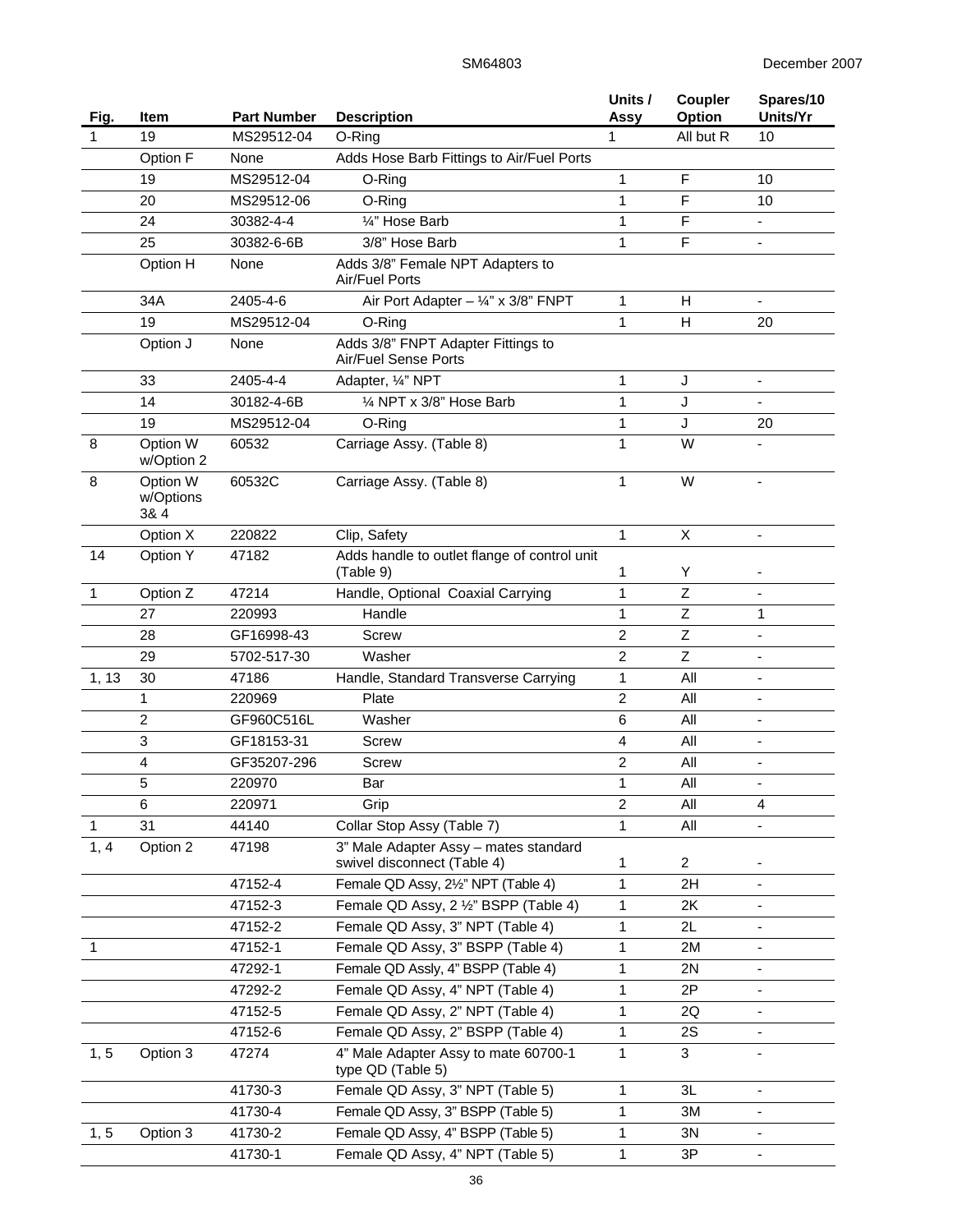| Fig. | Item       | <b>Part Number</b> | <b>Description</b>                                                                                                                                                                                                                                                                                                                                                                            | Units /<br>Assy | Coupler<br><b>Option</b> | Spares/10<br>Units/Yr    |
|------|------------|--------------------|-----------------------------------------------------------------------------------------------------------------------------------------------------------------------------------------------------------------------------------------------------------------------------------------------------------------------------------------------------------------------------------------------|-----------------|--------------------------|--------------------------|
|      |            | 60740              | Female QD Assy, 4"-8 NPSC (Table 5)                                                                                                                                                                                                                                                                                                                                                           | $\mathbf{1}$    | 3R                       |                          |
| 1, 6 | Option 4   | 47275              | Male Adapter Assy to mate 60600/60600-1<br>(except option K) type QD (Table 6)                                                                                                                                                                                                                                                                                                                | 1               | $\overline{4}$           |                          |
|      |            | 44220-1            | Female QD Assy, 3" NPT (Table 6)                                                                                                                                                                                                                                                                                                                                                              | 1               | 4L                       | $\overline{\phantom{a}}$ |
|      |            | 44220-2            | Female QD Assy, 3" BSPP (Table 6)                                                                                                                                                                                                                                                                                                                                                             | 1               | 4M                       |                          |
| 1, 6 | Option 4   | 44220-4            | Female QD Assy, 4" BSPP (Table 6)                                                                                                                                                                                                                                                                                                                                                             | 1               | 4N                       | $\overline{\phantom{a}}$ |
|      |            | 44220-3            | Female QD Assy, 4" NPT (Table 6)                                                                                                                                                                                                                                                                                                                                                              | 1               | 4P                       |                          |
|      | KD64800-1  |                    | Kit - Contains all soft goods (seals) and other necessary parts to overhaul a complete<br>64803 Coupler with option "2" QD. Contains items - 1-19, 1-20, 2-10, 2-11, 2-13, 2-<br>15D, 2-17, 2-18, 2-22, 2-23, 2-24, 2-25, 2-28, 2-33, 3-5, 3-7, 3-8, 3-13, 3-15, 3-16, 3-<br>17, 3-18, 3-25, 3-29, 3-32, 3-36, 3-42, 3-40, 3-43, 3-47A, 3-52, 3-53, 4-11, 4-12, 4-15<br>& 4-22.               |                 |                          |                          |
|      | KD64800-2  |                    | Kit – Contains all soft goods (seals) and other necessary parts to overhaul a 64803<br>Coupler with option "3" QD. Contains items - 1-19, 1-20, 2-10, 2-11, 2-13, 2-15D, 2-<br>17, 2-18, 2-22, 2-23, 2-24, 2-25, 2-28, 2-33, 3-5, 3-7, 3-8, 3-13, 3-15, 3-16, 3-17, 3-18,<br>3-25, 3-29, 3-32, 3-36, 3-40, 3-42, 3-43, 3-47A, 3-52, 3-53, 5-5, & 5-7.                                         |                 |                          |                          |
|      | KD64800-3  |                    | Kit - Contains all soft goods (seals) and other necessary parts to overhaul a 64803<br>Coupler with option "4" QD. Contains items -1-19, 1-20, 2-10, 2-11, 2-13, 2-15D, 2-<br>17, 2-18, 2-22, 2-23, 2-24, 2-25, 2-28, 2-33, 3-5, 3-7, 3-8, 3-13, 3-15, 3-16, 3-17, 3-18,<br>3-25, 3-29, 3-32, 3-36, 3-40, 3-42, 3-43, 3-47A, 3-52, 3-53, 6-5 & 220552.                                        |                 |                          |                          |
|      | KD64800-4  |                    | Kit – Contains all soft goods (seals) and other necessary parts to overhaul the 47407<br>Pressure Control Elbow for the 64803 Coupler that includes option "2". Contains<br>items - 1-19, 1-20, 3-5, 3-7, 3-8, 3-13, 3-15, 3-16, 3-17, 3-18, 3-25, 3-29, 3-32, 3-36,<br>3-42, 3-40, 3-47A, 3-52, 3-53, 4-11, 4-12, 4-15 & 4-22.                                                               |                 |                          |                          |
|      | KD64800-5  |                    | Kit - Contains all soft goods (seals) and other necessary parts to overhaul the 47407<br>Pressure Control Elbow for the 64803 Coupler that includes option "3". Contains<br>items - 1-19, 1-20, 3-5, 3-7, 3-8, 3-13, 3-15, 3-16, 3-17, 3-18, 3-25, 3-29, 3-32, 3-36,<br>3-40, 3-42, 3-47A, 3-52, 3-53, 5-5, & 5-7.                                                                            |                 |                          |                          |
|      | KD64800-6  |                    | Kit - Contains all soft goods (seals) and other necessary parts to overhaul the 47407<br>Pressure Control Elbow for the 64803 Coupler that includes option "4". Contains<br>items - 1-19, 1-20, 3-5, 3-7, 3-8, 3-13, 3-15, 3-16, 3-17, 3-18, 3-25, 3-29, 3-32, 3-36,<br>3-40, 3-42, 3-47A, 3-52, 3-53, 6-5 & 220552.                                                                          |                 |                          |                          |
|      | KD64800-7  |                    | Kit - Contains all soft goods (seals) and other necessary parts to overhaul the 61525<br>Lower Half Coupler Assembly for the 64803 Coupler. Contains items - 1-19, 1-20, 2-<br>10, 2-13, 2-17, 2-18, 2-22, 2-23 2-24, 2-25, 2-28 & 2-33.                                                                                                                                                      |                 |                          |                          |
|      | KD64800-12 |                    | Kit- Contains the assembly part necessary to upgrade old style Inner Piston Seal to<br>assembly part number 47406. It comes as one assembled unit containing these items<br>$-3-9$ , $3-10$ , $3-11$ , $3-14$ , $3-15$ , $3-16$ , $3-19$ , $3-19A$ , $3-20$ , $3-21$ , $3-22$ , $3-23$ , $3-24$ , $3-25$ , $8$<br>$3-26.$                                                                     |                 |                          |                          |
|      | KD64800-13 |                    | Kit – Contains the parts necessary to upgrade the coupler seal cartridge assembly<br>(recommended). Does not contain the inner piston seal(s) 3-30. Contains items-<br>3-28 & 3-31.                                                                                                                                                                                                           |                 |                          |                          |
|      | KD64800-14 |                    | Kit - Contains the part necessary to upgrade the coupler relief valve assembly<br>(recommended). Contains item(s) - 3-48 assembly part number 47698.                                                                                                                                                                                                                                          |                 |                          |                          |
|      | KD64800-15 |                    | Kit - Contains parts necessary to upgrade the Latching Lugs of the Lower Half of the<br>64803 Coupler to be compliant with the breakaway force requirements of API/IP<br>Specification 1584, 3 <sup>rd</sup> Edition. Contains item (2-33).                                                                                                                                                   |                 |                          |                          |
|      | KD64800-16 |                    | Kit - Contains parts necessary to upgrade the Latching Lugs of the 61525 Lower Half<br>of the 64803 Coupler to be compliant with the breakaway force requirements of<br>API/IP Specification 1584, 3 <sup>rd</sup> Edition and strengthened Actuating Collar. (Note:<br>Bumper will be assembled to the Collar prior to shipment.) Contains items - 47695<br>(2-27 replacement), 2-28 & 2-33. |                 |                          |                          |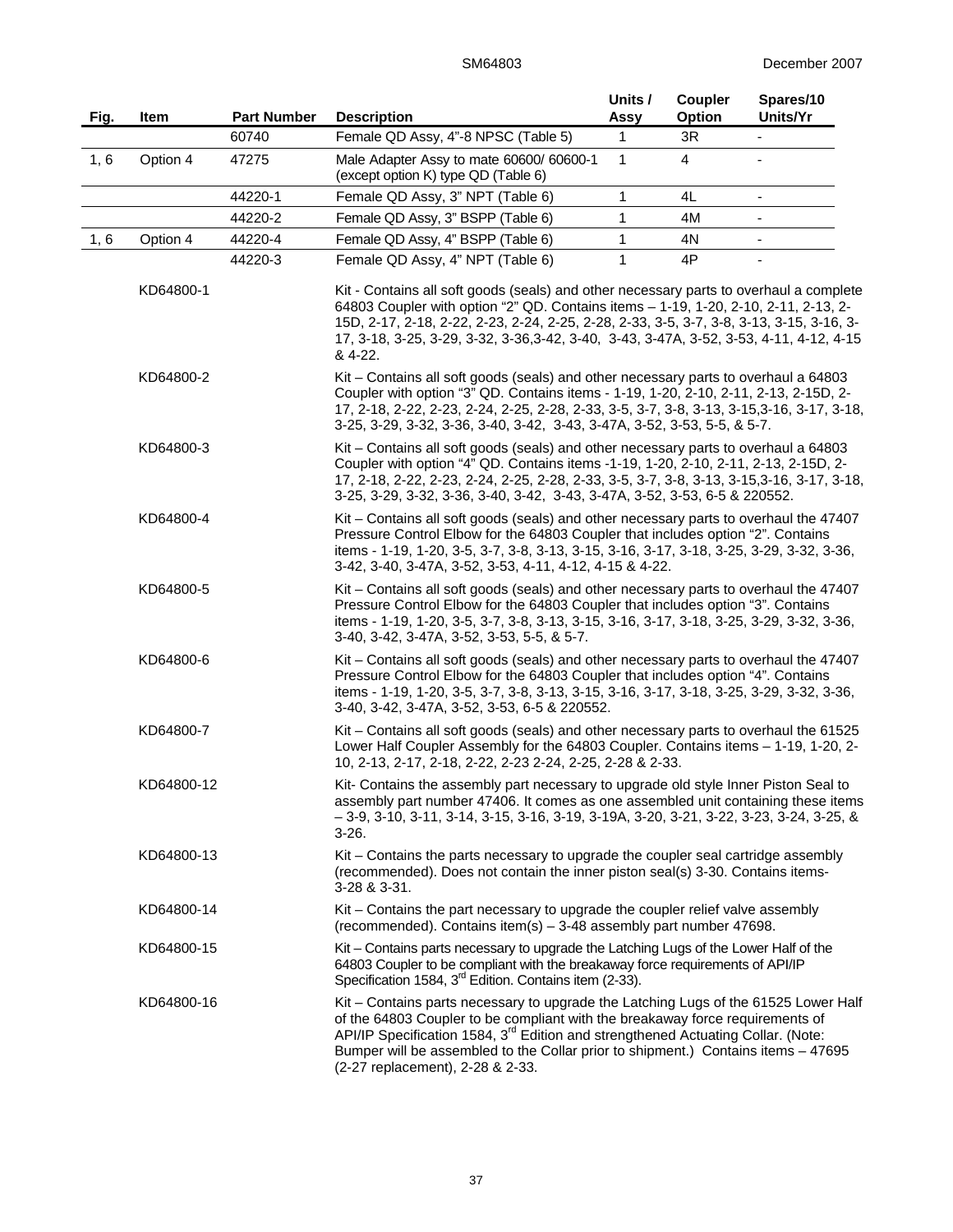# **TABLE 2.0 Lower Coupler Half**

| Fig.           | Item             | <b>Part Number</b>       | <b>Description</b>             | Units/<br>Assy | Coupler<br>Option | Spares/10<br>Units/Yr    |
|----------------|------------------|--------------------------|--------------------------------|----------------|-------------------|--------------------------|
| $\overline{2}$ | 1                | 207494                   | Handle                         | 1              | All but B         | $\overline{c}$           |
|                | $5 - 36$         | 47245                    | Coupler, Lower Half w/o handle | 1              | All               |                          |
|                | $2 - 4$          | Left intentionally blank |                                |                |                   |                          |
|                | 5                | 43945                    | Body                           | 1              | All               | ä,                       |
|                | $\,6$            | GF4-4A                   | <b>Bolt</b>                    | 1              | All               |                          |
|                | $\overline{7}$   | GF35338-44               | Lockwasher                     | $\mathbf{1}$   | All               |                          |
|                | 8                | 28781                    | Washer                         | 1              | All               | $\overline{\phantom{a}}$ |
|                | $\boldsymbol{9}$ | 201286                   | Key                            | 1              | All               | $\blacksquare$           |
|                | 10               | MS29513-249              | O-Ring                         | 1              | All               | 10                       |
|                | 11               | 202010                   | <b>Cotter Pin</b>              | 1              | All               | 10                       |
|                | 12               | NAS1169C10               | Washer                         | 1              | All               |                          |
|                | 13               | 28765                    | Bearing                        | 1              | All               | 5                        |
|                | 14               | 210004                   | Pin                            | 1              | All               | 1                        |
|                | 15               | 47064-1                  | Poppet Assembly                | 1              | All               | 1                        |
|                | 15B              | LP57G82P8                | Screw                          | 4              | All               | 1                        |
|                | 15C              | 220276                   | Poppet                         | 1              | All               | 1                        |
|                | 15D              | MS29513-037              | O-Ring                         | 1              | All               | 10                       |
|                | 15E              | 220275                   | Shaft                          | 1              | All               | 1                        |
|                | 16               | 209601                   | Link                           | 1              | All               | 1                        |
|                | 17               | 28755                    | Seal, Nose                     | 1              | All               | 10                       |
|                | 18               | 209837-347               | <b>Quad Ring</b>               | 1              | All               | 10                       |
|                | 19               | 210587                   | Wave Washer                    | 1              | All               | ۰                        |
|                | 20               | 209996                   | <b>Crank Shaft</b>             | 1              | All               | $\overline{\phantom{a}}$ |
|                | 21               | 200103                   | Washer                         | 1              | All               | $\overline{2}$           |
|                | 22               | 203563                   | <b>Bearing</b>                 | 1              | All               | 10                       |
|                | 23               | 29221                    | Bearing                        | 1              | All               | 10                       |
|                | 24               | 29216                    | <b>Bearing</b>                 | $\overline{2}$ | All               | 20                       |
|                | 25               | MS29513-212              | O-Ring                         | 1              | All               | 10                       |
|                | 26               | 200689                   | Detent Pin                     | 1              | All               |                          |
|                | 27               | 47695                    | <b>Collar Assy</b>             | 1              | All               | 1                        |
|                | 28               | 28928                    | <b>Bumper</b>                  | 1              | All               | 5                        |
|                | 29               | RR-800-S                 | <b>Retaining Ring</b>          | $\mathbf 1$    | $\mathsf{All}$    |                          |
|                | 30               | GF19060-4815             | Ball                           | 1              | All               |                          |
|                | 31               | 28763                    | Spring                         | $\mathbf{1}$   | All               | $\frac{1}{2}$            |
|                | 32               | 28760                    | Lug Ring                       | $\overline{4}$ | All               | $\overline{4}$           |
|                | 33               | 221860                   | Lug                            | 16             | All               | 16                       |
|                | 34               | GF3-3A                   | <b>Bolt</b>                    | $\mathbf{1}$   | All               | ۳                        |
|                | 35               | GF960C10L                | Washer                         | $\mathbf{1}$   | All               |                          |
|                | $36\,$           | GF35333-39               | Lockwasher                     | $\mathbf{1}$   | All               | ۰                        |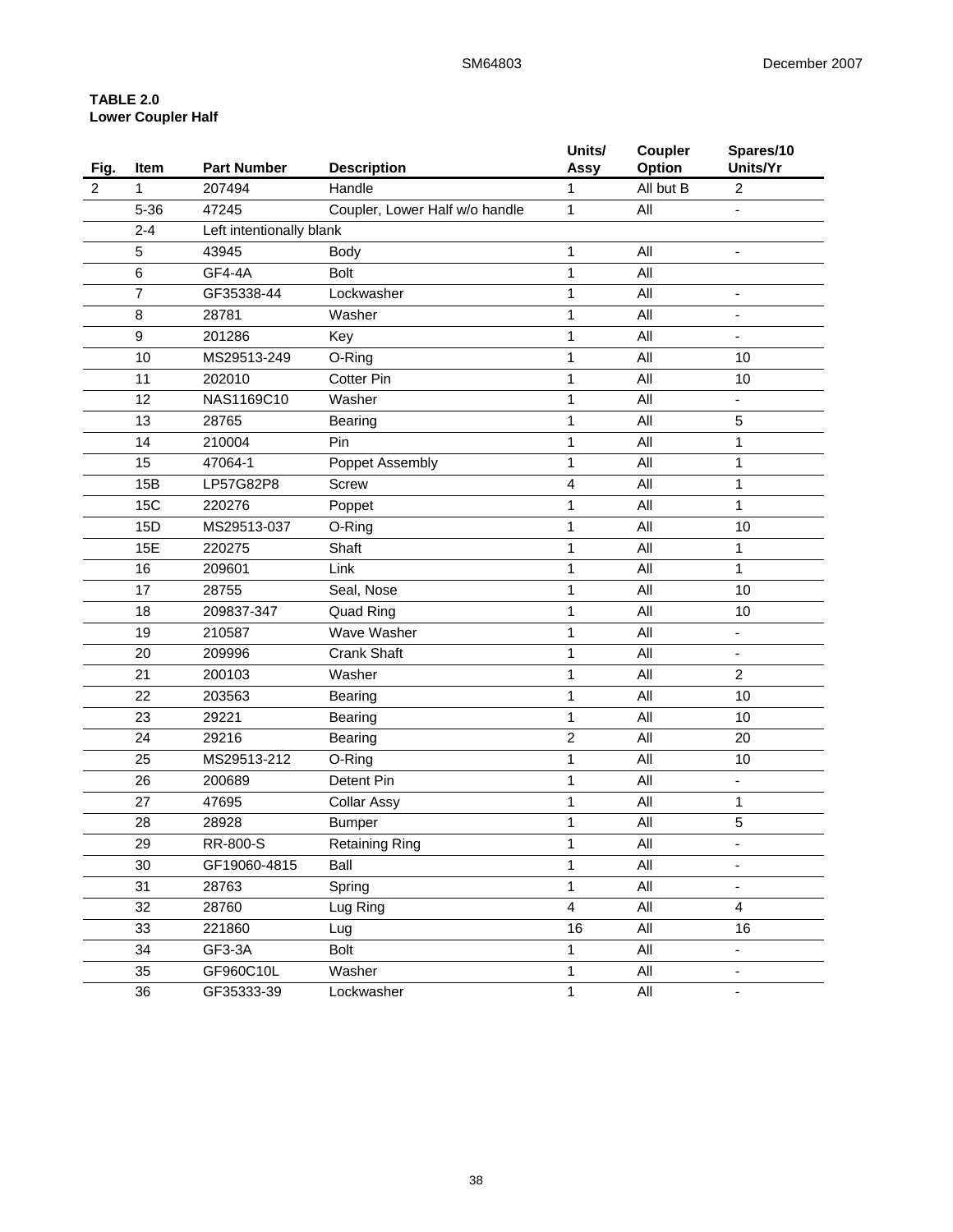# **TABLE 3.0 Pressure Control Elbow Assy**

| Fig.         | <b>Item</b>    | <b>Part Number</b> | <b>Description</b>                                             | Units/<br>Assy | Coupler<br>Option | Spares/10<br>Units/Yr    |
|--------------|----------------|--------------------|----------------------------------------------------------------|----------------|-------------------|--------------------------|
| $\mathbf{1}$ | 1              | 47407              | Pressure Control Elbow Assy                                    | 1              | All               | 1                        |
| 3            | 1              | 221321             | Stud                                                           | 6              | All               |                          |
|              | $\overline{c}$ | GF35338-45         | Washer                                                         | 6              | All               |                          |
|              | 3              | GF9882-11          | <b>Nut</b>                                                     | 6              | All               |                          |
|              | $\overline{4}$ | 220961             | Housing, Seal (older units*)                                   | 1              | Note 7            | $\overline{\phantom{a}}$ |
|              | 5              | MS29513-042        | O-Ring (older units*)                                          | 1              | Note 7            | 10                       |
|              | 6              | GF16997-18         | Screws (older units*)                                          | 6              | Note 7            | ÷.                       |
|              | $\overline{7}$ | 220665             | Seal, Outer Piston                                             | 1              | All               | 10                       |
|              | 8              | MS29513-151        | O-Ring                                                         | 1              | All               | 10                       |
|              |                | 47406              | Piston Assembly                                                | 1              | Note 6            |                          |
|              | 9              | 50FK-624           | <b>Nut</b>                                                     | $\overline{2}$ | Note 6            |                          |
|              | 10             | GF960C616L         | Washer                                                         | $\overline{2}$ | Note 6            |                          |
|              | 11             | 220666             | Piston, Outer                                                  | 1              | Note 6            | 3                        |
|              | 12             | 220685-1250        | Screw                                                          | 4              | Note 6            | $\overline{\phantom{a}}$ |
|              | 13             | MS29513-008        | O-Ring                                                         | 4              | Note 6            | 40                       |
|              | 14             | 221641             | Retainer, Piston Seal                                          | 1              | Note 6            | $\blacksquare$           |
|              | $14*$          | 220963             | Retainer, Piston Seal - (older units*)                         | 1              | Note 6            | $\blacksquare$           |
|              | 15             | 203565             | O-Ring                                                         | 1              | Note 6            | 10                       |
|              | 16             | 221595             | Seal                                                           | 1              | Note 6            | 10                       |
|              | $16*$          | 200770             | Seal (older units*)                                            | 1              | Note 6            | 10                       |
|              | 17             | MS29513-038        | O-Ring                                                         | 1              | All               | 10                       |
|              | 18             | 201201-231         | O-Ring                                                         | 1              | All               | 10                       |
|              | 19             | 221594             | Guide, Spring                                                  | 1              | Note 6            |                          |
|              | $19*$          | 200879             | Guide, Spring (older units*)                                   | 1              | Note 6            |                          |
|              | 19A            | NAS1351C04-4       | <b>Screw</b>                                                   | 6              | Note 6            | $\overline{\phantom{a}}$ |
|              | 20             | 5610-381-50        | Washer, Teflon                                                 | 1              | All               | $\overline{\phantom{a}}$ |
|              | 21             | 220005             | Spring                                                         | 1              | Note 6            | $\blacksquare$           |
|              | 22             | 202290             | Shaft                                                          | 1              | Note 6            |                          |
|              | 23             | 5720-158-25        | Washer, Bronze                                                 | $\overline{c}$ | All               |                          |
|              | 24             | 202291             | Washer                                                         | 1              | Note 6            |                          |
|              | 25             | MS29513-012        | O-Ring                                                         | 1              | Note 6            | 10                       |
|              | 26             | 200759             | Piston, Inner                                                  | 1              | Note 6            | 3                        |
|              | 27             | GF16997-32L        | Screw                                                          | 4              | All               |                          |
|              |                |                    | Items 28A, 30A & 31A have been superseded by items 28, 30 & 31 |                |                   |                          |
|              | 28             | 222161             | Retainer, Seal                                                 | 1              | All               | $\overline{\phantom{a}}$ |
|              | 29             | MS29513-134        | O-Ring                                                         | $\overline{c}$ | All               | 20                       |
|              | 30             | 222165             | Seal, Inner Piston                                             | $\overline{c}$ | All               | 20                       |
|              | 31             | 222160             | Seal Housing                                                   | 1              | All               |                          |
|              | 28A            | 221307             | Seal, Housing                                                  | $\mathbf{1}$   | All               |                          |
|              | 29             | MS29513-134        | O-Ring                                                         | $\overline{c}$ | All               | 20                       |
|              | 30A            | 200758             | Seal, Inner Piston                                             | $\overline{c}$ | All               | 20                       |
|              | 31A            | MS29513-129        | O-Ring                                                         | $\overline{2}$ | All               | 20                       |
|              | 32             | 47196              | <b>Housing Assembly</b>                                        | 1              | All               |                          |
|              | 33             | N5000-43-H         | Ring                                                           | 1              | All               | $\overline{\phantom{0}}$ |
|              | 34             | 7-1F60             | Filter                                                         | 1              | All               |                          |
|              | 35             | GF51840-23         | Plug                                                           | 1              | All               | $\overline{\phantom{a}}$ |
|              | 36             | MS29512-04         | O-Ring                                                         | 1              | All               | 10                       |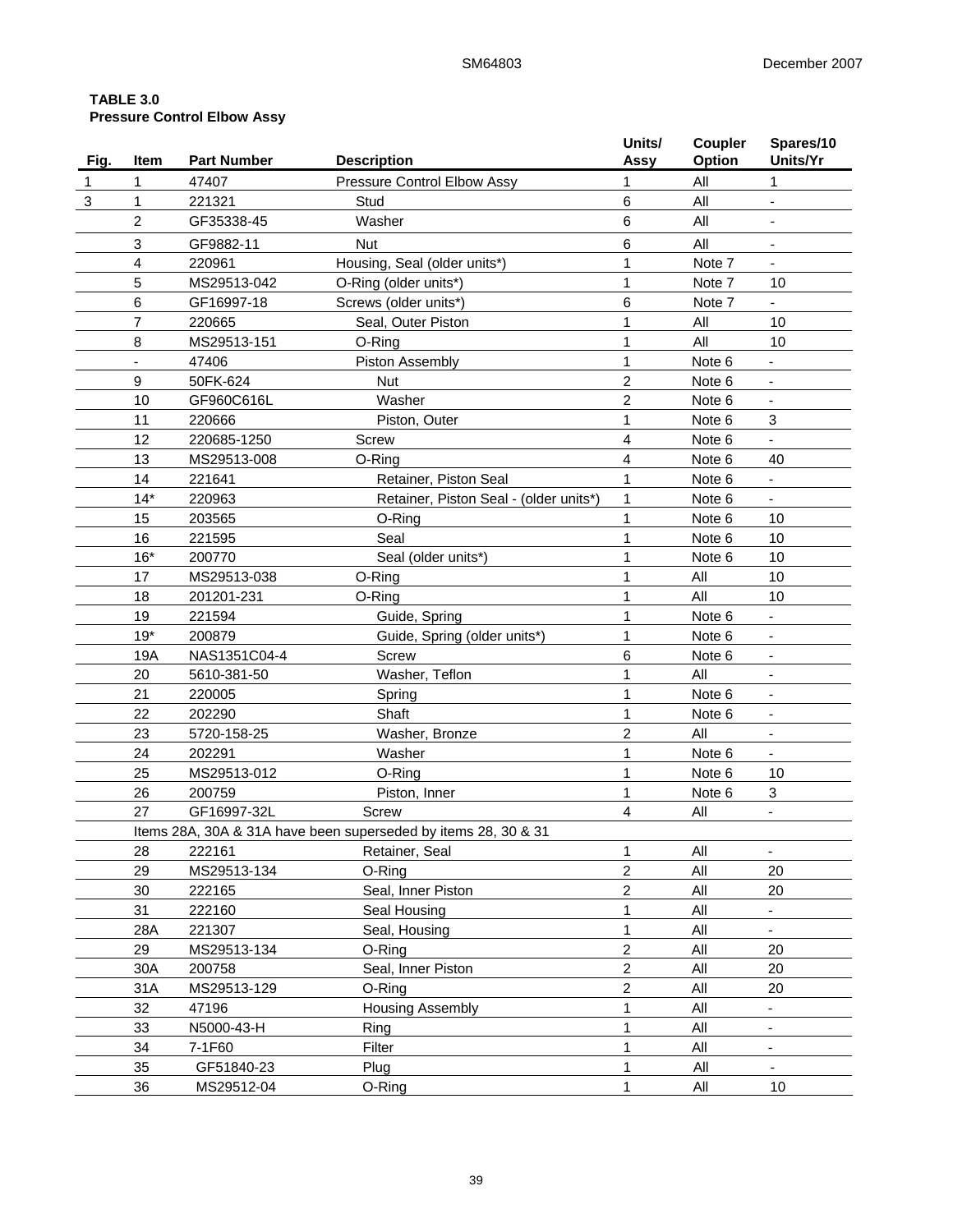| Fig. | Item  | <b>Part Number</b>       | <b>Description</b>                                          | Units/<br>Assy | Coupler<br>Option | Spares/10<br>Units/Yr    |
|------|-------|--------------------------|-------------------------------------------------------------|----------------|-------------------|--------------------------|
| 3    | 37-38 | Left intentionally blank |                                                             |                | Note 9            |                          |
|      | 39    | GF35206-276              | Screw                                                       |                | All               |                          |
|      | 40    | MS29513-010              | O-Ring                                                      |                | All               | 10                       |
|      | 41    | 220848                   | Housing, Check Valve                                        |                | All               |                          |
|      | 42    | MS29513-115              | O-Ring                                                      |                | All               | 10                       |
|      | 43    | MS29513-009              | O-Ring                                                      |                | All               | 10                       |
|      | 44    | 200788                   | <b>Check Valve</b>                                          |                | All               |                          |
|      | 45    | MS29512-08               | Gasket                                                      |                | All               | 10                       |
|      | 46    | 200791                   | Spring                                                      |                | All               | -                        |
|      | 47    | 220962                   | Tube, Connector                                             |                | All               |                          |
|      | 47A   | MS29513-006              | O-Ring                                                      | 2              | All               | 20                       |
|      | 48    | 47698                    | Pressure Relief Valve Assy                                  |                | All               | $\mathbf{1}$             |
|      | 49    | GF21083C04               | <b>Nut</b>                                                  |                | All               | $\blacksquare$           |
|      | 50    | <b>NAS620C4</b>          | Washer                                                      |                | All               | $\overline{\phantom{a}}$ |
|      | 51    | 29555                    | Retainer, Seal                                              |                | All               | $\blacksquare$           |
|      | 52    | M83248/2-008             | O-Ring                                                      |                | All               | 10                       |
|      | 53    | MS29513-011              | O-Ring                                                      |                | All               | 10                       |
|      | 54    | 222130                   | Body                                                        |                | All               |                          |
|      | 55    | 71429S                   | Spring                                                      |                | All               |                          |
|      | 56    | 222131                   | Shaft                                                       |                | All               | $\blacksquare$           |
|      |       |                          | Items 57-65 have been superseded by item 48 p/n 47698 above |                |                   |                          |
|      | 57    | 29436                    | Spring                                                      |                | All               |                          |
|      | 58    | 200752                   | Screw, Pressure Relief Adj.                                 |                | All               |                          |
|      | 59    | 200761                   | <b>Nut</b>                                                  |                | All               |                          |
|      | 60    | 44229                    | Shaft Assy, Pressure Relief                                 |                | All               |                          |
|      | 61    | 221605                   | Shaft                                                       |                | All               |                          |
|      | 62    | 221934                   | Retainer                                                    |                | All               |                          |
|      | 63    | 207519                   | Spring                                                      |                | All               |                          |
|      | 64    | 221606                   | Slide                                                       |                | All               |                          |
|      | 65    | MS16562-194              | Pin                                                         |                | All               |                          |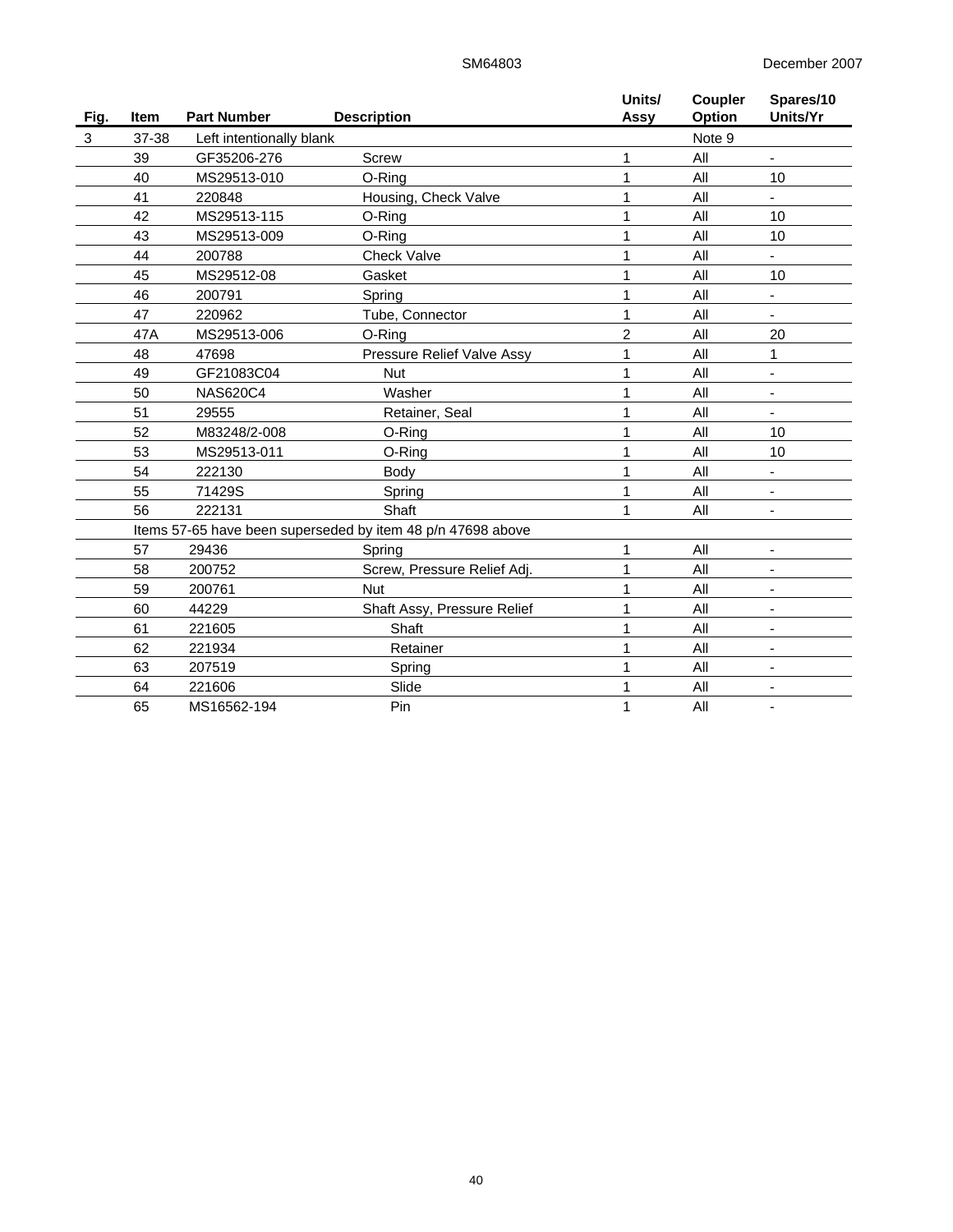# **TABLE 4.0 Option "2" Quick Disconnect Assy.**

| Fig | Item | <b>Part Number</b> | <b>Description</b>               | Units/<br>Assy          | Coupler<br>Option | Spares/10<br>Units/Yr        |
|-----|------|--------------------|----------------------------------|-------------------------|-------------------|------------------------------|
| 4   | 1    | 47152-4            | Female Half, QD, 2 1/2" NPT      | 1                       | 2H                |                              |
|     |      | 220876-4           | Body, Coupling, 2 1/2" NPT       | 1                       | 2H                | $\overline{\phantom{a}}$     |
|     | 1    | 47152-3            | Female Half, QD, 2 1/2" BSPP     | 1                       | 2K                |                              |
|     |      | 220876-3           | Body, Coupling, 2 1/2" BSPP      | 1                       | 2K                |                              |
|     | 1    | 47152-2            | Female Half, QD, 3" NPT          | $\mathbf{1}$            | 2L                |                              |
|     |      | 220876-2           | Body, Coupling, 3" NPT           | 1                       | 2L                |                              |
|     | 1    | 47152-1            | Female Half, QD, 3" BSPP         | $\mathbf{1}$            | 2M                |                              |
|     |      | 220876-1           | Body, Coupling, 3" BSPP          | $\mathbf{1}$            | 2M                |                              |
|     | 16   | 47291              | Body, Coupling                   | $\mathbf{1}$            | 2N, 2P            | $\overline{\phantom{0}}$     |
|     | 1    | 47292-1            | Female Half, QD 4" BSPP          | 1                       | 2N                | $\overline{\phantom{0}}$     |
|     | 14   | 221163-1           | Female Half, Fitting 4" BSPP     | 1                       | 2N                | $\qquad \qquad \blacksquare$ |
|     | 1    | 47292-2            | Female Half, QD 4" NPT           | 1                       | 2P                | $\overline{\phantom{a}}$     |
|     | 14   | 221163-2           | Female Half, Fitting 4" NPT      | 1                       | 2P                |                              |
|     | 1    | 47152-5            | Female Half, QD, 2" NPT (Note 5) | $\mathbf{1}$            | 2Q                |                              |
|     |      | 220876-5           | Body, Coupling, 2" NPT           | $\mathbf{1}$            | 2Q                |                              |
|     | 1    | 47152-6            | Female Half, QD, 2" BSPP         | 1                       | 2S                |                              |
|     |      | 220876-6           | Body, Coupling, 2" BSPP          | 1                       | 2S                |                              |
|     | 2    | 200924             | Ring, Retaining                  | 1                       | All "2" but 2N,P  |                              |
|     | 3    | 220874             | Retainer, Spring                 | 1                       | All "2" but 2N,P  |                              |
|     | 4    |                    |                                  | 1                       | All "2"           |                              |
|     |      | 220873             | Spring                           |                         |                   |                              |
|     | 5    | GF19060-4818       | Ball                             | 16                      | All "2"           | $\overline{\phantom{a}}$     |
|     | 6    | No Part Number     | Sleeve Assy                      | 1                       | All "2"           |                              |
|     | 7    | 210151-3           | Pin                              | $\overline{c}$          | All "2"           |                              |
|     | 8    | 209885             | Lever                            | $\overline{c}$          | All "2"           |                              |
|     | 9    | 209946             | Spring                           | $\overline{c}$          | All "2"           |                              |
|     | 10   | 220871             | Sleeve                           | 1                       | All "2"           | $\blacksquare$               |
|     | 11   | 220872             | Wear Ring                        | $\overline{\mathbf{c}}$ | All "2"           | 20                           |
|     | 12   | MS29513-341        | O-Ring                           | 1                       | All "2"           | 10                           |
|     | 1    | 47292-1            | Female Half, QD, 4" BSPP         | $\mathbf{1}$            | 2N                | $\overline{\phantom{a}}$     |
|     | 13   | NAS1352N3-8        | Screw                            | 12                      | 2N, P             | $\qquad \qquad \blacksquare$ |
|     | 15   | MS29513-045        | O-Ring                           | 1                       | 2N, P             | 10                           |
|     | 6    | No Part Number     | Sleeve Assy                      | 1                       | All "2"           | $\overline{\phantom{a}}$     |
|     | 7    | 210151-3           | Pin                              | $\overline{c}$          | All "2"           |                              |
|     | 8    | 209885             | Lever                            | $\overline{c}$          | All "2"           |                              |
|     | 9    | 209946             | Spring                           | $\overline{2}$          | All "2"           |                              |
|     | 10   | 220871             | Sleeve                           | $\mathbf{1}$            | All "2"           |                              |
|     | 11   | 220872             | Wear Ring                        | $\overline{c}$          | All "2"           | 20                           |
|     | 12   | MS29513-341        | O-Ring                           | 1                       | All "2"           | 10                           |
|     | 1    | 47292-2            | Female Half, QD, 4" NPT          | $\mathbf{1}$            | 2P                | $\overline{\phantom{0}}$     |
|     | 13   | NAS1351N3-8        | Screw                            | 12                      | 2N, P             |                              |
|     | 14   | 221163-1           | Fitting                          | 1                       | 2P                | $\overline{\phantom{a}}$     |
|     | 15   | MS29513-045        | O-Ring                           | $\mathbf{1}$            | 2N, P             | 10                           |
|     | 16   | 47291              | Body, Coupling                   | $\mathbf{1}$            | 2N, P             |                              |
|     | 4    | 220873             | Spring                           | $\mathbf{1}$            | All "2"           |                              |
|     | 5    | GF19060-4818       | Ball                             | 16                      | All "2"           |                              |
|     | 6    | No Part Number     | Sleeve Assy                      | $\mathbf{1}$            | All "2"           |                              |
|     | 7    | 210151-3           | Pin                              | $\overline{c}$          | All "2"           |                              |
|     | 8    | 209885             | Lever                            | $\boldsymbol{2}$        | All "2"           |                              |
|     | 9    | 209946             | Spring                           | $\overline{c}$          | All "2"           | -                            |
|     | 10   | 220871             | Sleeve                           | 1                       | All "2"           |                              |
|     | 11   | 220872             | Wear Ring                        | $\overline{c}$          | All "2"           | 20                           |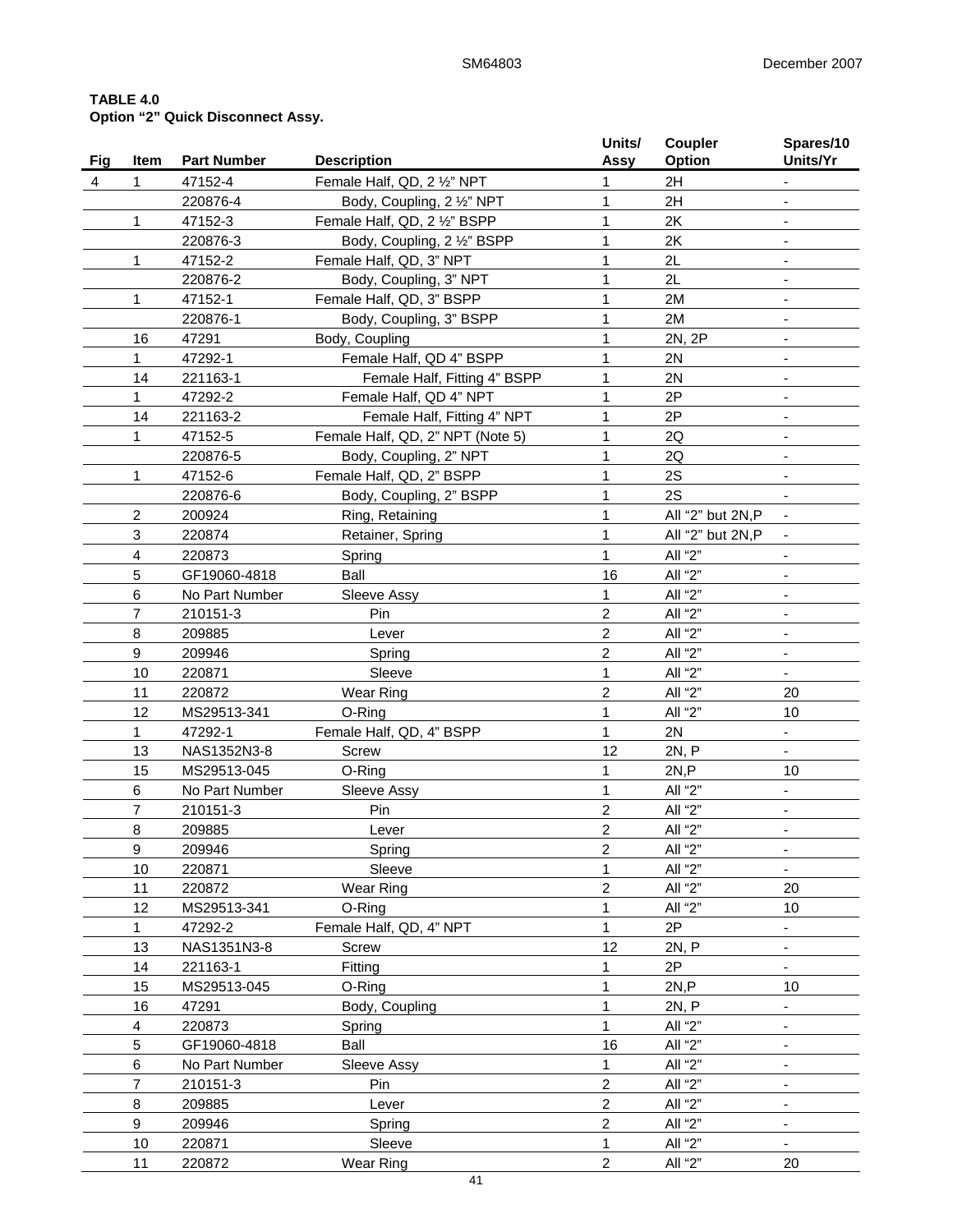|     |      |                    |                             | Units/ | <b>Coupler</b> | Spares/10 |
|-----|------|--------------------|-----------------------------|--------|----------------|-----------|
| Fig | Item | <b>Part Number</b> | <b>Description</b>          | Assy   | <b>Option</b>  | Units/Yr  |
|     | 12   | MS29513-341        | O-Ring                      |        | All "2"        | 10        |
|     | 17   | 47198              | Adapter Assembly, Male Half |        | All "2"        |           |
|     | 18   | 220890             | Adapter, Male Half          |        | All "2"        |           |
|     | 19   | 200923             | Wire Race                   | 2      | All "2"        |           |
|     | 20   | GF24673-12         | Screw                       | 8      | All "2"        |           |
|     | 21   | 5710-63-30         | Washer                      | 8      | All "2"        |           |
|     | 22   | MS29513-041        | O-Ring                      |        | All "2"        | 10        |
|     | 23   | No Part Number     | <b>Bushing</b>              |        | (Note 5)       |           |

# **TABLE 5.0 Option "3" Quick Disconnect Assy**

|      |             | <b>Option</b> of walch Disconnect Assy |                           |                |                                 |                       |
|------|-------------|----------------------------------------|---------------------------|----------------|---------------------------------|-----------------------|
| Fig. | <b>Item</b> | <b>Part Number</b>                     | <b>Description</b>        | Units/<br>Assy | <b>Coupler</b><br><b>Option</b> | Spares/10<br>Units/Yr |
|      | <b>NA</b>   | 41730-1 to $-4$                        | Female Half (Note 4)      |                | (Note 4)                        |                       |
|      | Option 3    | 47274                                  | Adapter Assembly, Male QD |                |                                 |                       |
| 5    |             | 221141                                 | Adapter                   |                |                                 |                       |
|      |             | 28382                                  | Wire Race                 |                |                                 |                       |
|      | 3           | GF9882-10                              | <b>Nut</b>                | 8              |                                 |                       |
|      | 4           | GF35338-44                             | Washer                    | 8              |                                 |                       |
|      | 5           | MS29513-041                            | O-Ring                    |                |                                 | 10                    |
|      | 6           | GF565AC428H20                          | <b>Set Screw</b>          | 8              |                                 |                       |
|      |             | 201201-348                             | O-Ring                    |                |                                 | 10                    |

# **TABLE 5A Female Half QD to mate Option "3" Quick Disconnect Assy**

|      |                | <b>Female Hall QD to mate Option 3 QUICK DISCOMMECT ASSY</b> |                       |                |                          |                       |
|------|----------------|--------------------------------------------------------------|-----------------------|----------------|--------------------------|-----------------------|
| Fig. | Item           | <b>Part Number</b>                                           | <b>Description</b>    | Units/<br>Assy | Coupler<br><b>Option</b> | Spares/10<br>Units/Yr |
|      | Option L       | 41730-3                                                      | Female Half - 3" NPT  |                |                          |                       |
|      | Option M       | 41730-4                                                      | Female Half - 3" BSPP |                | М                        |                       |
|      | Option N       | 41730-2                                                      | Female Half - 4" BSPP |                | N                        |                       |
|      | Option P       | 41730-1                                                      | Female Half - 4" NPT  |                | P                        |                       |
|      | Option R       | 60740                                                        | Female Half - 4" NPSC |                | R                        |                       |
| 5A   |                | 26961                                                        | Ring, Lock            |                | 3                        |                       |
|      | $\overline{2}$ | GF35276-261                                                  | Screw                 | $\overline{2}$ | 3                        |                       |
|      | 3              | Left intentionally blank                                     |                       |                |                          |                       |
|      | 4              | 28383                                                        | Retainer              |                | 3                        |                       |
|      | 5              | 27374                                                        | Housing - 3" NPT      |                | 3L                       |                       |
|      |                | 27377                                                        | Housing - 3" BSPP     |                | 3M                       |                       |
|      |                | 29174                                                        | Housing - 4" BSPP     |                | 3N                       |                       |
|      |                | 29173                                                        | Housing - 4" NPT      |                | 3P                       |                       |
|      |                | 60740                                                        | Housing - 4" NPSC     |                | 3R                       |                       |
|      | 6              | 28779                                                        | Sleeve                |                | 3                        |                       |
|      |                | 26962                                                        | Ring, Retainer        |                | 3                        | 10                    |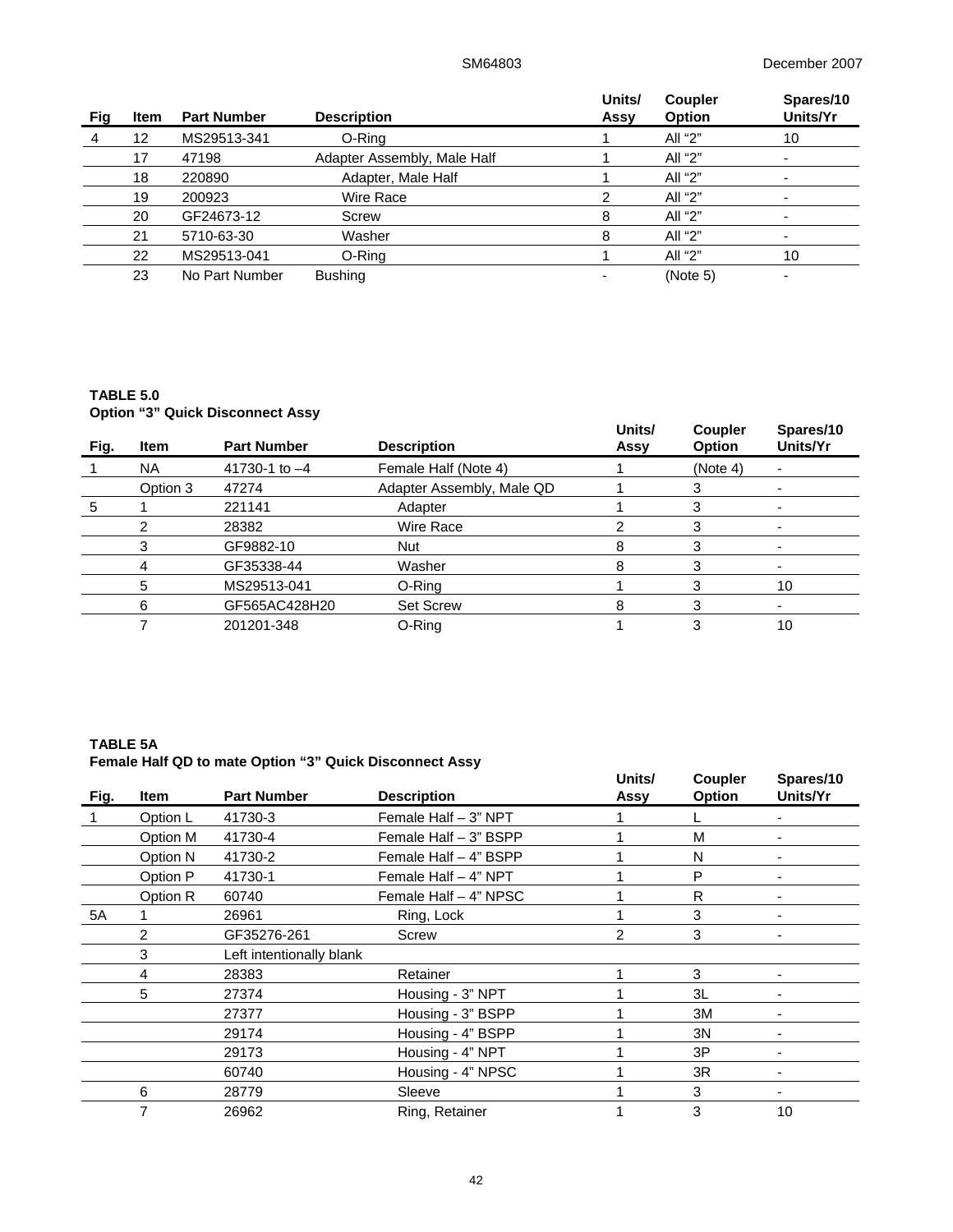# **TABLE 6.0 Option "4" Quick Disconnect Assy**

| Fig. | <b>Item</b> | <b>Part Number</b> | <b>Description</b>        | Units/<br>Assy | <b>Coupler</b><br><b>Option</b> | Spares/10<br>Units/Yr |
|------|-------------|--------------------|---------------------------|----------------|---------------------------------|-----------------------|
|      | <b>NA</b>   | 44220-1 to $-4$    | Female Half               |                | (Note 4)                        |                       |
|      | Option 4    | 47275              | Adapter Assembly, Male QD |                |                                 |                       |
| 6    |             | 221143             | Adapter                   |                |                                 |                       |
|      |             | 207483             | Wire Race                 |                |                                 |                       |
|      |             | GF9882-10          | Nut                       | 8              |                                 |                       |
|      |             | 5710-63-30         | Washer                    | 8              |                                 |                       |
|      | 5           | MS29513-041        | O-Ring                    |                |                                 | 10                    |
|      | 6           | GF565AC428H20      | <b>Set Screw</b>          | 8              |                                 |                       |

# **TABLE 6A Female Half QD to mate Option "4" Quick Disconnect Assy**

| Fig. | <b>Item</b> | <b>Part Number</b>       | <b>Description</b>     | Units /<br>Assy | <b>Coupler</b><br><b>Option</b> | Spares/10<br>Units/Yr |
|------|-------------|--------------------------|------------------------|-----------------|---------------------------------|-----------------------|
|      | Option L    | 44220-1                  | Female Half $-3$ " NPT |                 |                                 |                       |
|      | Option M    | 44220-2                  | Female Half - 3" BSPP  |                 | М                               |                       |
|      | Option N    | 44220-4                  | Female Half - 4" BSPP  |                 | N                               |                       |
|      | Option P    | 44220-3                  | Female Half - 4" NPT   |                 | P                               |                       |
| 5A   |             | 26961                    | Ring, Lock             |                 | 4                               | -                     |
|      | 2           | GF35276-261              | Screw                  | 2               | 4                               | $\blacksquare$        |
|      | 3           | Left intentionally blank |                        |                 |                                 |                       |
|      | 4           | 28383                    | Retainer               |                 | 4                               |                       |
|      | 5           | 207253-1                 | Housing $-3$ " NPT     |                 | 4L                              |                       |
|      |             | 207253-2                 | Housing - 3" BSPP      |                 | 4M                              |                       |
|      |             | 207253-4                 | Housing $-4$ " BSPP    |                 | 4N                              |                       |
|      |             | 207253-3                 | Housing $-$ 4" NPT     |                 | 4P                              | $\blacksquare$        |
|      | 6           | 26960                    | Sleeve                 |                 | 4                               | ۰                     |
|      | 7           | 26962                    | Ring, Retainer         |                 | 4                               | -                     |
|      | 8           | GF19060-4818             | Ball                   | 24              | 4                               |                       |
|      | 9           | 220552                   | Seal                   |                 | 4                               | 10                    |

# **TABLE 7.0 Collar Stop Assy**

| Fig. | <b>Item</b> | <b>Part Number</b> | <b>Description</b> | Units/<br>Assy | <b>Coupler</b><br><b>Option</b> | Spares/10<br>Units/Yr |
|------|-------------|--------------------|--------------------|----------------|---------------------------------|-----------------------|
|      | 31          | 44140              | Collar Stop Assy   |                | ΑIΙ                             |                       |
|      |             | 207165             | Stop               |                | Αll                             |                       |
|      |             | 207166             | <b>Bracket</b>     |                | All                             |                       |
|      |             | 207167             | Spring             |                | Αll                             |                       |
|      |             | MS20392-2C63       | Pin                |                | Αll                             |                       |
|      |             | MS24665-151        | Cotter Pin         |                | Αll                             |                       |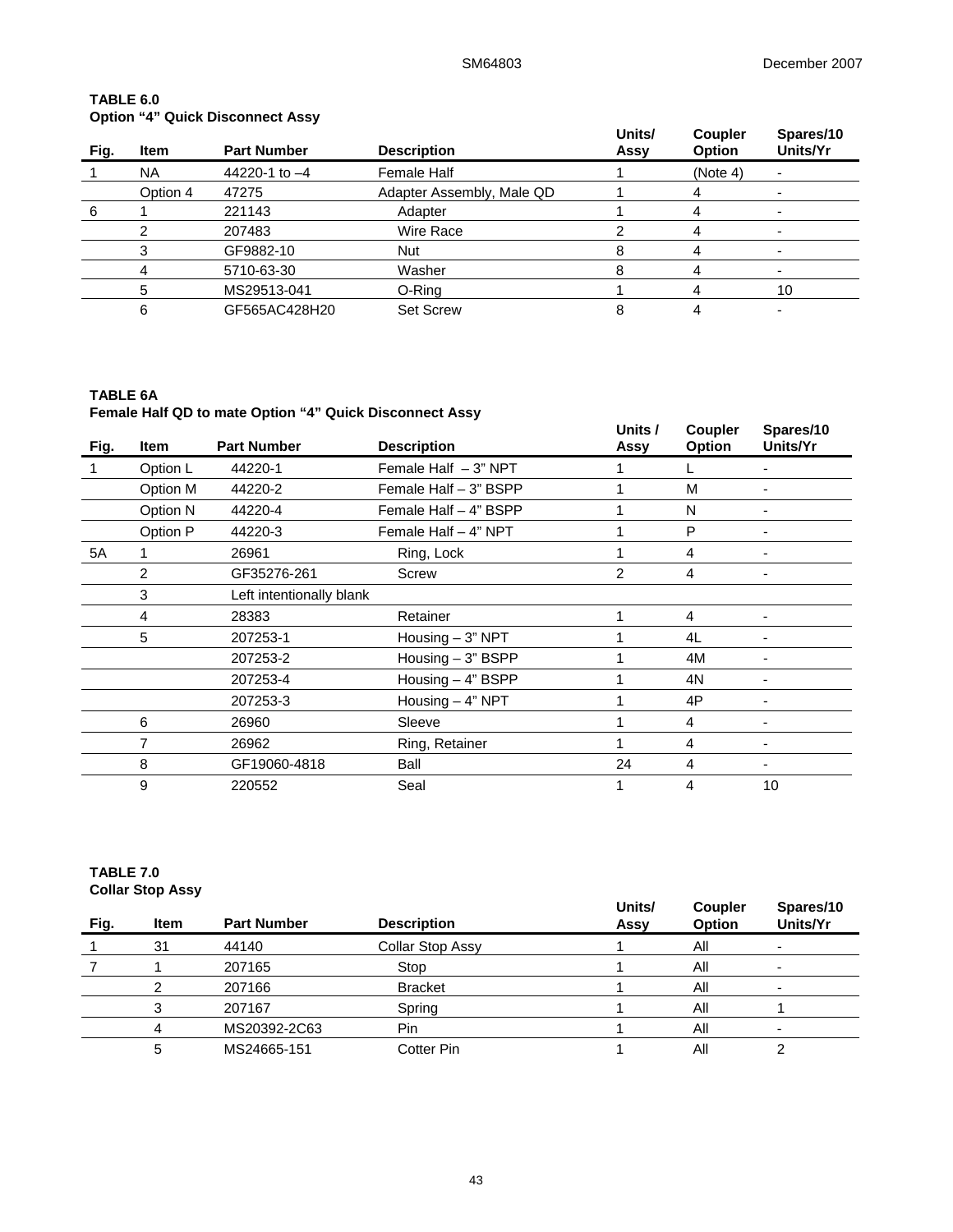# **TABLE 8.0 60532 Carriage Assy, Option W**

|      |                |                    |                          | Units/         |                       | Spares/10                |
|------|----------------|--------------------|--------------------------|----------------|-----------------------|--------------------------|
| Fig. | Item           | <b>Part Number</b> | <b>Description</b>       | Assy           | <b>Coupler Option</b> | Units/Yr                 |
|      | W              | 60532              | Carriage Assy            |                | W - option 2          | ٠                        |
|      |                | 60532C             | Carriage Assy            |                | W w/options 3 & 4     |                          |
| 8    |                | GF51971-4          | Nut                      | $\overline{2}$ | W                     |                          |
|      | $\overline{2}$ | GF35338-47         | Washer                   | $\overline{2}$ | W                     |                          |
|      | 3              | 203577             | Caster                   | 2              | W                     |                          |
|      | 4              | GF35206-296        | Screw                    | $\overline{2}$ | W                     | ۰                        |
|      | 5              | GF35333-41         | Washer                   | 2              | W                     |                          |
|      | 6              | GF960-816L         | Washer                   | 6              | W                     |                          |
|      |                | 29745              | Shaft                    |                | W                     |                          |
|      | 8              | 29663              | Spring, Torsion          |                | W                     |                          |
|      | 9              | 29664              | Flange                   |                | W - option 2          | ٠                        |
|      |                | 47078              | Flange Assy with Spacers |                | W - options 3 & 4     | $\overline{\phantom{0}}$ |
|      | 10             | 201041             | Lever                    |                | W                     |                          |
|      | 11             | 29665              | Spring                   |                | W                     |                          |
|      | 12             | GF960-616L         | Washer                   | 3              | W                     |                          |
|      | 13             | 29662              | Latch                    |                | W                     | 2                        |
|      | 14             | GF9245-44          | Cotter                   |                | W                     |                          |
|      | 15             | GF20392-5C73       | Pin, Clevis              |                | W                     |                          |
|      | 16             | 29667              | Strut                    |                | W                     |                          |

# **TABLE 9.0**

# **47182 Carrying Handle, Option "Y"**

|      |      |                    |                      | Units/ | <b>Coupler</b> | Spares/10 |
|------|------|--------------------|----------------------|--------|----------------|-----------|
| Fig. | Item | <b>Part Number</b> | <b>Description</b>   | Assy   | <b>Option</b>  | Units/Yr  |
|      |      | 47182              | Carrying Handle Assy |        |                |           |
| 14   |      | 220972-1           | Side Plate, Right    |        |                | ۰         |
|      |      | 220972-2           | Side Plate, Left     |        |                | -         |
|      |      | 220970             | Bar, Handle          |        |                | -         |
|      | 4    | 220971             | Grip                 |        |                |           |
|      | 5    | GF960C516L         | Washer               |        |                |           |
|      | 6    | GF35207-296        | Screw                |        |                | -         |

# **Table 10.0**

# **Torque Specifications 64803**

| Fig. | <b>Item</b> | <b>Part Number</b> | <b>Description</b> | Torque in.-lb.                             |
|------|-------------|--------------------|--------------------|--------------------------------------------|
|      | 6           | $GF4-4A$           | Bolt               | $90 \pm 10$ in.-lb. (104 $\pm$ 12 kg-cm)   |
|      | 15B         | LP57G82P8          | Screw(s)           | $10 \pm 1$ in.-lb. (11.5 $\pm$ 1 kg-cm)    |
| 3    |             | 221321             | Stud(s)            | $90 \pm 10$ in.- lbs. (104 $\pm$ 12 kg-cm) |
|      | 3           | GF9882-11          | Nut(s)             | $90 \pm 10$ in.-lb. (104 $\pm$ 12 kg-cm)   |
|      | 9           | 50FK-624           | Nut(s)             | $195 \pm 10$ in.-lb. (225 $\pm$ 12 kg-cm)  |
|      | 12          | 220685-1250        | Screw(s)           | $19 \pm 2$ in.- lb. (21.9 $\pm$ 2 kg-cm)   |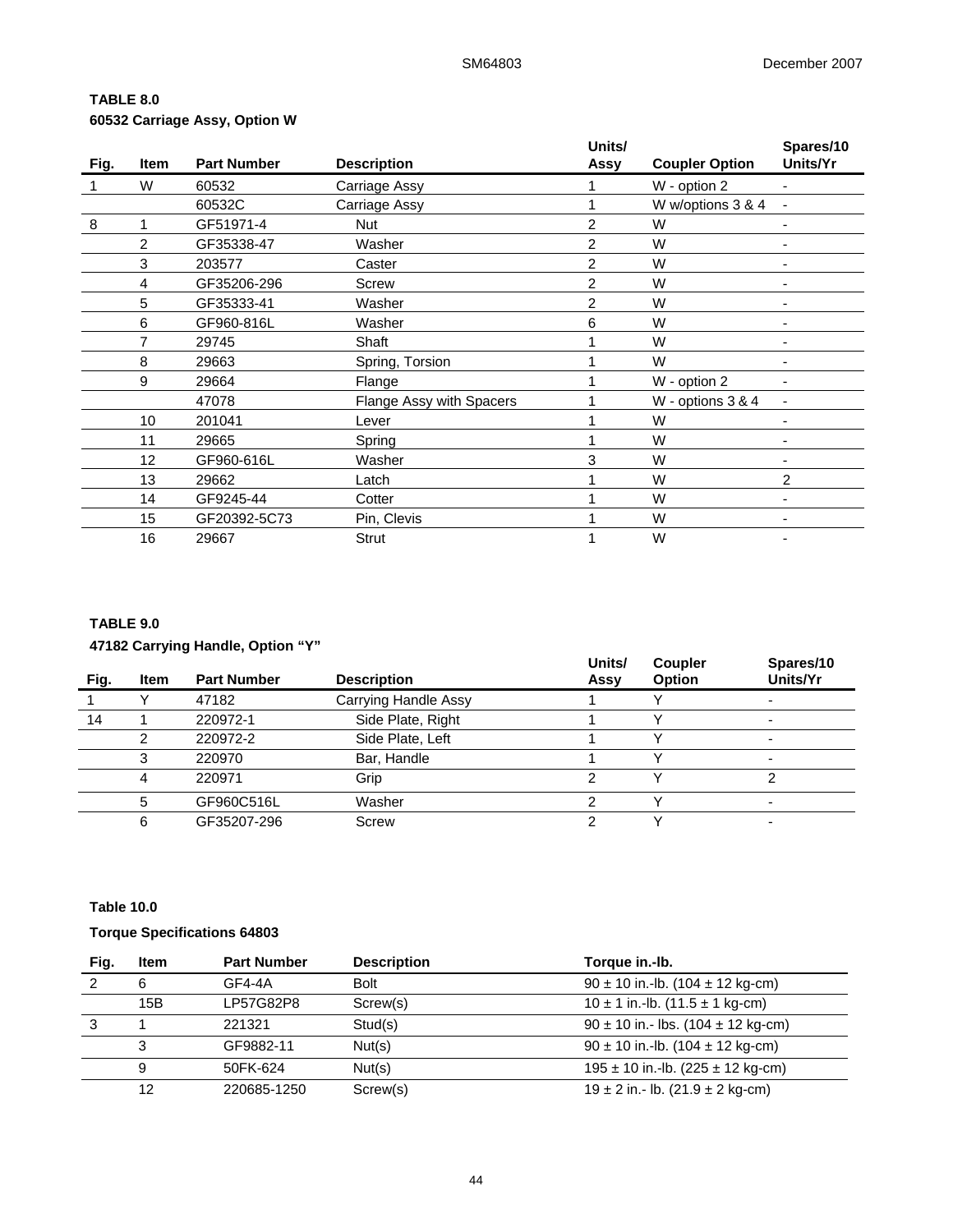#### **Notes:**

- 1. All part numbers beginning with "GF" are interchangeable with those beginning with either "AN" or "MS". If the "GF" is followed by three numbers it is interchangeable with and "AN" part, otherwise it is interchangeable with an "MS" part of the same number.
- 2. The recommended spare parts shown above are the number required to support 10 Units for one year. In addition it is advisable to keep a spare Coupler Subassembly (1-5) complete with the Elbow Assy (1-E or F) to interchange with any unit in the field that may exhibit a problem. The recommended quantities are based on the ratio of spare parts sold for each unit during a one year period of time. The actual quantity required will vary from location to location.
- 3. Plug, item 1-26 and Gasket item 1-19 are normally installed in all couplers. Item 1-23, elbow is provided for those users with air operated hydrants for ease of connection of the air system to the quick disconnect on the hydrant valve. Discard the parts not needed for your system.
- 4. The Female Quick Disconnect Half is furnished as a part of a new coupler only when specified. When retrofitting an existing 60700-1, 60600 or 60600-1 Coupler to the 64803 Coupler, it is assumed the existing Female Half QD will be used. The information furnished here is for convenience keeping all information required for overhauling the coupler in one manual. The option letters furnished for the Female QD are referenced back to the basic coupler on which it was first sold. Note: Presently there is no male option on the 64803 to mate the "K" option of the 60600 or 60600-1 Couplers.
- 5. Early Option 2Q units used a bushing in a standard 2H QD to reduce outlet to 2" NPT. This part is not available through Carter.
- 6. Early units (serial numbers prior to 483) had a Seal (see 3-16) retained by a detent designed into the seal. An improved design was introduced in 2003 to make this seal retention more positive (especially where a defueling operation is used). On serial numbers 483 and subsequent, the Seal (3-16) was changed to be retained by the Spring Guide (3-19) itself held in place by 6 Screws (3-19A). The previous Seal (similar to 3- 16) may or may not be available as a spare part. Kit KD64800-12 contains the Piston Assembly (47406) to upgrade the older units (recommended). Spring Guide (3-19) and Retainer (3-14) can be used interchangeably with the older (3-19\*) and (3-14\*) respectively. It is not recommended to use the new style Seal (3-16) with the old-style Spring Guide (3-19\*) or the old-style Retainer (3-14\*). The old-style Seal (3- 16\*) may be used with either style of Spring Guide or Retainer. Once the coupler has been updated with the new style seal then subsequent replacements of the Seal (3-16) can be made with not further replacement of other parts.
- 7. Early units utilized the Seal Housing (3-4), O-Ring (3-5) & Screws (3-6) (refer to shaded area of Figure 3). These items are no longer present on new units and are considered unnecessary to the overall performance of the unit.
- 8. For information on obsolete parts for older lower half couplers that have not been retrofitted, see the manuals for the 60700-1, 60600, or 60600-1.
- 9. The opening time adjustment screw and spring will not be present on the 64803 coupler with a fuel reference system, as opposed to an air reference system.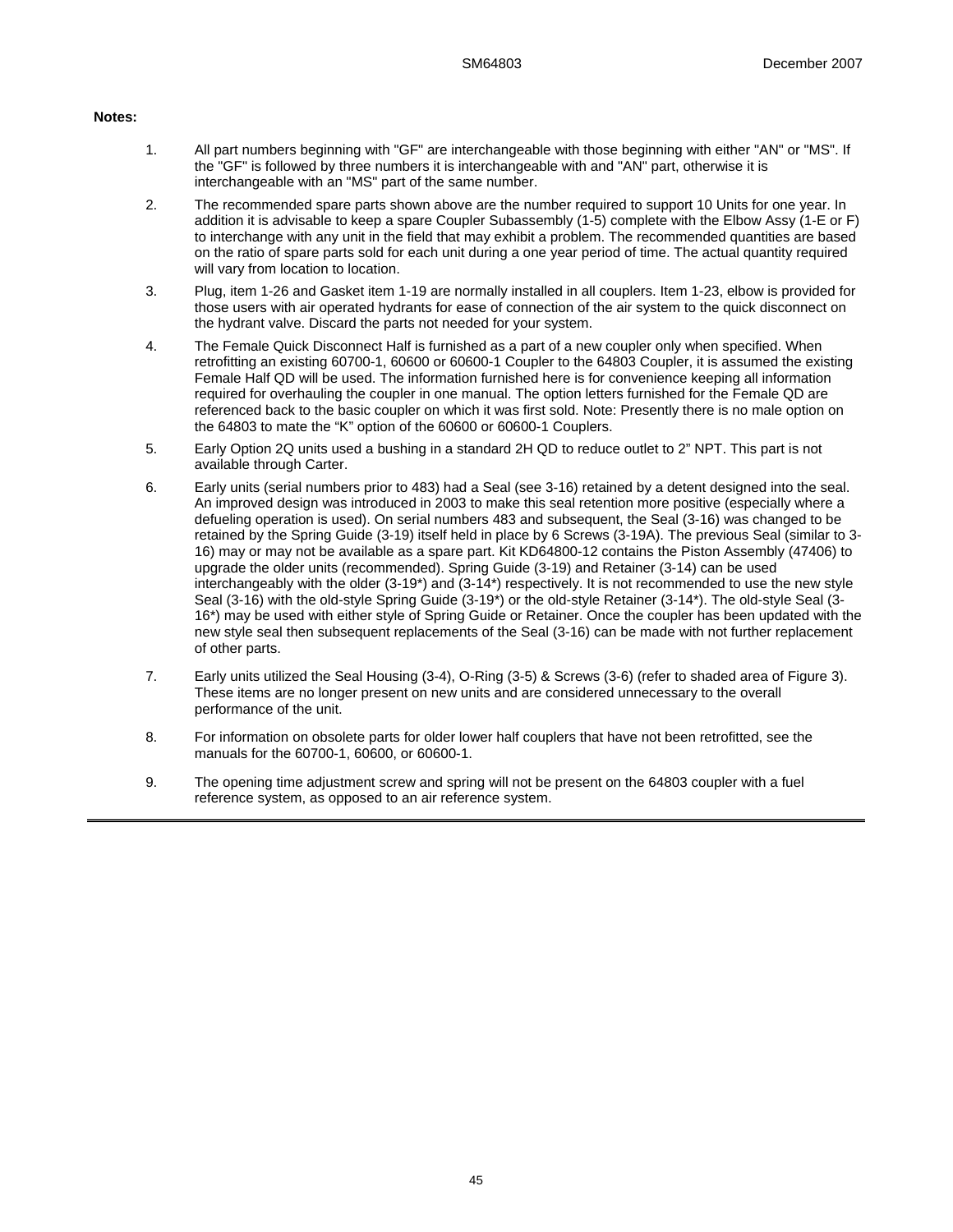

**FIGURE 1 64803 HYDRANT COUPLER & OPTIONS**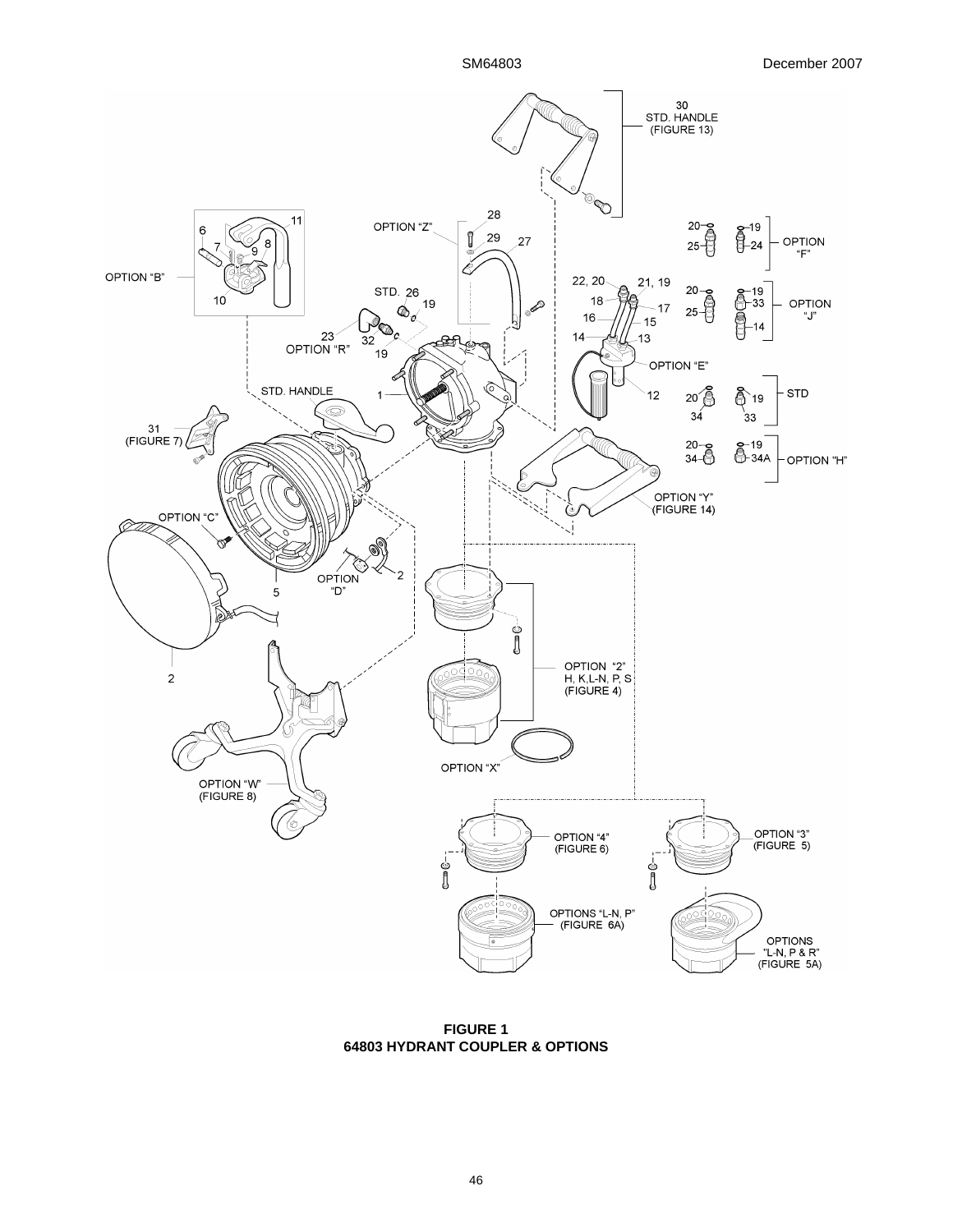

**FIGURE 2 64803 LOWER COUPLER HALF ASSEMBLY Note: Item 1 is not furnished as a part of spare Lower Half Coupler Assembly, 47245.**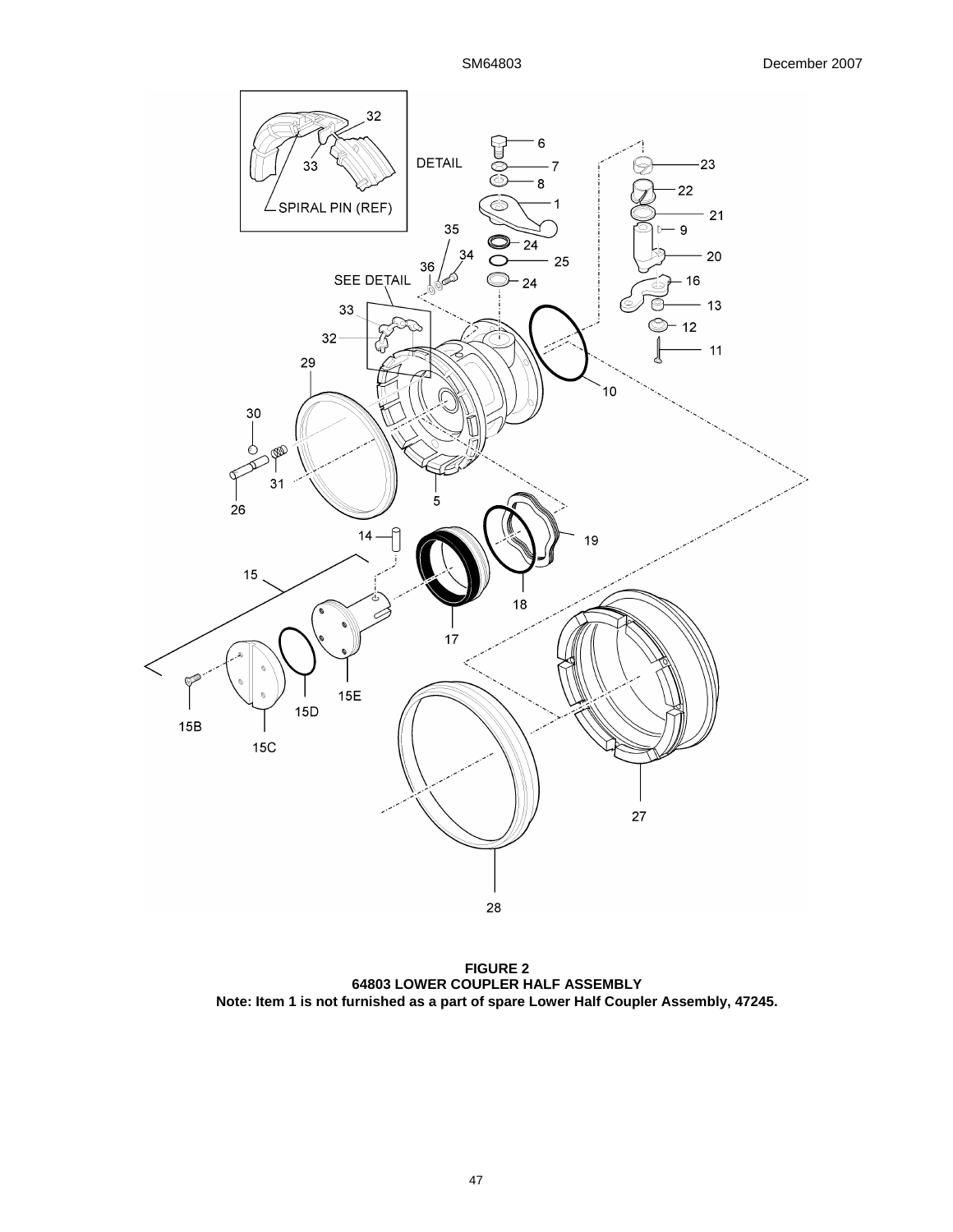

**FIGURE 3 PRESSURE CONTROL ELBOW ASSY FOR 64803**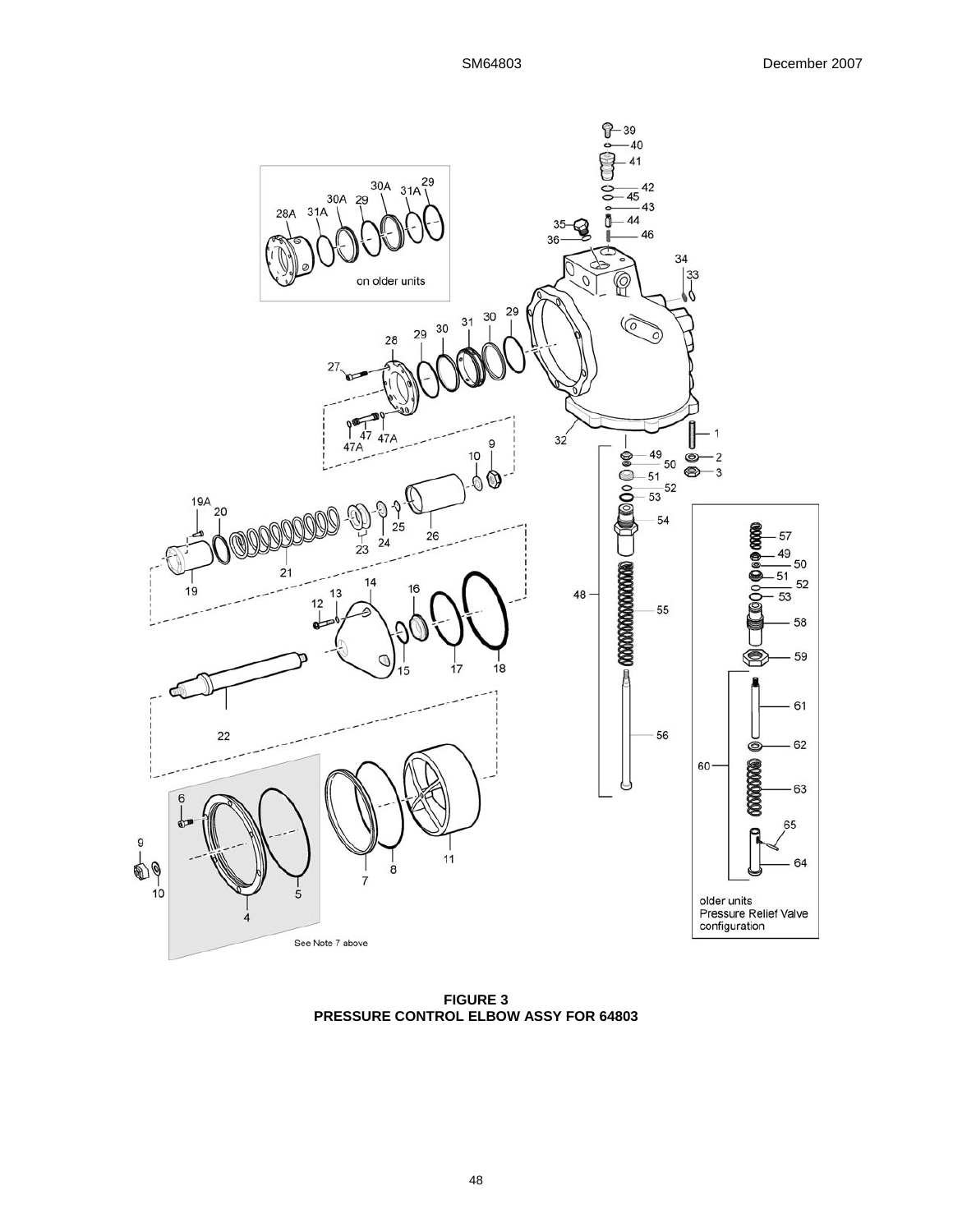

**FIGURE 4 OPTION 2H, K-M, Q & S QUICK DISCONNECT ASSEMBLIES**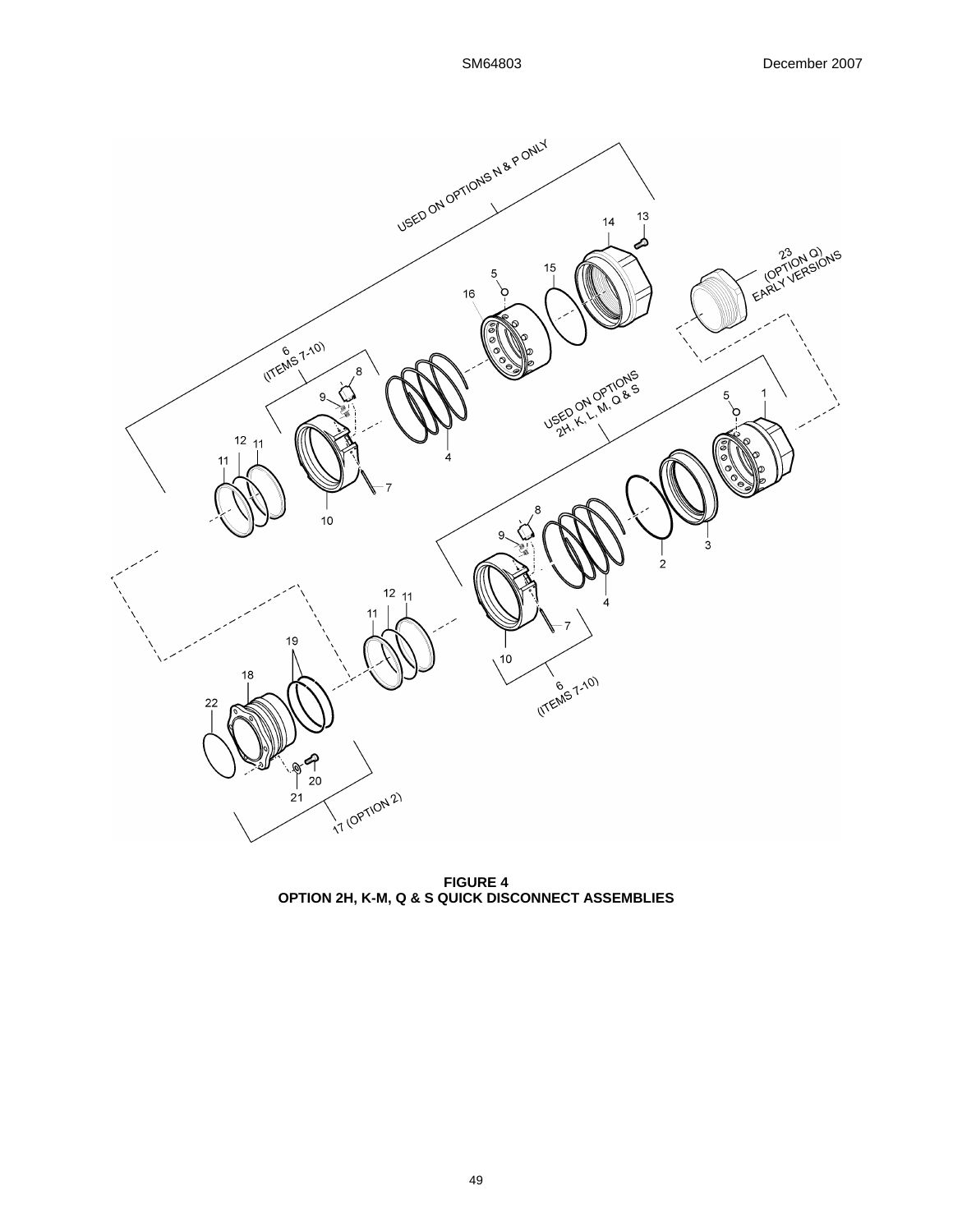

**FIGURE 5 OPTION 3 QUICK DISCONNECT ASSEMBLIES** 



**FIGURE 5A OPTION 3 QUICK DISCONNECT ASSEMBLIES**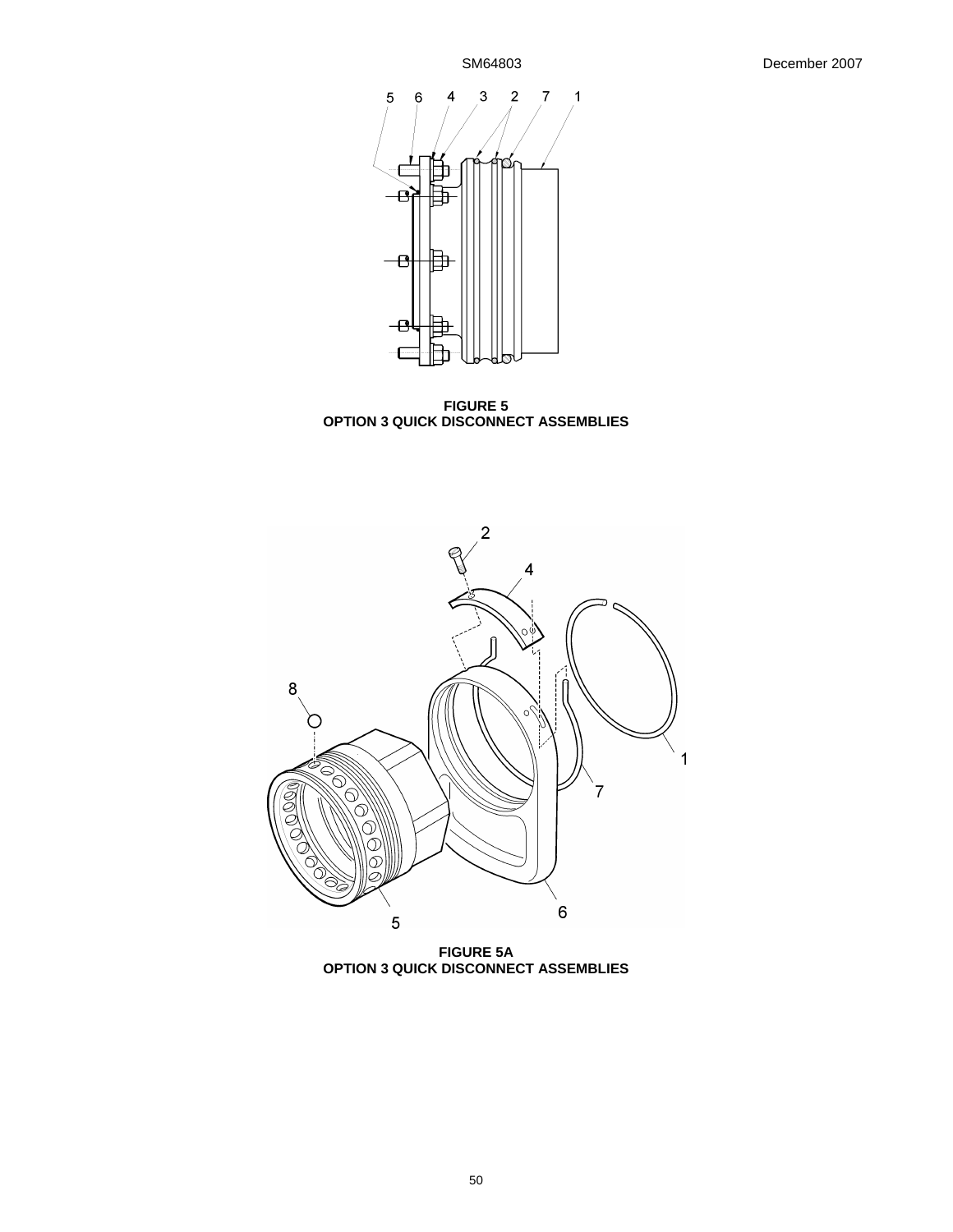

**FIGURE 6 OPTION 4 QUICK DISCONNECT ASSEMBLIES** 



**FIGURE 6A OPTION 4 QUICK DISCONNECT ASSEMBLIES**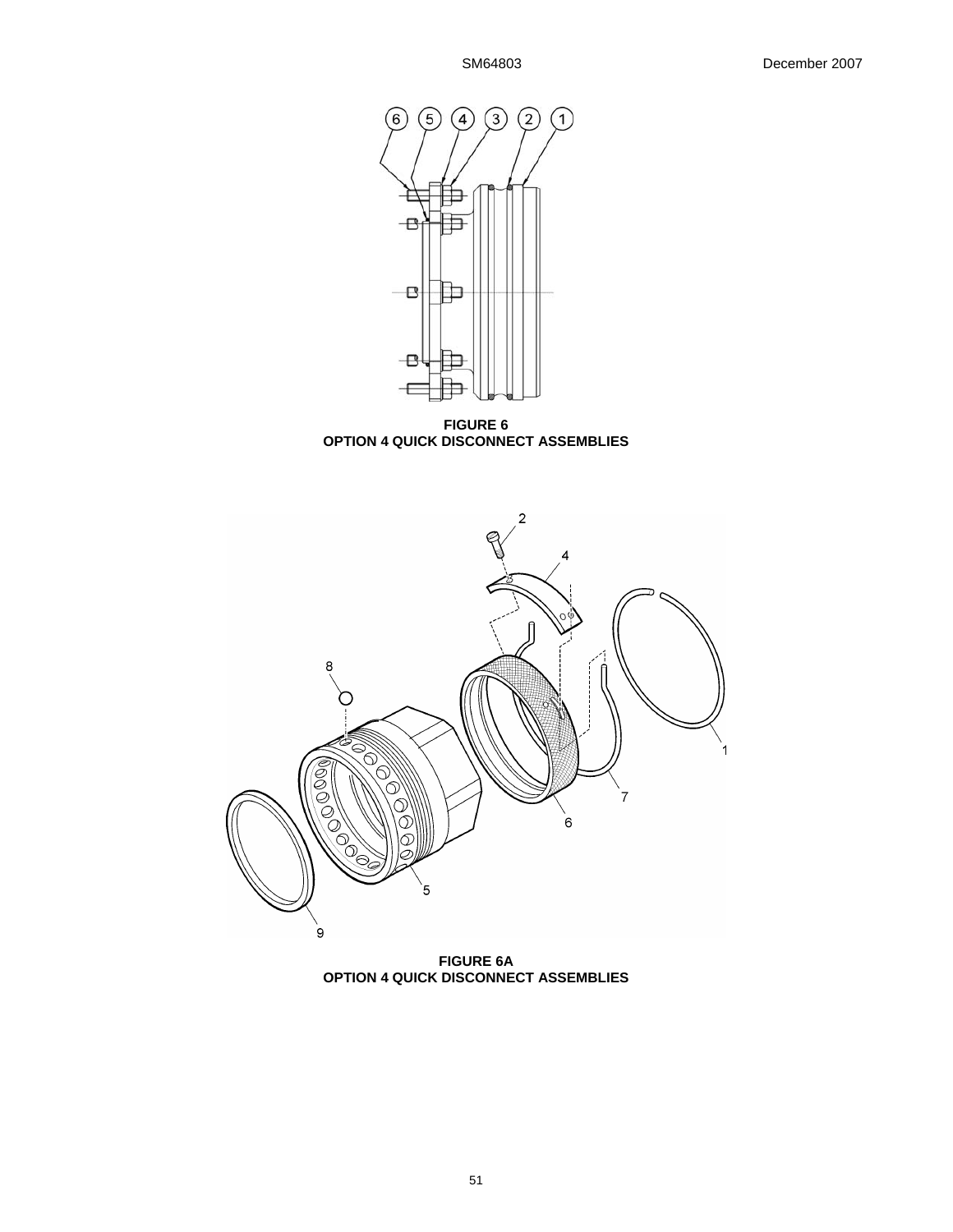

**FIGURE 7 COLLAR STOP LOCK ASSEMBLY**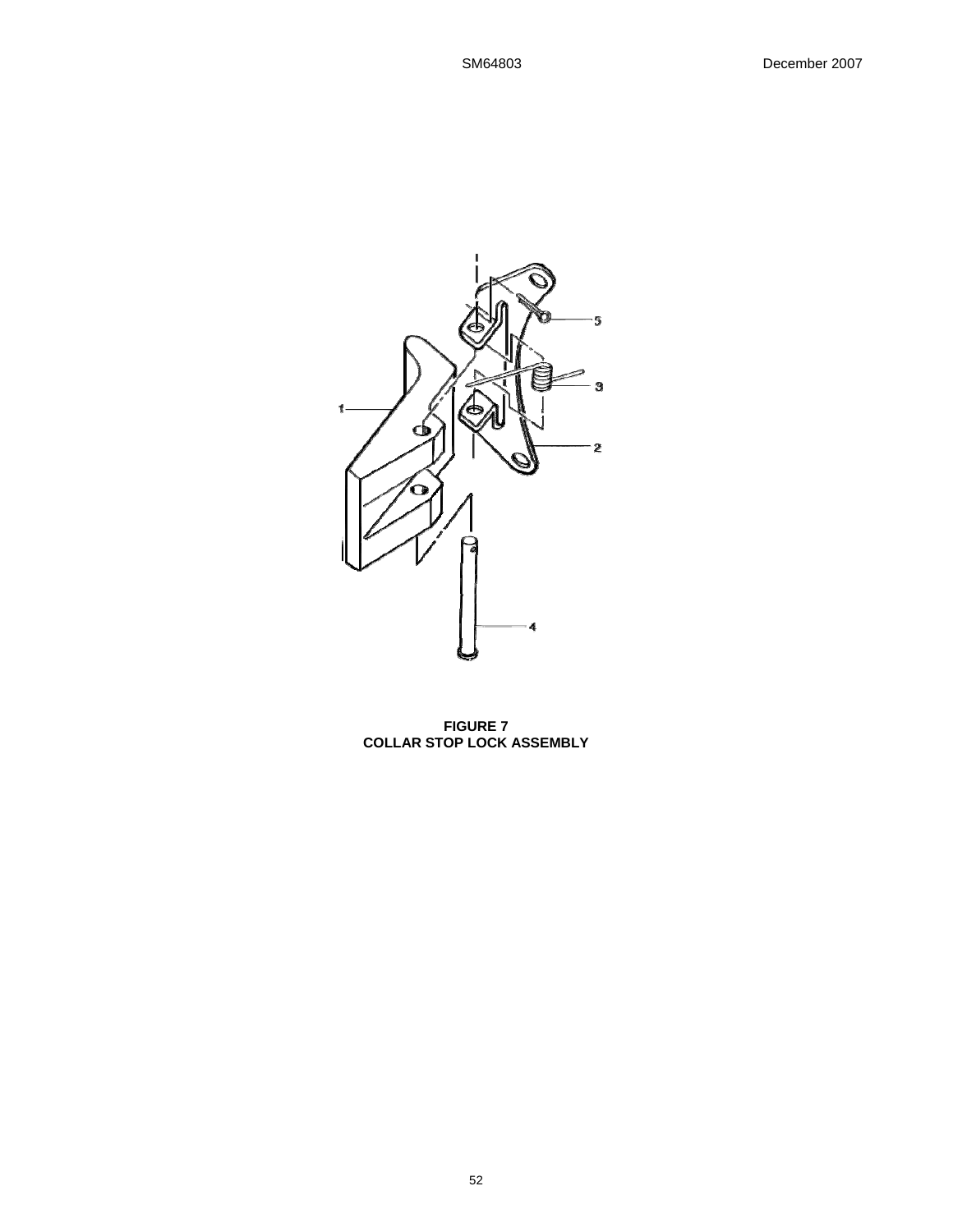

**FIGURE 8 60532 CARRIAGE ASSEMBLY OPTION W TO 64803**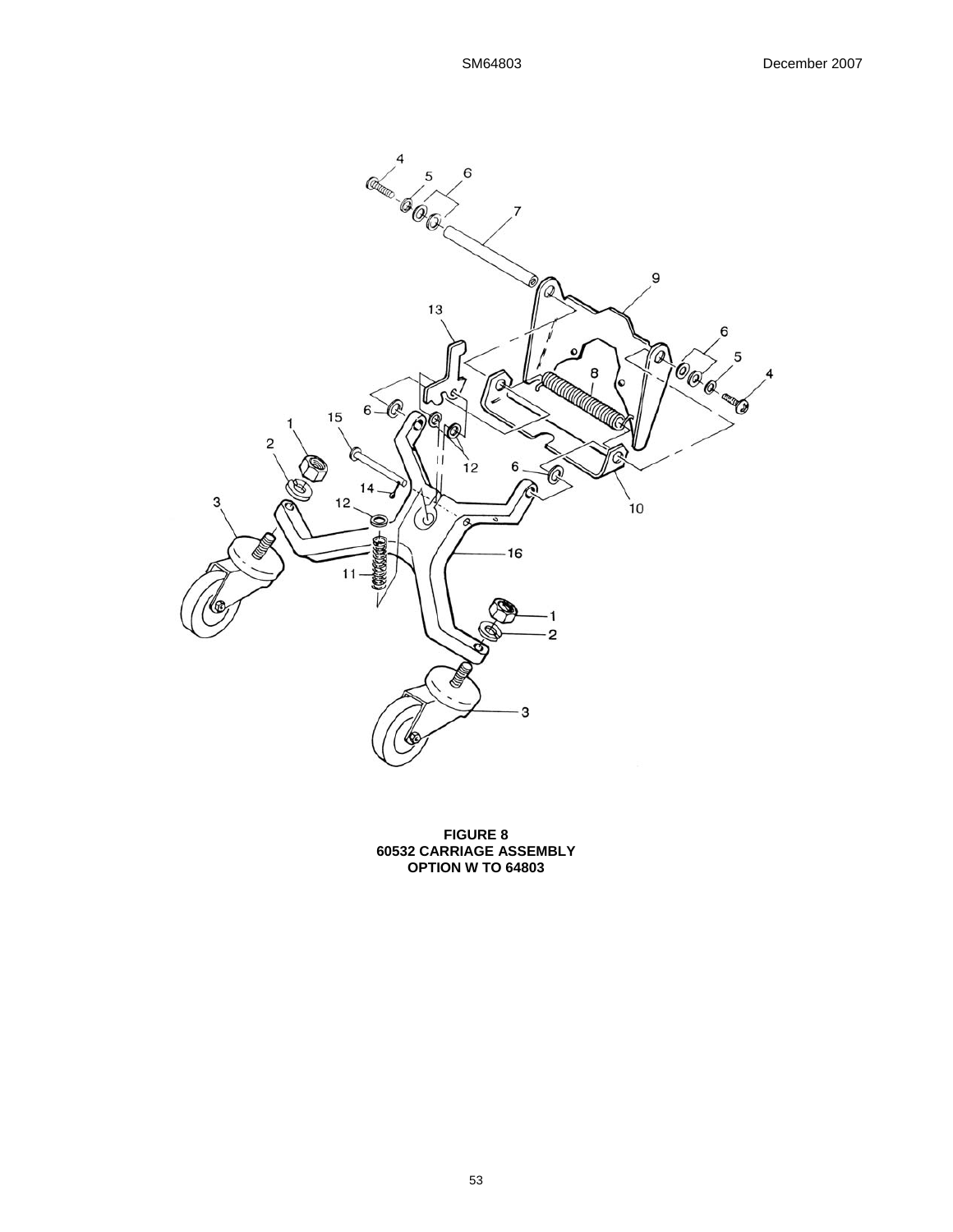

The Collar Lock Assembly is assembled to the coupler in location shown using two of the studs from the elbow assembly and the existing Nuts (3-3) and Washers (3-2).

# **FIGURE 9 COLLAR LOCK ASSEMBLY MOUNTING INSTRUCTIONS**



The carriage is assembled by removing four (4) of the Nuts (3-3) and Washers (3-2), placing the carriage in place and reinstalling the nuts and washers as noted in paragraph 11.9.D.

**FIGURE 10 CARRIAGE INSTALLATION INSTRUCTIONS**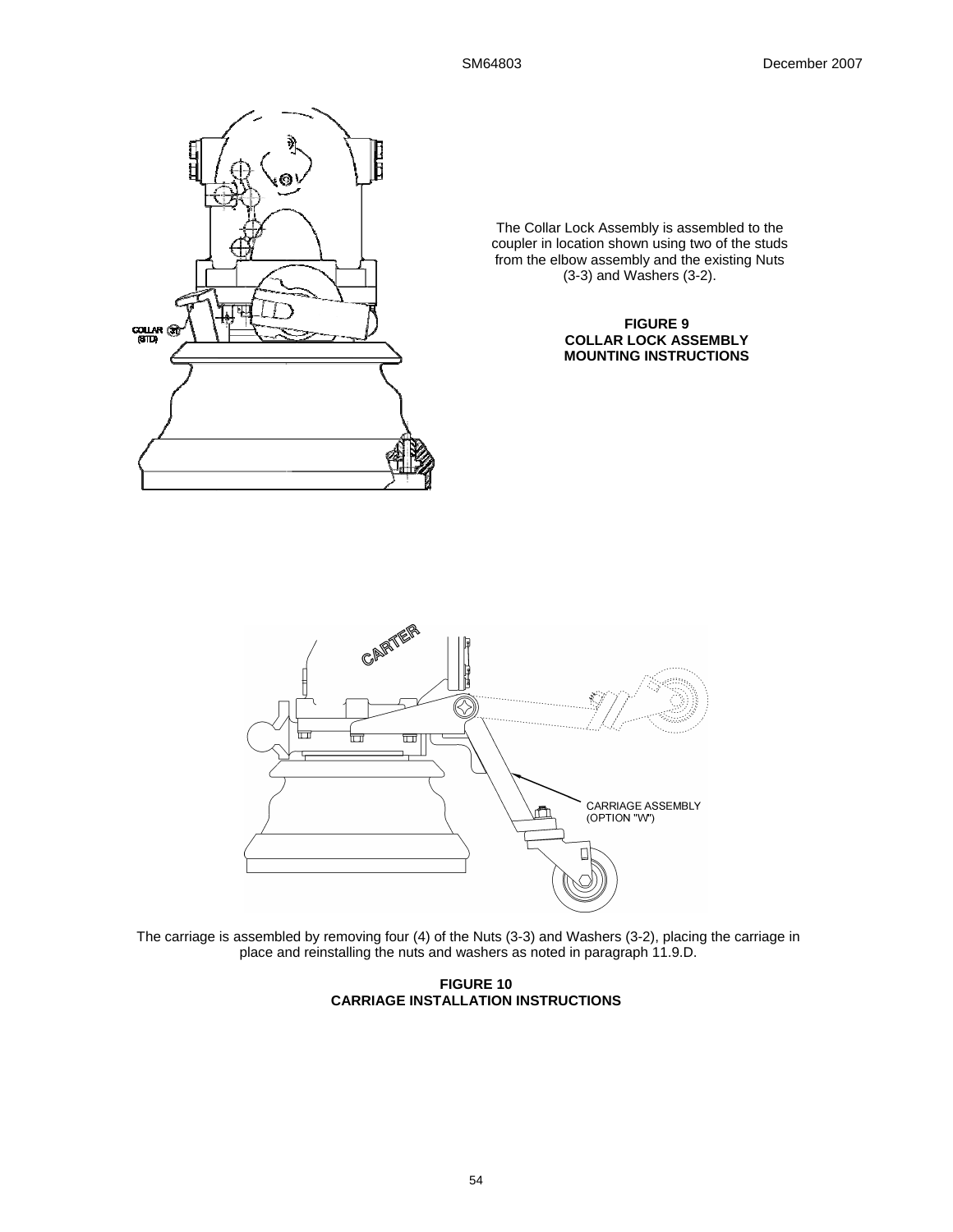|                                                         | <b>Older Units Seal Configuration</b>                                  |                                                         |                                               |
|---------------------------------------------------------|------------------------------------------------------------------------|---------------------------------------------------------|-----------------------------------------------|
| 29<br>30A                                               | Item Part Number                                                       | Description                                             | /Unit                                         |
| 31A<br>30A 29<br>28A 31A<br>ē                           | 221307<br>28A<br>MS29513-134<br>29<br>30A<br>200758<br>31A MS29513-129 | Housing, Seal<br>O-Ring<br>Seal, Inner Piston<br>O-Ring | 1<br>$\overline{\mathbf{c}}$<br>$\frac{2}{2}$ |
| on older units                                          |                                                                        |                                                         |                                               |
| 29<br>(30A)(31A)<br>(28A)<br>29<br>(30A)(31A)<br>⋓<br>Ø |                                                                        |                                                         |                                               |



**FIGURE 11 INNER PISTON SEAL INSTALLATION**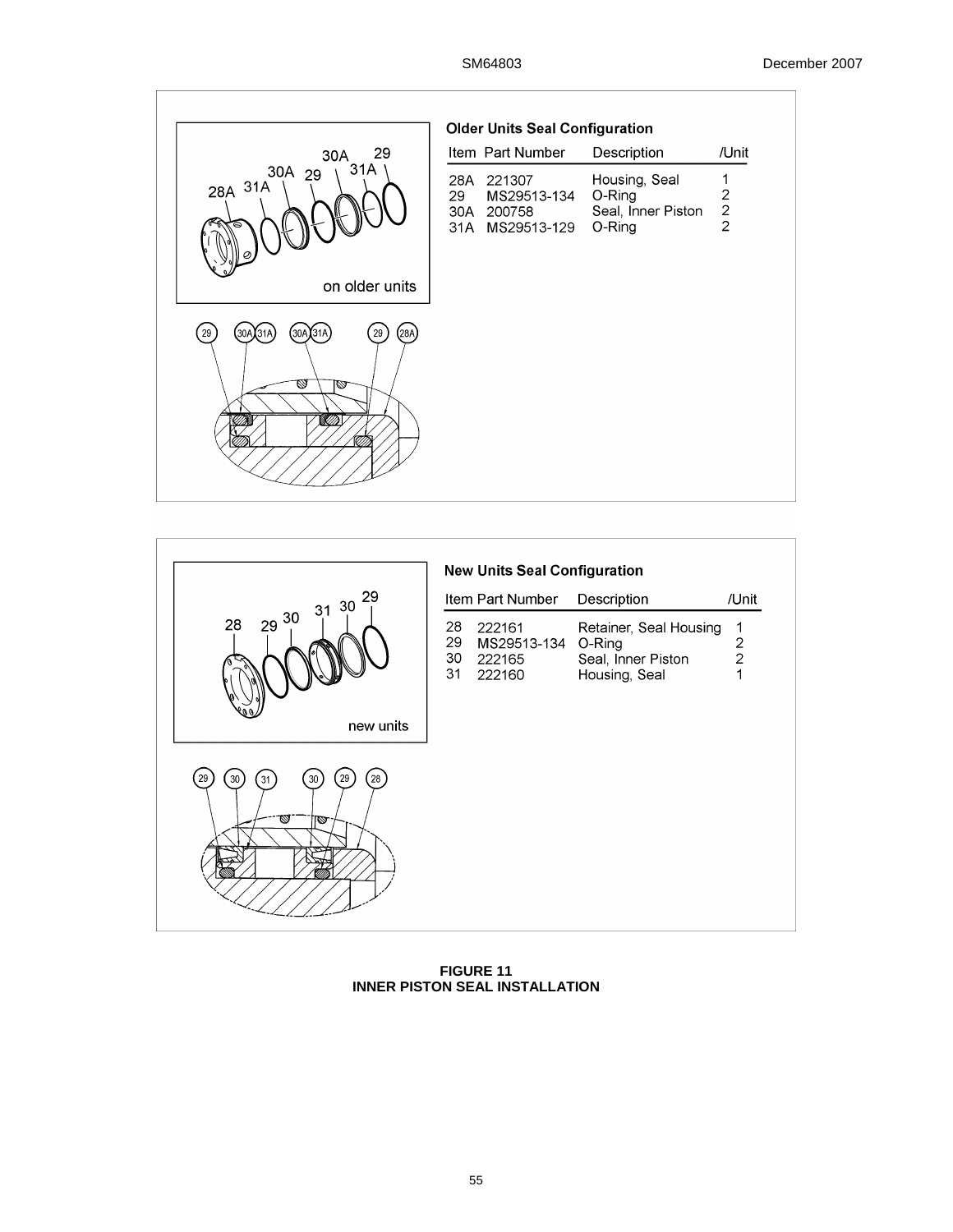

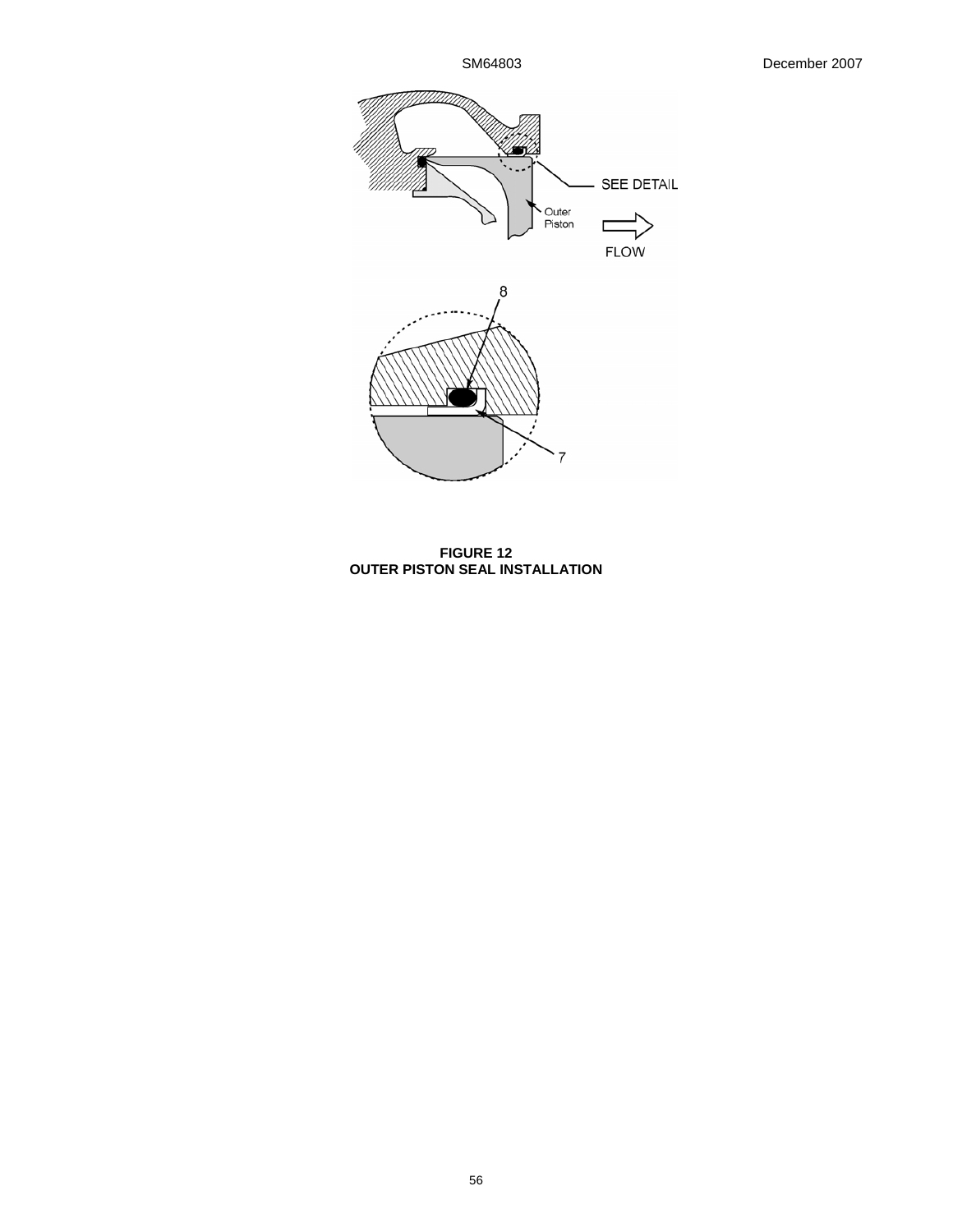

**STANDARD TRANSVERSE CARRYING HANDLE**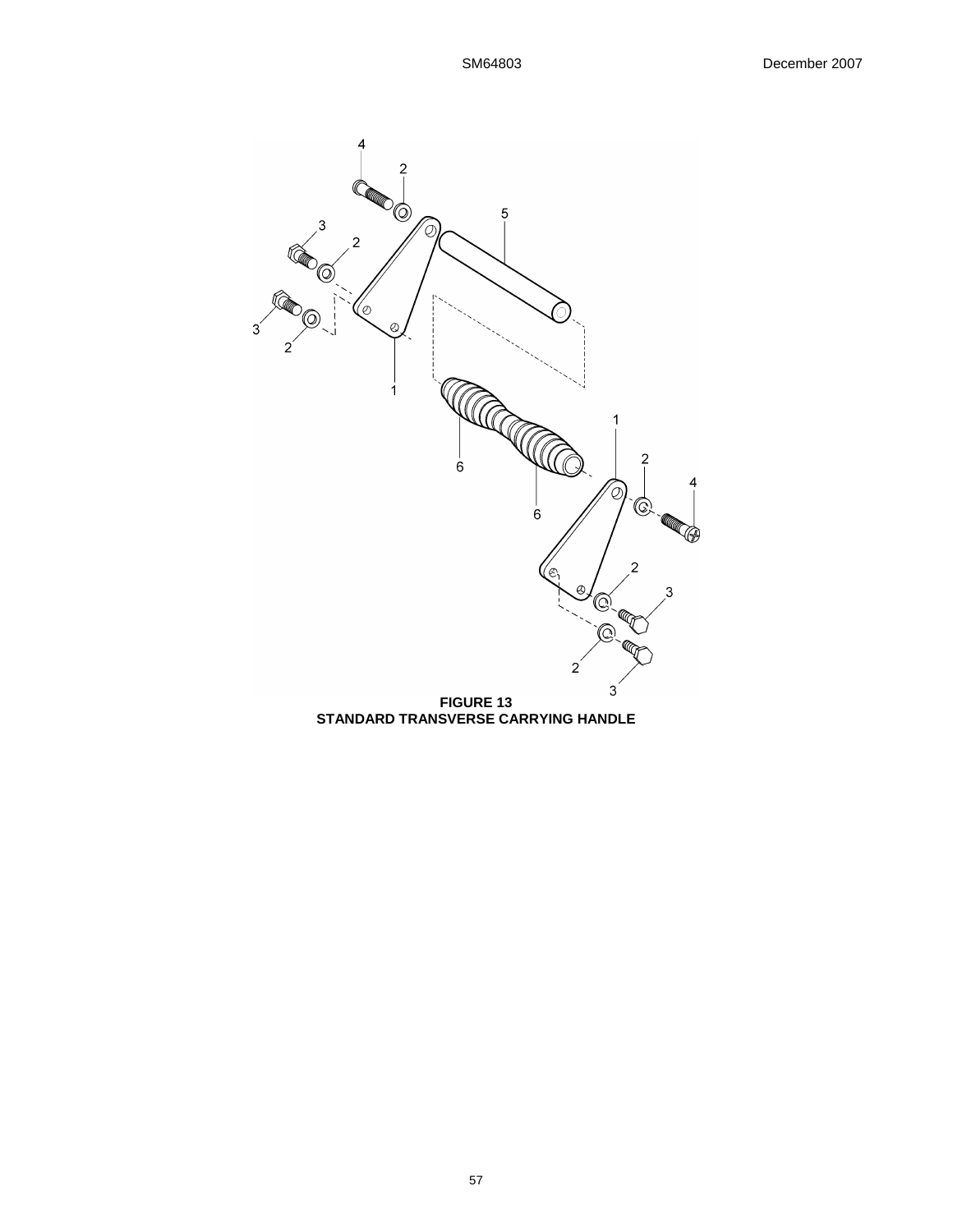

**FIGURE 14 OPTION Y CARRYING HANDLE**